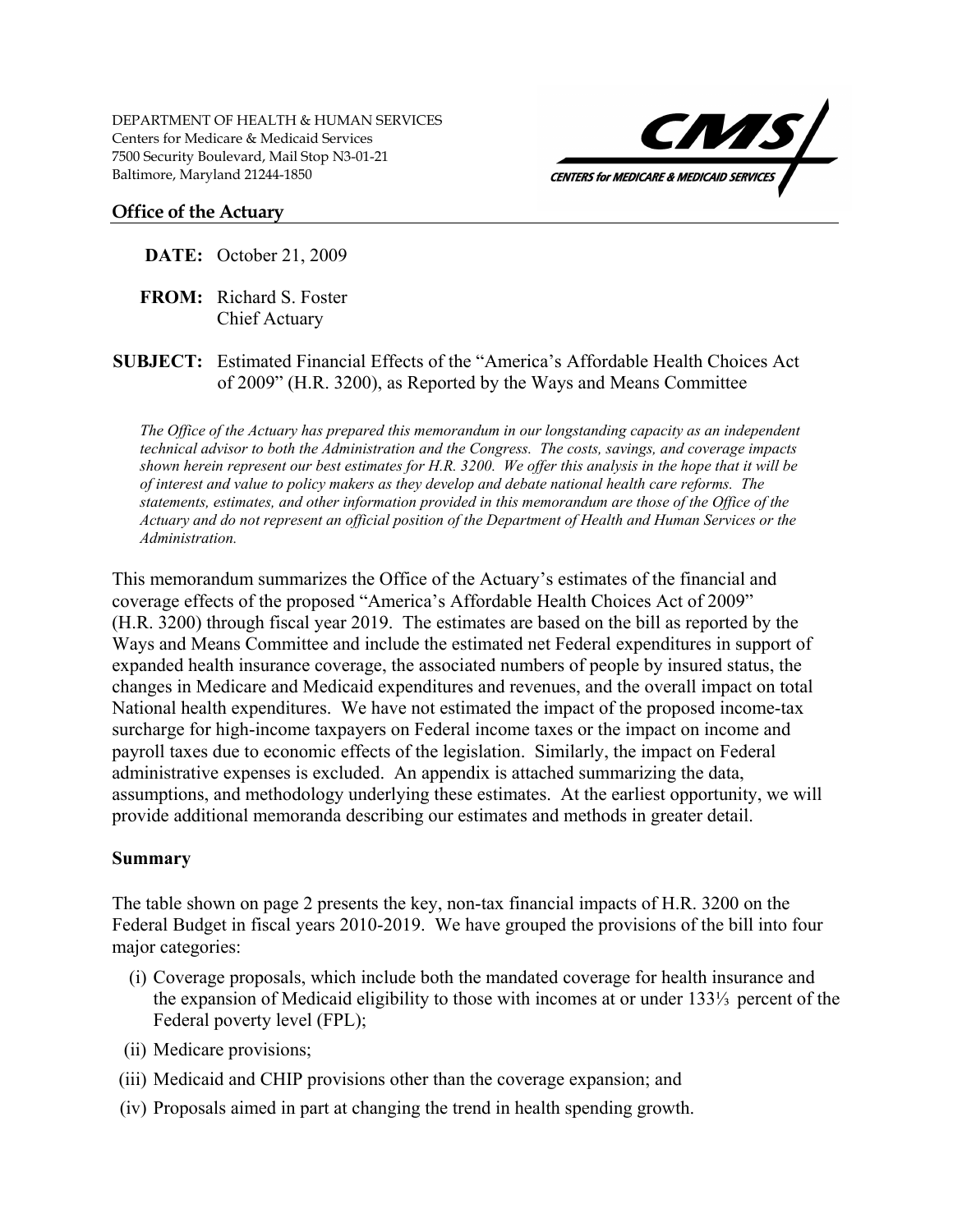The estimated costs and savings shown in the table are based on the effective dates specified in the bill as reported. Additionally, we assume that employers and individuals would take roughly 3 to 5 years to fully adapt to the insurance coverage provisions and that the enrollment of additional individuals under the Medicaid coverage expansion would be completed by the third year following enactment. Because of these transition effects and the fact that most of the provisions would be in effect for only 7 of the 10 years of the budget period, the cost estimates shown in this memorandum do not represent a full 10-year cost for the proposed legislation.

|                         |        |       |       |        |              | <b>Fiscal Year</b> |                   |         |                   |        | Total,         |
|-------------------------|--------|-------|-------|--------|--------------|--------------------|-------------------|---------|-------------------|--------|----------------|
| Provisions              | 2010   | 2011  | 2012  | 2013   | 2014         | 2015               | 2016              | 2017    | 2018              | 2019   | 2010-19        |
| Total*                  | \$11.6 | \$7.6 | \$8.5 | \$78.9 | \$82.1       |                    | $$125.3$ $$131.1$ | \$131.4 | $$138.2$ $$146.4$ |        | \$861.2        |
| Coverage <sup>†</sup>   |        |       |       | 82.2   | 116.4        | 134.5              | 150.8             | 166.6   | 183.1             | 201.1  | 1,034.7        |
| Medicare                | 9.4    | 3.1   | 12    |        | $-1.0 -31.0$ | $-10.2$            | $-20.9$           | $-34.9$ | $-43.8$           |        | $-50.5 -178.7$ |
| Medicaid/CHIP           | 2.2    | 4.6   | 7.3   | $-2.3$ | $-3.3$       | 1.1                | 1.4               | 0.2     | $-0.5$            | $-3.4$ | 7.3            |
| Cost Trend <sup>+</sup> |        |       |       |        | $-0.0$       | $-0.1$             | $-0.2$            | $-0.4$  | $-0.6$            | $-0.8$ | $-2.1$         |

#### **Estimated Federal Costs (+) or Savings (–) under H.R. 3200**  (in billions)

\* Excludes income tax surcharge for high-income taxpayers and Federal administrative costs.

† Includes expansion of Medicaid eligibility.

‡ Comparative effectiveness research, prevention and wellness, fraud and abuse, and administrative simplification.

As indicated in the table above, the provisions in support of expanding health insurance coverage (including the Medicaid eligibility changes) are estimated to cost about \$1.0 trillion through fiscal year 2019. The net savings from the Medicare, Medicaid, and growth-trend proposals are estimated to total \$173 billion, leaving a net cost for this period of \$861 billion before consideration of additional Federal administrative expenses and the increase in Federal income tax revenues that would result from the surcharge on high-income individuals and families.

The chart shown on the following page summarizes the estimated impacts of H.R. 3200 on insurance coverage. The mandated coverage provisions, which include the individual and employer mandates and the creation of the Health Insurance Exchange(s) (hereafter referred to as the "Exchange"), would lead to shifts across coverage types and a substantial overall reduction in the number of uninsured, as many of these individuals become covered through their employers, Medicaid, or the Exchange.

By calendar year 2019, the mandates, coupled with the Medicaid expansion, would reduce the number of uninsured from 57 million, as projected under the current-law baseline, to an estimated 23 million under H.R. 3200. The additional 34 million people who would become insured by 2019 reflect the net effect of several shifts. First, an estimated 18 million would gain primary Medicaid coverage as a result of the expansion of eligibility to all legal resident adults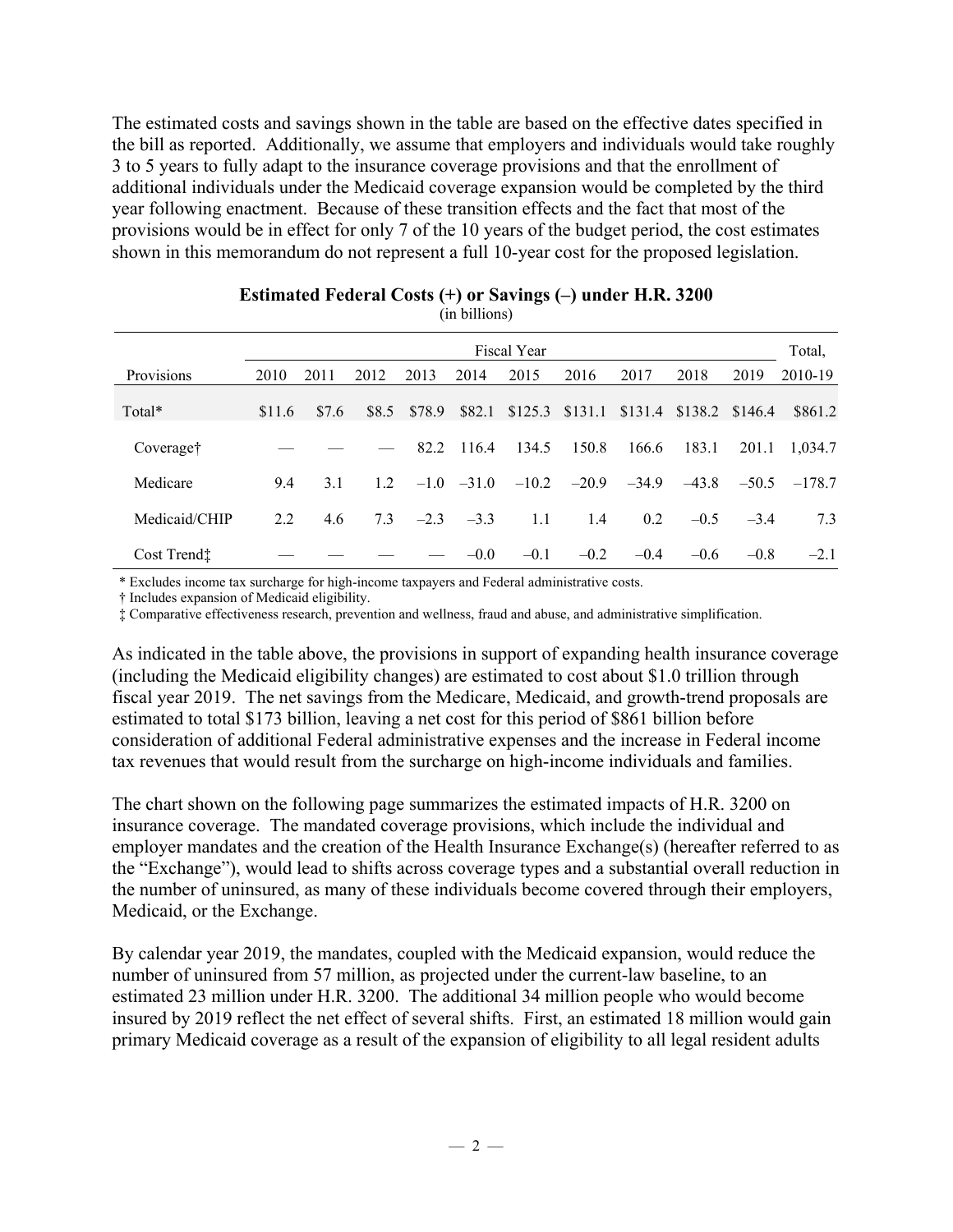under [1](#page-2-0)33¼ percent of the FPL.<sup>1</sup> (In addition, roughly 2 million people with employersponsored health insurance would enroll in Medicaid for supplemental coverage.) Another 13 million currently uninsured persons would receive individual insurance coverage through the newly created Exchange, with the majority of these qualifying for Federal affordability credits (that is, premium and cost-sharing subsidies) and an estimated 40 percent choosing to participate in the public insurance plan option. Finally, we estimate that the number of individuals with employer-sponsored health insurance would increase overall by about 3 million, reflecting both gains and losses in such coverage under H.R. 3200.



**Estimated Effect of H.R. 3200 on Enrollment by Insurance Coverage, 2019**  (in millions)

As described in more detail in a later section of this memorandum, we estimate that the provisions of H.R. 3200 that were designed, in part, to reduce the rate of growth in health care costs would have a relatively small savings impact. Total national health expenditures under this bill would increase by an estimated 2.7 percent in calendar year 2019, reflecting the net impact of (i) greater utilization of health care services by individuals becoming newly covered (or having more complete coverage), (ii) lower prices paid to health providers for the subset of those individuals who become covered by Medicaid or the public plan option through the health insurance Exchange, and (iii) lower payments and payment updates for Medicare services.

1

Note: Totals across categories are not meaningful due to overlaps among categories (e.g., Medicare and Medicaid).

<span id="page-2-0"></span> $1$  This proposal would extend eligibility to two significant groups: (i) individuals who would meet current Medicaid eligibility requirements, for example as disabled adults, but who have incomes in excess of the existing State thresholds but less than 133⅓ percent of the FPL; and (ii) people who live in households with incomes below 133⅓ percent of the FPL but who have no other qualifying factors that make them eligible for Medicaid under current law, such as being under age 18, age 65 or older, disabled, pregnant, or parents of eligible children.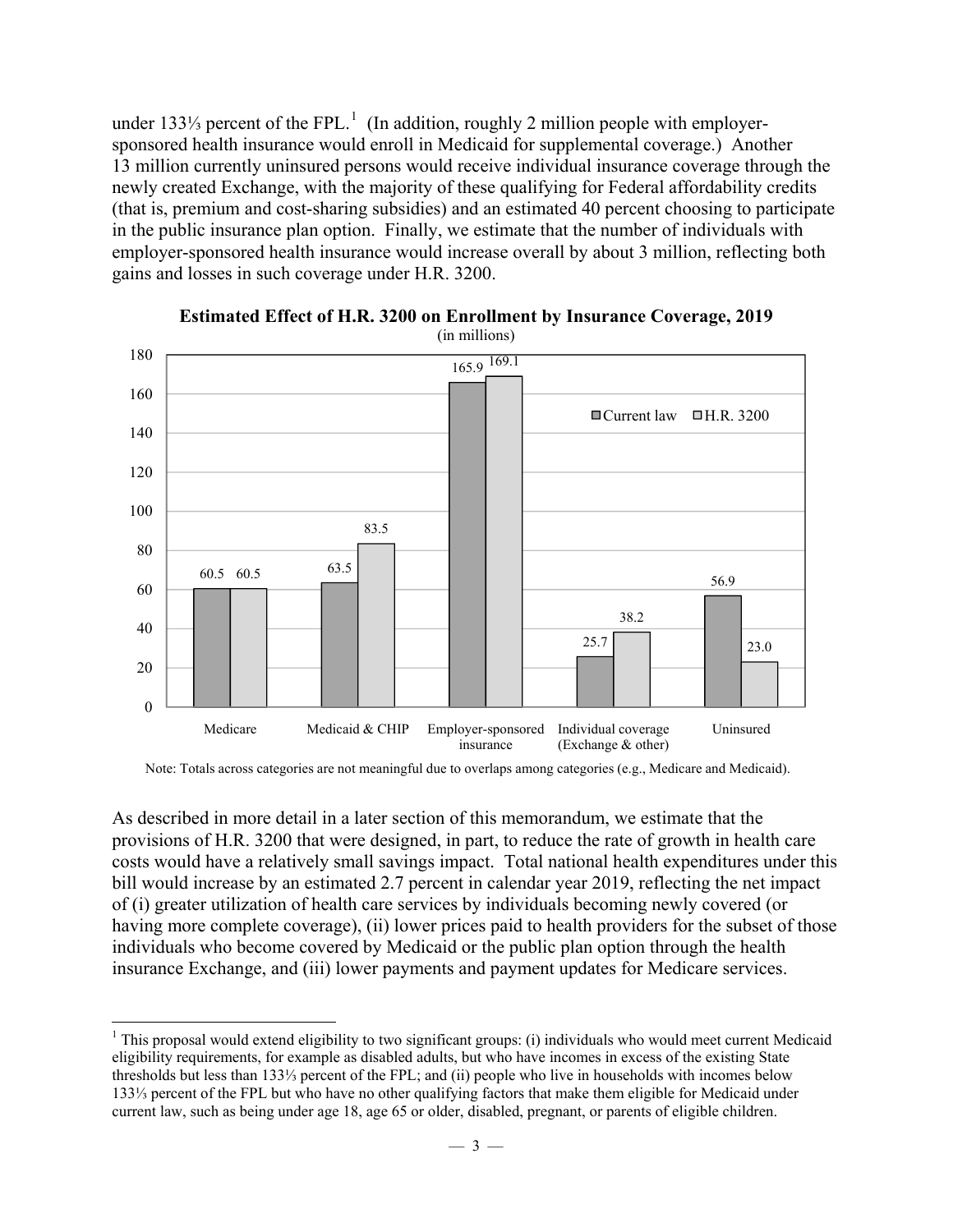The actual future impacts of H.R. 3200 on health expenditures, insured status, individual decisions, and employer behavior are very uncertain. The legislation would result in numerous changes in the way that health care insurance is provided and paid for in the U.S., and the scope and magnitude of these changes are such that few precedents exist for use in estimation. Consequently, the estimates presented here are subject to a substantially greater degree of uncertainty than is usually the case with more routine health care proposals.

The balance of this memorandum discusses these financial and coverage estimates—and their limitations—in greater detail.

# **Effects of Coverage Proposals on Federal Expenditures and Health Insurance Coverage**

## Federal Expenditure Impacts

 $\overline{a}$ 

The estimated Federal costs of the coverage provisions in H.R. 3200 are provided in table 1, attached, for fiscal years 2010 through 2019. We estimate that Federal expenditures would increase by a net total of \$861 billion during this period—a combination of \$1,035 billion in net costs associated with coverage provisions, \$179 billion in net savings for the Medicare provisions, a net cost of \$7 billion for the Medicaid/CHIP provisions (excluding the expansion of eligibility), and \$2 billion in savings from proposals intended to help reduce the rate of growth in health spending. These latter three impacts are discussed in subsequent sections of this memorandum.

Of the estimated \$1,035 billion net increase in Federal expenditures related to the coverage provisions of H.R. 3200, a little less than one-half (\$502 billion) can be attributed to expanding Medicaid coverage for all adults who make less than 133⅓ percent of the FPL and all uninsured newborns. This cost reflects the fact that newly eligible persons would be covered with a 100-percent Federal Medical Assistance Percentage (FMAP); that is, the Federal government would bear the full cost of the newly eligible enrollees.<sup>[2](#page-3-0)</sup> The remaining costs of the coverage provisions arise from the affordability credits for low-income enrollees purchasing health insurance through the Exchange and credits for small employers who choose to offer insurance coverage. These estimated expenses amount to \$672 billion and \$44 billion, respectively, for fiscal years 2010-2019. The increases in Federal expenditures would be partially offset by the penalties paid by individuals who choose to remain uninsured and employers who opt not to offer coverage; such penalties together total \$182 billion through this period.

The \$672 billion of individual affordability credits are the combination of both premium and cost-sharing subsidies. The premium credits in section 243 of H.R. 3200 would limit the premiums paid by individuals between 133⅓ percent and 400 percent of the FPL to at most

<span id="page-3-0"></span> $2$  The definition of "income," for purposes of establishing Medicaid eligibility under the proposed expansion, would be "determined using methodologies and procedures specified by the Secretary [of HHS] in consultation with the [Exchange] Commissioner." To estimate the effects of this proposal, we assumed that the same definition of income as currently used for Medicaid would also apply under the proposal. In addition, the estimated cost includes the socalled "woodworking" effect— that is, new Medicaid enrollments by previously eligible individuals as a result of the publicity, enrollment assistance through the Exchange, and reduced stigma associated with Federal assistance for health care.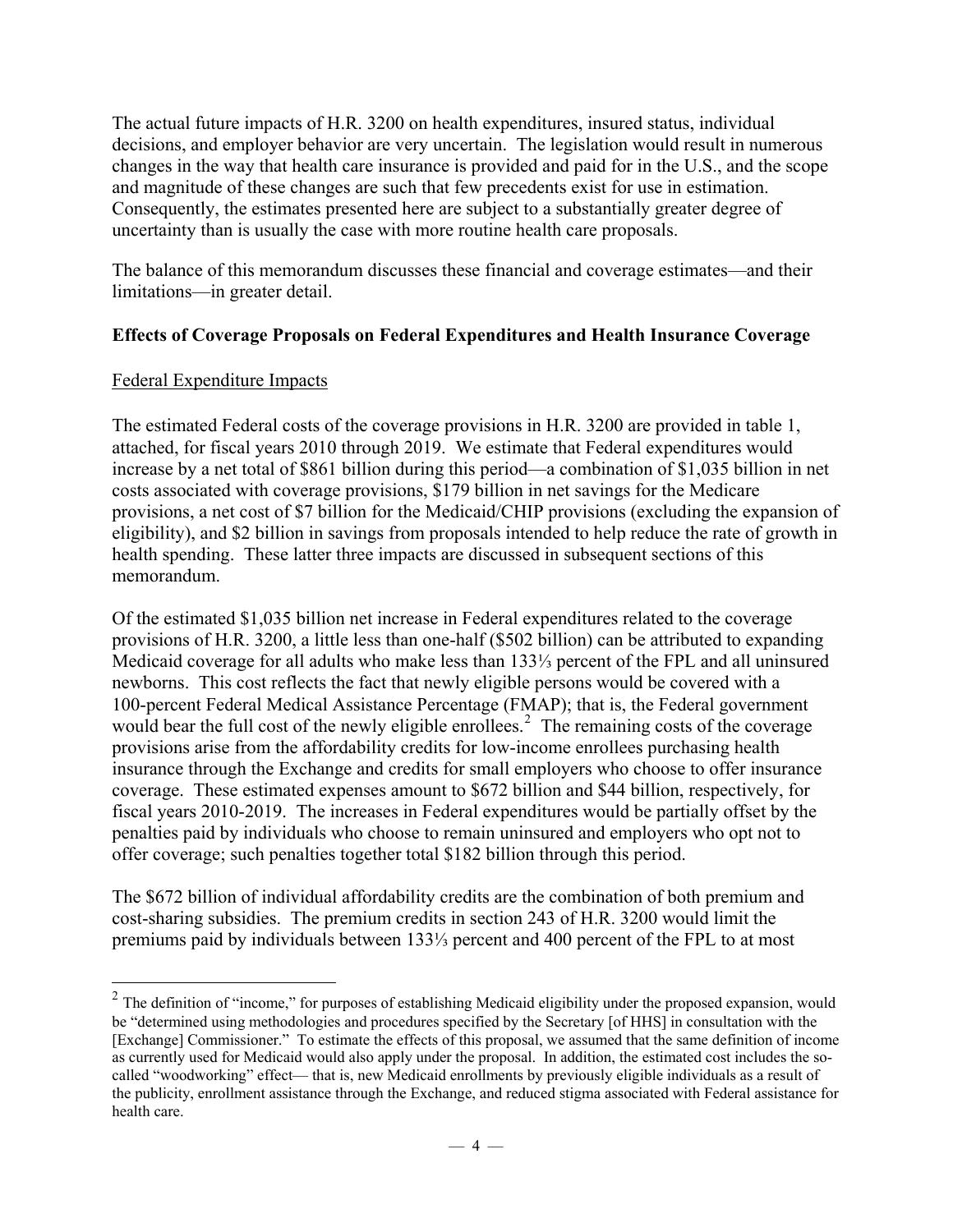11.0 percent of their income and would cost an estimated \$562 billion through 2019. An estimated 21 million Exchange enrollees would be eligible for these Federal premium subsidies. The cost-sharing credits would reimburse qualifying individuals and families for a portion of the amounts they pay out-of-pocket for health services, as specified in section 244. These credits are estimated to cost \$110 billion through 2019.

It should be noted that full premiums for health insurance coverage through Exchange plans would increase by the growth in per capita health care costs, while the reduced premiums payable by those with incomes below 400 percent of FPL would increase at the generally slower rate of personal income. As a result, a qualifying individual's subsidized premium would tend to stay at a constant share of his or her income, but Federal premium subsidies would grow at a faster pace than health care costs.

H.R. 3200 specifies maximum out-of-pocket limits in 2013 of \$5,000 for an individual and \$10,000 for a family with qualified creditable coverage (including employer-sponsored health insurance). For future years, the limits are indexed to the CPI (all items). Over time, since per capita health care costs are expected to continue growing at a significantly faster pace than the CPI, this provision would gradually increase the proportion of health care costs that would be above the out-of-pocket maximum. As a result, the cost-sharing requirements applicable to expenditures below the out-of-pocket maximum would have to increase in future years to maintain the overall actuarial value of the benefit package relative to average health care costs (i.e., 70 percent, 85 percent, or 95 percent for the three Exchange coverage categories). For the basic essential-benefits plans for individuals, we estimate that the cost-sharing percentage applicable before the out-of-pocket maximum is reached would increase from about 50 percent in 2013 to 65 percent in 2023. The corresponding cost-sharing rates for family coverage are 45 percent in 2013, growing to 55 percent in 2023.

Somewhat offsetting the Federal costs resulting from the coverage expansion provisions are the individual and employer penalties stipulated by H.R. 3200. For individuals, there is a requirement to obtain health insurance or otherwise pay a penalty tax of 2.5 percent of modified adjusted gross income above the exemption amount (section 401). We estimate that this provision would provide \$59 billion in revenue to the Federal government in fiscal years 2014- 2019, taking into account the time lag associated with collecting the penalty amounts through the Federal income tax system. (A discussion of the estimated number of individuals who would choose to remain uninsured is provided below.) Additionally, for firms that are ineligible for small business credits and that do not offer health insurance, we estimate that the "play or pay" penalties would total \$124 billion in 2013-2019.

The penalty amounts for noncovered individuals would increase over time as a function of their incomes. Similarly, penalties for nonparticipating employers would rise with growth in company payrolls. In both cases, the bases for assessing the penalties would normally increase more slowly than health care costs. As a result, penalty revenues for nonparticipating individuals and employers are estimated to grow more slowly than the Federal expenditures for affordability credits.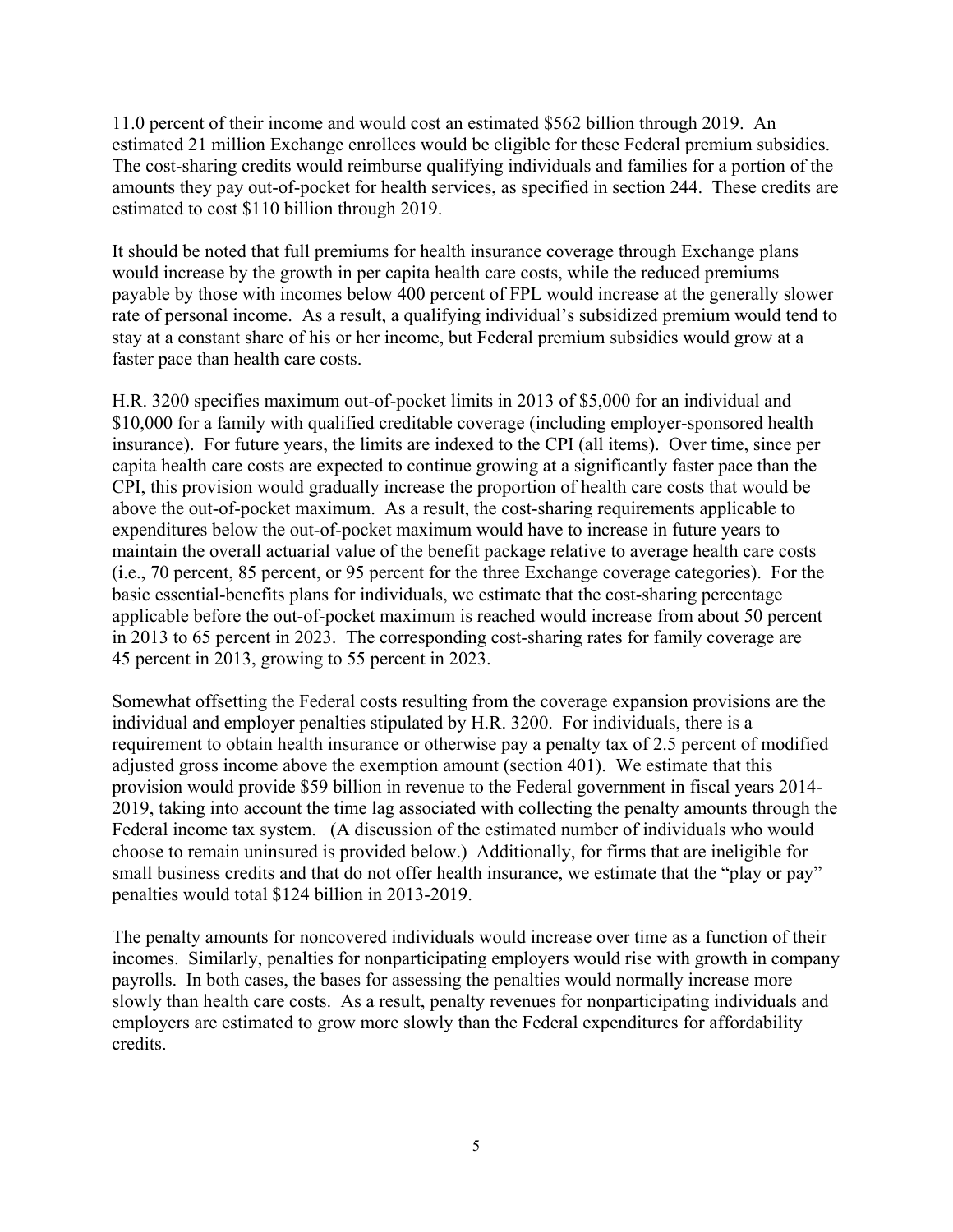### Health Insurance Coverage Impacts

 $\overline{a}$ 

The estimated effects of H.R. 3200 on health insurance coverage are provided in table 2, attached. As summarized earlier, we believe that these effects would be quite significant. By calendar year 2019, the individual mandate, Medicaid expansion, and other provisions are estimated to reduce the number of uninsured from 57 million under current law to 23 million after H.R. 3200. The percentage of the U.S. population with health insurance coverage is estimated to increase from 83 percent under the current baseline to 93 percent after the changes have become fully effective.

Of the additional 34 million people who are estimated to be insured in 2019 as a result of H.R. 3200, just over half (18 million) would receive Medicaid coverage due to the expansion of eligibility to those adults under 133⅓ percent of the FPL. We anticipate that the requirement in H.R. 3200—that the Health Choices (Exchange) Commissioner help people determine which insurance plans are available, and identify whether individuals qualify for Medicaid coverage, affordability credits, etc.—would result in a high percentage of eligible persons becoming enrolled in Medicaid. We further believe that the great majority of such persons (16 million) would become covered in the first year, 2013, with the rest covered by 2015. Another 2 million people who currently have employer-sponsored health insurance are estimated to qualify for Medicaid as a supplement to their existing coverage.

Of the remaining 16 million who are estimated to receive health coverage in 2019 because of H.R. 3200, about 13 million would be covered by health insurance through the newly created Exchange. (Another 14 million, who currently have individual health insurance policies, are also expected to switch to Exchange plans.) We modeled the choice to purchase coverage from the Exchange as a function of individuals' and families' expected health expenditures relative to the cost of coverage if they were insured (taking account of applicable premium subsidies). We also considered the required penalty associated with the individual mandate if they chose to remain uninsured, along with other factors.<sup>[3](#page-5-0)</sup> Our model indicated that roughly 62 percent of those eligible for the Exchange would choose to take such coverage and avoid the individual penalty.

The proposed legislation specifies that a Federally operated "public health insurance option" would also be available through the Exchange. This plan would meet the same benefit, costsharing, network, and other requirements applicable to private Exchange plans but would generally pay providers at Medicare payment rates plus 5 percent (rather than plan-negotiated rates). We estimate that the public plan would have costs that were 18 percent below the average level for private plans but that the public plan premiums would be roughly 11 percent lower than private as a result of antiselection by enrollees.<sup>[4](#page-5-1)</sup> We further estimate that about 40 percent of the

<span id="page-5-0"></span><sup>&</sup>lt;sup>3</sup> Such other factors include age, gender of head of household, race, children, marital status, health status, and employment status (for both the head of household and the spouse), as well as adjustments to reflect the availability of health insurance on a guaranteed-issue basis and at community-rated, group insurance premium rates. Finally, we also considered the general desire to comply with the intent of the law and to avoid penalties, even in cases in which the amount would be small.

<span id="page-5-1"></span><sup>&</sup>lt;sup>4</sup> The lower estimated cost level for the public plan reflects the statutory provider payment rates, which would be substantially lower than prevailing commercial plan negotiated rates. Lower administrative costs—due to the economy of scale, reduced marketing costs, and lack of a margin for profit—also contribute to the difference. We anticipate, however, that the public plan would not apply utilization-management techniques as strict as those prevailing in private PPOs and HMOs, thereby offsetting some of the cost advantage.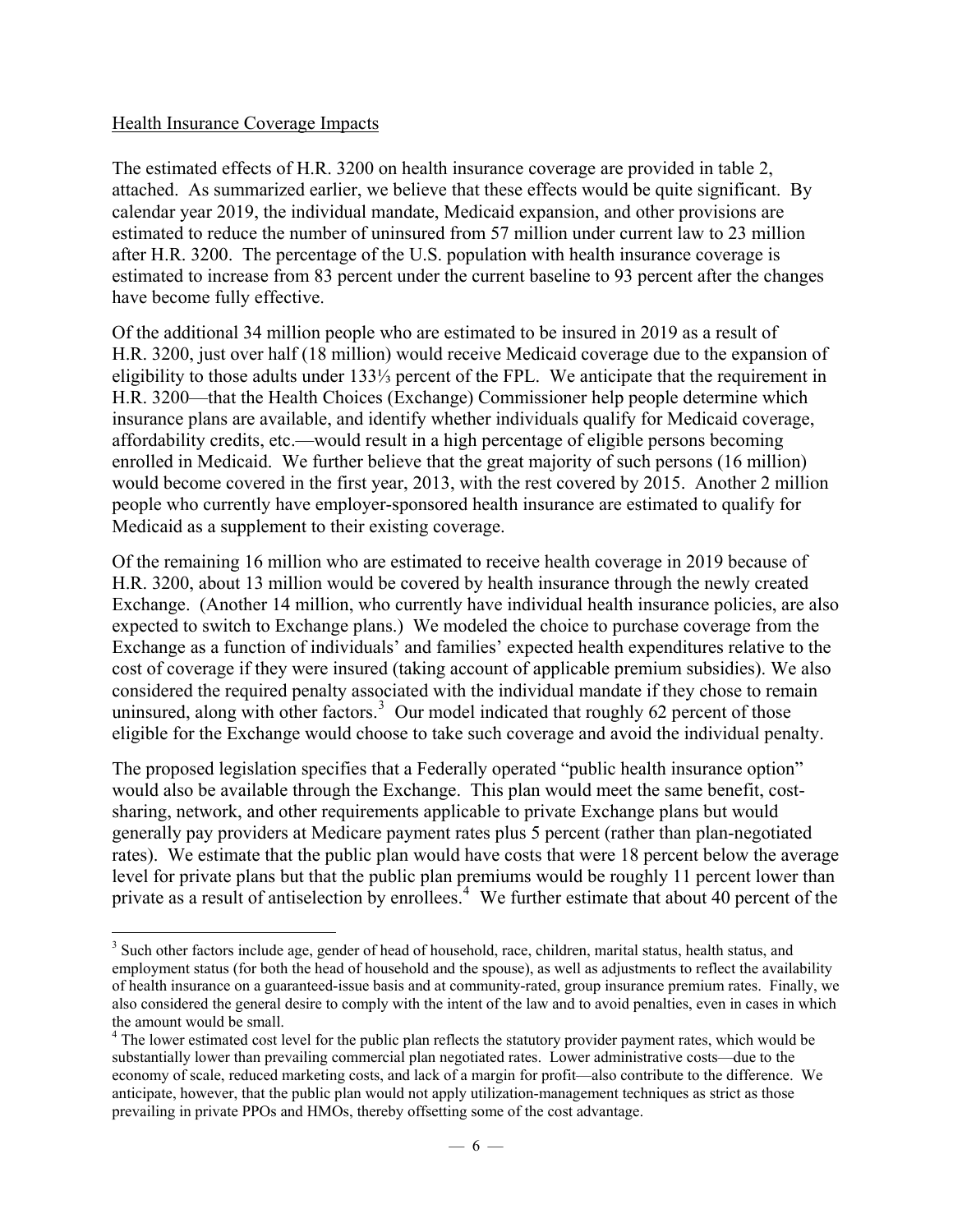approximately 27 million people with Exchange coverage would choose the public plan option; the actual percentage could be substantially different, although the impacts on Federal costs and the number of insured persons are not especially sensitive to this percentage.

Employer-sponsored health insurance has traditionally been the largest source of coverage in the U.S., and we anticipate that it would continue to be so under H.R. 3200. By 2019, an estimated 15 million workers and family members would become newly covered as a result of additional employers offering health coverage and a greater proportion of workers enrolling in employer plans. However, a number of workers who currently have employer coverage would likely become enrolled in the expanded Medicaid program or receive subsidized coverage through the Exchange. For example, some smaller employers would be inclined to terminate their existing coverage, and companies with low average salaries might find it to their—and their employees'—advantage to end their plans, thereby allowing their workers to qualify for heavily subsidized coverage through the Exchange. Somewhat similarly, many part-time workers could obtain coverage more inexpensively through the Exchange or by enrolling in the expanded Medicaid program. We estimate that such actions would collectively reduce the number of people with employer-sponsored health coverage by about 12 million, or slightly less than the number newly covered through existing and new employer plans under H.R. 3200. As indicated in table 2, the total number of persons with employer coverage in 2019 is estimated to be 3 million higher under the reform package than under current law.

For the estimated 23 million people who would remain uninsured in 2019, roughly 5 million are undocumented aliens who would be ineligible for any of the new coverage options under H.R. 3200. The balance of 18 million are estimated to choose not to be insured and to pay the penalty associated with the individual mandate. For the most part, these would be individuals with relatively low health care expenses for whom the individual or family insurance premium would be significantly in excess of the penalty and their anticipated health benefit value. In other instances, as appears to happen under current law, some people would not enroll in their employer plans (or take advantage of the Exchange opportunities) even though it would be in their best financial interest to do so.

# **Impact on Medicare and Medicaid**

## Medicare

The estimated financial impacts of the Medicare provisions in H.R. 3200 are provided in detail in table 3, attached, which is organized by section of the proposed legislation. Net Medicare savings are estimated to total \$179 billion for fiscal years 2010-2019, with the majority of the savings arising from provisions in Title I of Division B ("Improving Health Care Value"). Specifically, substantial savings are attributable to provisions in this title that would, among other changes, (i) adjust Part A and Part B market basket payment updates for productivity improvements (\$244 billion), (ii) reduce Medicare Advantage payment benchmarks and extend the authority to adjust for coding intensity (\$201 billion), and (iii) require prescription drug rebates at Medicaid levels from manufacturers for dual Medicare-Medicaid Part D enrollees (\$79 billion). The provisions in other titles would generate relatively smaller amounts of savings, principally through Title VI ("Program Integrity") with savings of \$4 billion.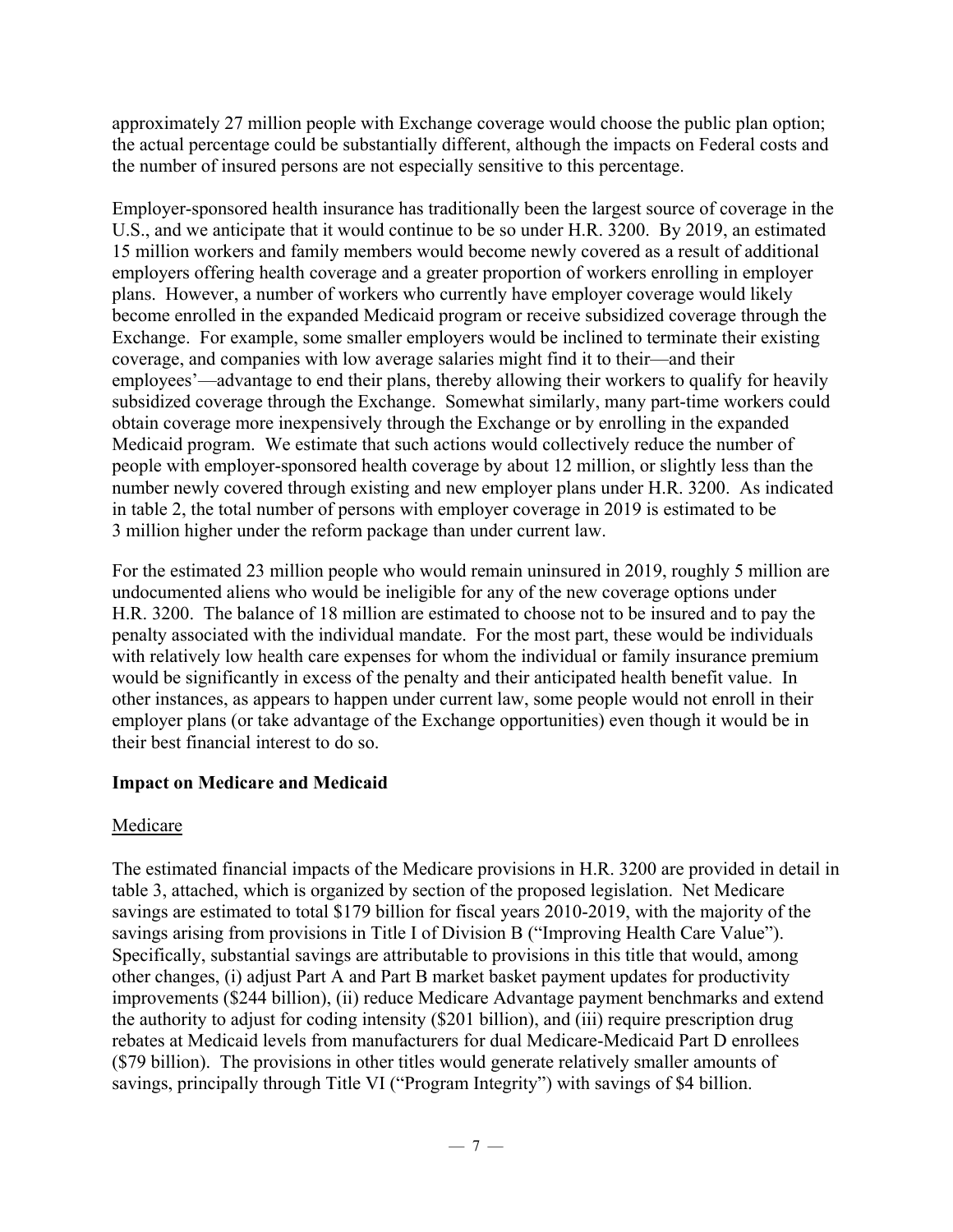The Title I savings are partially offset by the costs of reforming the physician payment Sustainable Growth Rate (SGR) formula (\$336 billion<sup>[5](#page-7-0)</sup>) and of phasing out the Part D coverage gap (\$31 billion). Other titles would generate relatively smaller amounts of costs, including Title II ("Medicare Beneficiary Improvements") with an estimated 10-year cost of \$31 billion and Title III ("Promoting Primary Care, Mental Health, and Coordinated Care") with costs of \$12 billion.

It is important to note that the estimated savings shown in this memorandum for one category of Medicare proposals may be unrealistic. H.R. 3200 would introduce permanent annual productivity adjustments to price updates for institutional providers (such as acute care hospitals, skilled nursing facilities, and home health agencies), using a 10-year moving average of economy-wide productivity gains. While such payment update reductions would provide a strong incentive for institutional providers to maximize efficiency, it is doubtful that many could improve their own productivity to the degree achieved by the economy at large.<sup>[6](#page-7-1)</sup> Over time, a sustained reduction in payment updates, based on productivity expectations that are difficult to attain, would cause Medicare payment rates to grow more slowly than, and in a way that was unrelated to, the providers' costs of furnishing services to beneficiaries. Thus, providers for whom Medicare constitutes a substantive portion of their business could find it difficult to remain profitable and might end their participation in the program (possibly jeopardizing access to care for beneficiaries). While this policy could be monitored over time to avoid such an outcome, so doing would likely result in significantly smaller actual savings than shown here for these provisions.

Section 1161 of Division B of H.R. 3200 would set Medicare Advantage capitation benchmarks equal to 100 percent of the prevailing fee-for-service cost level in each county. This reduction in benchmarks, which are generally in the range of 100 to 140 percent of fee-for-service costs under current law, would reduce MA rebates to plans and thereby result in less generous benefit packages.<sup>[7](#page-7-2)</sup> We estimate that in 2014, when the MA provisions would be fully phased in, enrollment in MA plans would decrease by about 64 percent (from its projected level of 13.2 million under current law to 4.7 million under the proposal).

<span id="page-7-0"></span><sup>1</sup> <sup>5</sup> Following the Office of the Actuary's normal convention for assessing financial effects, this cost estimate represents the difference between Medicare physician expenditures under the reformed SGR system and those under current law and current regulations as of October 15, 2009. CMS has issued a proposed regulation that would retrospectively remove physician-administered drugs from the determination of actual and allowed expenditures for the SGR formula. Should this change be finalized prior to the enactment of H.R. 3200, then the estimated cost of the SGR reforms in the bill would be reduced to \$214 billion, reflecting the allocation of \$122 billion of the total cost to the change in regulations.

<span id="page-7-1"></span><sup>&</sup>lt;sup>6</sup> The provision of most health services tends to be very labor-intensive. Economy-wide productivity gains reflect relatively modest improvements in the service sector together with much larger improvements in manufacturing. Except in the case of physician services, we are not aware of any empirical evidence demonstrating the medical community's ability to achieve productivity improvements equal to those of the overall economy. The Office of the Actuary's most recent analysis of hospital productivity highlights the difficulties in measurement but suggests that such productivity has been small or negligible during 1981 to 2005. (See [http://www.cms.hhs.gov/](http://www.cms.hhs.gov/HealthCareFinancingReview/downloads/07-08Winterpg49.pdf) [HealthCareFinancingReview/downloads/07-08Winterpg49.pdf.](http://www.cms.hhs.gov/HealthCareFinancingReview/downloads/07-08Winterpg49.pdf)) [7](http://www.cms.hhs.gov/HealthCareFinancingReview/downloads/07-08Winterpg49.pdf)

<span id="page-7-2"></span> $\sqrt{7}$  Under current law, MA plans use rebate revenues to reduce Medicare coinsurance requirements, add extra benefits such as vision or dental care, and/or reduce enrollee premiums for Part B or Part D of Medicare. Section 1163 (extension of authority for coding intensity adjustments) would also reduce MA plan revenues.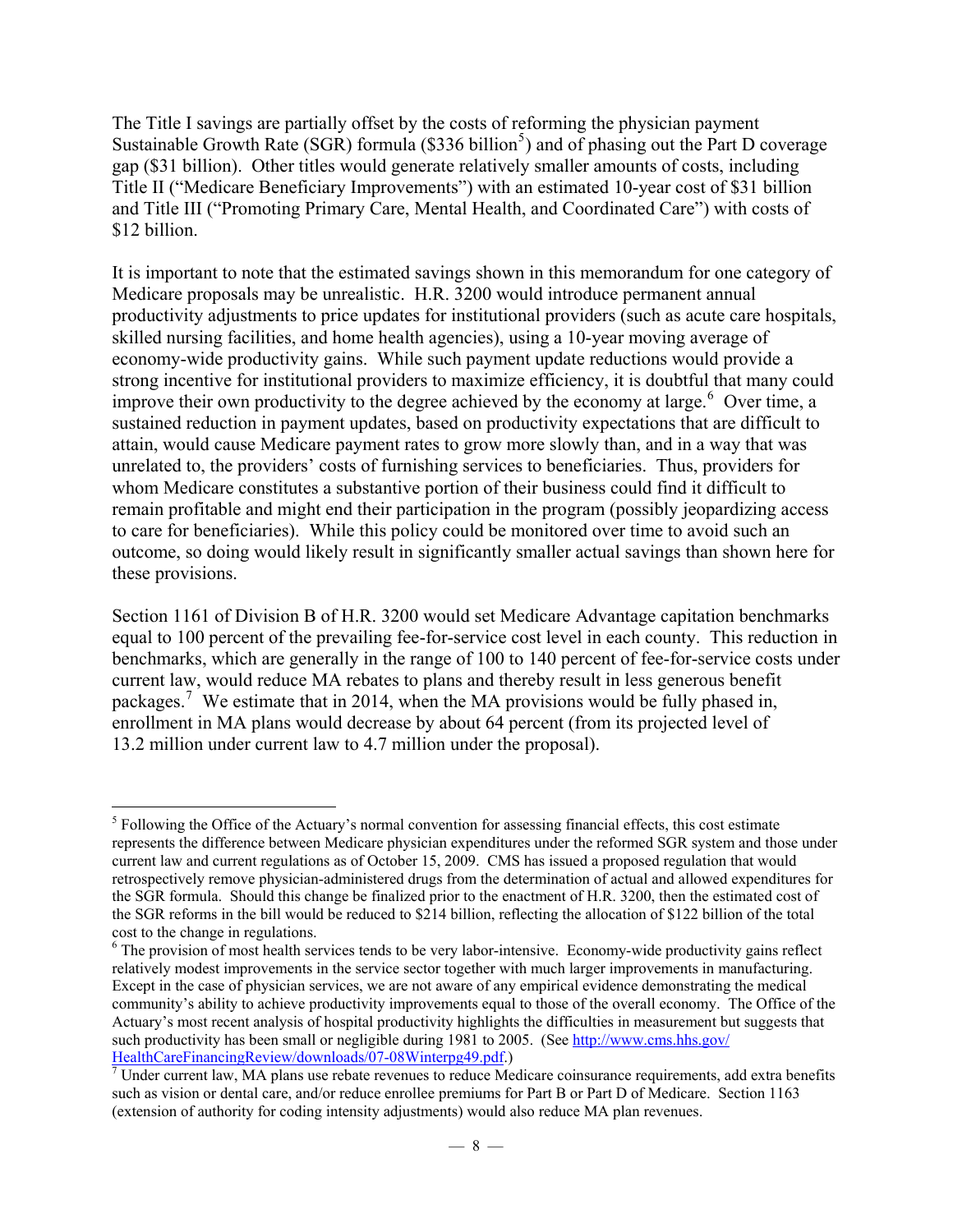## Medicaid/CHIP

The estimated Federal financial effects of the Medicaid and CHIP provisions in H.R. 3200 are shown in table 4, attached. As noted previously, the costs associated with the expansion of eligibility under section 1701 are included with the national coverage proposals shown in table 1.

The overall net cost of these provisions is estimated to be \$7.3 billion in fiscal years 2010-2019 and reflects numerous cost increases and decreases under the individual provisions. Proposals with significant Federal costs include an increase in payments for primary care practitioners to Medicare levels (\$37.9 billion) and higher payments in Puerto Rico and the U.S. territories (\$10.4 billion). In addition, the higher Medicare Part B premium levels resulting from the physician payment changes would increase Federal Medicaid costs for dual-beneficiaries (\$8.2 billion).

The key savings provisions include maintenance-of-effort requirements under section 1703 (\$47.4 billion), reductions in Medicaid DSH expenditures (\$10.0 billion), and prescription drug discounts for Medicaid managed care organizations (\$8.2 billion).

## **Impact of Proposals Intended to Change the Trend in Health Spending**

H.R. 3200 includes a number of proposals that are intended, in part, to help control health care costs and to change the overall trend in health spending growth. Many of these proposals are specific to the Medicare program, and their estimated financial effects are shown in table 3. In addition, other provisions are intended to help control health care costs more generally, through promotion of comparative effectiveness research, greater use of prevention and wellness measures, administrative simplification, and augmented fraud and abuse enforcement. For fiscal years 2010 through 2019, we estimate a relatively small reduction in non-Medicare Federal health care expenditures of \$2.1 billion, all of which is associated with the comparative effectiveness research provision.

## Comparative Effectiveness Research

We reviewed literature and consulted experts to determine the potential cost savings that could be derived from comparative effectiveness research (CER). We found that the magnitude of potential savings varies widely depending upon the scope and influence of comparative effectiveness efforts. Small savings could be achieved through the wide availability of nonbinding research, while substantial savings could be generated by a comparative effectiveness board with authority over payment and coverage policies.

The CER provisions in H.R. 3200 are consistent with the least stringent of these levels of influence, translating into an estimated total reduction in national health expenditures of \$8 billion for calendar years 2010 through 2019, and Federal savings of about \$4 billion for fiscal years 2010 through 2019 (including Medicare). We anticipate that such savings would develop gradually, as changes in provider practice and culture evolved over time. Expert input on this subject suggests that the full impact of comparative effectiveness research, together with dissemination and application of its results, would require 15 to 20 years.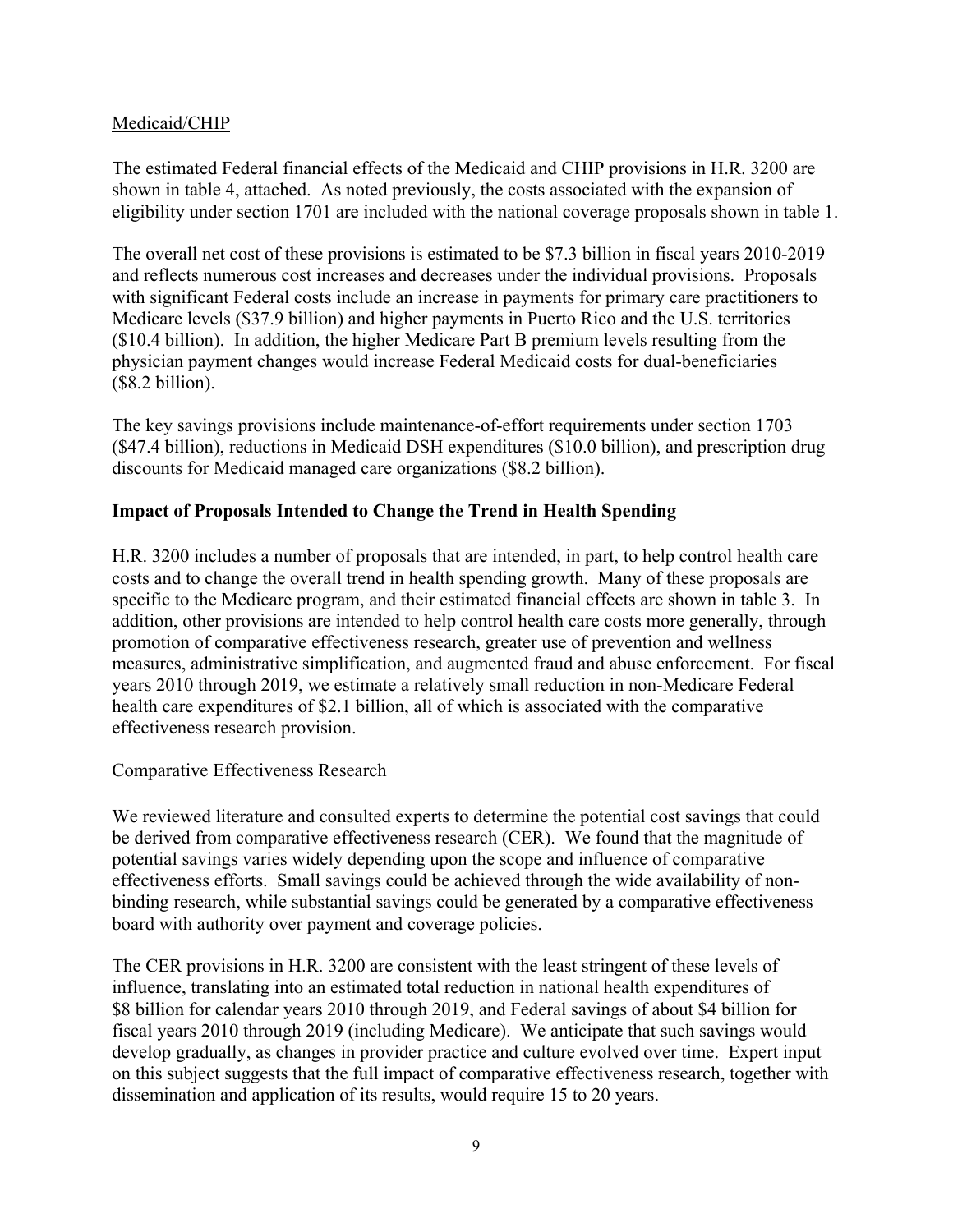## Other Provisions

We show a negligible financial impact over the next 10 years for the other proposals intended to help control future health care cost growth. There is no consensus in the available literature or among experts that prevention and wellness efforts result in lower costs. Several prominent studies conclude that such provisions—while improving the quality of individuals' lives in important ways—generally increase costs overall. For example, while it is possible that savings can be achieved for many people by diagnosing diseases in early stages and promoting lifestyle and behavioral changes that reduce the risk for serious and costly illnesses, additional costs are incurred as a result of increased screenings, preventive care, and extended years of life.

Regarding the general fraud and abuse and administrative simplification provisions (that is, excluding the Medicare and Medicaid proposals), we find that the language as it now reads is not sufficiently specific to provide estimates.

## **National Health Expenditure Impacts**

The estimated effects of H.R. 3200 on overall national health expenditures (NHE) are shown in table 5. In aggregate, we estimate that for calendar years 2010 through 2019 NHE would increase by \$750 billion, or 2.1 percent, over the updated baseline projection that was released on June 29, 2009.<sup>[8](#page-9-0)</sup> As a result, the NHE share of GDP is projected to be 21.3 percent in 2019, compared to 20.8 percent under current law.

The increase in total NHE is estimated to occur as a net result of the substantial expansions in coverage under H.R. 3200, together with the expenditure reductions for Medicare. Numerous studies have demonstrated that individuals and families with health insurance use more health services than otherwise-similar persons without insurance. Under the health reform legislation, as noted above, an estimated 34 million currently uninsured people would gain comprehensive coverage through the health insurance Exchange, their employers, or Medicaid. The availability of coverage would typically result in a fairly substantial increase in the utilization of health care services, with a corresponding impact on total health expenditures. These higher costs would be partially offset by the sizable discounts imposed on providers by State Medicaid payment rules and the Exchange public plan option (using Medicare-based rates), together with the significant discounts negotiated by private health insurance plans. We estimate that the net effect of the utilization increases and price reductions arising from the coverage provisions of H.R. 3200 would increase NHE in 2019 by about 3.9 percent.

H.R. 3200 would also affect aggregate health expenditures through the Medicare and Medicaid savings provisions. We estimate that these impacts would reduce NHE by roughly 1.2 percent in 2019. The bill would have only a slight impact on the utilization of health care services by Medicare beneficiaries (subject to the caveat mentioned previously regarding possible access issues under the proposal to permanently reduce annual provider payment updates by economywide productivity gains).

<span id="page-9-0"></span> $\overline{a}$ <sup>8</sup> R. Foster and S. Heffler, "Updated and Extended National Health Expenditure Projections, 2010-2019." Memorandum dated June 29, 2009. Available online at [http://www.cms.hhs.gov/NationalHealthExpendData/](http://www.cms.hhs.gov/NationalHealthExpendData/Downloads/NHE_Extended_Projections.pdf) [Downloads/NHE\\_Extended\\_Projections.pdf.](http://www.cms.hhs.gov/NationalHealthExpendData/Downloads/NHE_Extended_Projections.pdf)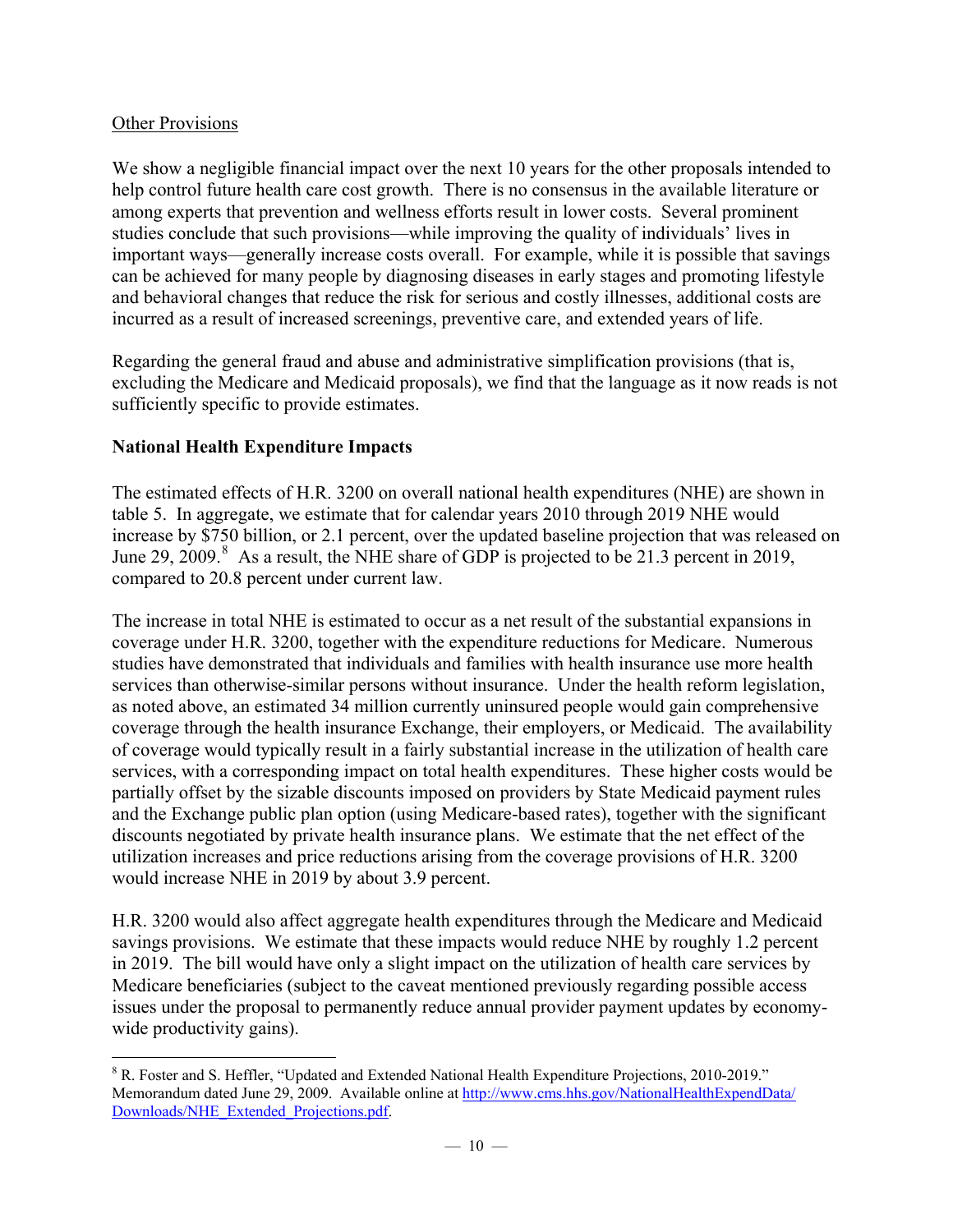Underlying the overall moderate effects on NHE would be various changes by payer. Because of (i) the substantial coverage expansions, (ii) the significant cost-sharing subsidies for low-income persons, and (iii) the maximum out-of-pocket limitations associated with the qualified health benefit, we estimate that overall out-of-pocket spending would decline by \$156 billion in calendar years 2010-2019 due to H.R. 3200. Under the baseline projections, out-of-pocket expenditures would account for about 10 percent of NHE in 2019; inclusive of the impacts of H.R. 3200, this share would decrease to 9 percent.

Public spending would increase under H.R. 3200 as a result of the expansion of the Medicaid program but would decrease by the net Medicare savings under the bill. Private expenditures would be higher as well, because of the net increase in the number of persons with employersponsored health insurance. The sizable growth in health insurance coverage through Exchange plans would also affect NHE amounts by payer, although the classification of such spending is not straightforward. Based on current law, public expenditures (principally Medicare and Medicaid) are estimated to represent 52 percent of total NHE in 2019. Under H.R. 3200, the public share would be between 52 and 55 percent, depending on how health expenditures by Exchange plans were classified. Similarly, expenditures from private health insurance, which are estimated to be 31 percent of NHE under current law, would fall in the range of 30 to 33 percent. $9$ 

# **Caveats and Limitations of Estimates**

1

The costs, savings, and changes in health insurance coverage presented in this memorandum represent the Office of the Actuary's best estimates for H.R. 3200. Although we believe that these estimates are reasonable and fairly portray the likely future effects of this comprehensive package of health care reforms, they are subject to much greater uncertainty than normal. The following caveats should be noted, and the estimates should be interpreted cautiously in view of their limitations.

• These financial and coverage impacts are based on the provisions of H.R. 3200 as reported by the Ways and Means Committee on July 17, 2009 and do not pertain to other versions of the bill.

<span id="page-10-0"></span><sup>&</sup>lt;sup>9</sup> The allocation of NHE *by payer* is based on the entity that is responsible for establishing the coverage and benefit provisions and that has the primary responsibility to ensure that payment is made for health care services. (Auxiliary analyses of NHE *by sponsor* are also prepared, based on the financing of health expenditures in the U.S.) The classification of health expenditures made by Exchange plans is complicated by four factors:

<sup>(</sup>i) The Exchange would be a government entity, with a role in setting minimum benefit standards, but it would not directly provide health insurance coverage.

<sup>(</sup>ii) Exchange plans would include both the public option and a number of private health insurance plans.

<sup>(</sup>iii) The Federal government, through the affordability credits, would subsidize a significant portion of Exchange plan premiums and cost-sharing liabilities.

<sup>(</sup>iv) These subsidies would vary between zero and 95 percent from one person to another, regardless of whether the individuals were covered by the public option or private plans.

The ranges for public and private shares of NHE shown above are based on the illustrative assumptions that either all Exchange plan expenditures are "public" or they are all "private." A more precise determination of these shares under H.R. 3200 will require a careful application of NHE accounting definitions and principles to this new category of payer.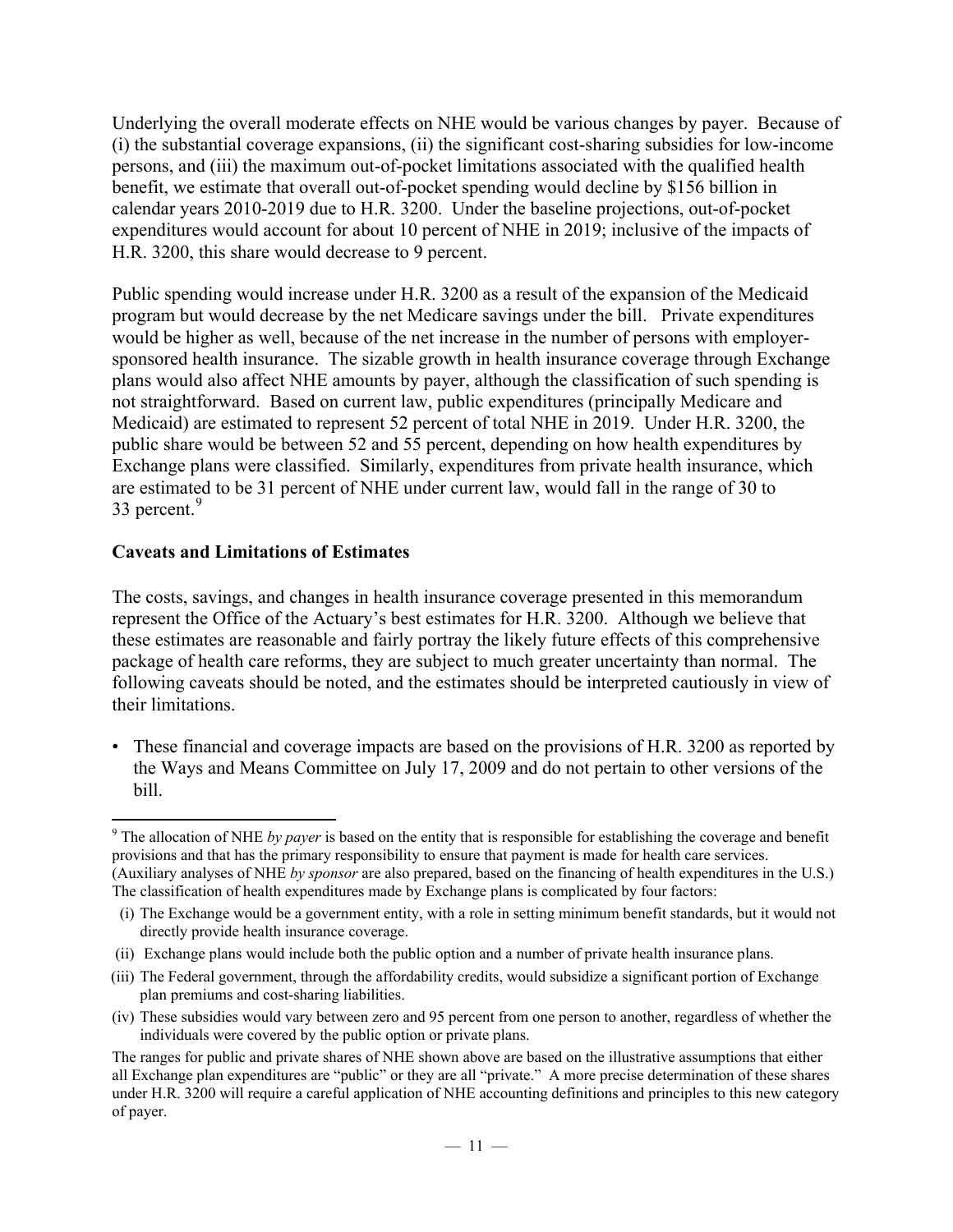- As mentioned previously, H.R. 3200 does not specify a definition of income for determining Medicaid eligibility under the proposed expansion. If the Secretary of HHS were to adopt a definition other than the one currently used by the State Medicaid programs, then the estimated costs for this provision could differ from those shown in this memorandum.
- Many of the provisions, particularly the coverage proposals, are unprecedented or have been implemented only on a smaller scale (for example, at the State level). Consequently, little historical experience is available with which to estimate the potential impacts.
- The behavioral responses to changes introduced by national health reform legislation are impossible to predict with certainty. In particular, the responses of individuals, employers, insurance companies, and Exchange administrators to the new coverage mandates, Exchange options, and insurance reforms could differ significantly from the assumptions underlying the estimates presented here.
- The nominal dollar amounts of costs and savings under national health reform are sensitive to the assumed trajectory of future health cost trends. Relative measures, such as the cost as a percentage of GDP, are less sensitive.
- Due to the very substantial challenges inherent in modeling national health reform proposals, our estimates will vary from those of other experts and agencies. Differences in results from one estimating entity to another may tend to cause confusion among policy makers. These differences, however, provide a useful reminder that all such estimates are uncertain and that actual future impacts could differ significantly from the estimates of any given organization. Indeed, the future costs and coverage effects could lie outside of the range of estimates provided by the various estimators.
- The existing number of uninsured persons in the U.S. is difficult to measure, and the number of uninsured persons who are undocumented aliens is considerably more uncertain. Medicaid coverage and Exchange premium subsidies under H.R. 3200 are not available to undocumented aliens. As a result of the measurement difficulties described above, the actual costs associated with H.R. 3200 and the reduction in the number of uninsured persons may be somewhat higher or lower than estimated in this memorandum.
- Certain Federal costs and savings were not included in our estimates if (i) a provision would have no, or a negligible, impact; (ii) the legislative language did not provide sufficient detail with which to estimate a provision's impact; or (iii) the estimates are outside of the scope of the Office of the Actuary's expertise and will be prepared by other agencies. In particular, we did not include any savings pertaining to the income tax surcharge provisions of H.R. 3200, as those estimates are provided by the Department of the Treasury. Similarly, Federal administrative expenses associated with H.R. 3200 are not included here and will be estimated separately.
- We did not estimate whether Exchange enrollees would choose an enhanced benefit plan (with 5-percent or 15-percent cost sharing) versus the basic "essential benefits package" (with 30-percent cost sharing), since their decisions would not affect Federal costs. A future iteration of these cost estimates will incorporate such choices to refine the determination of NHE-level impacts.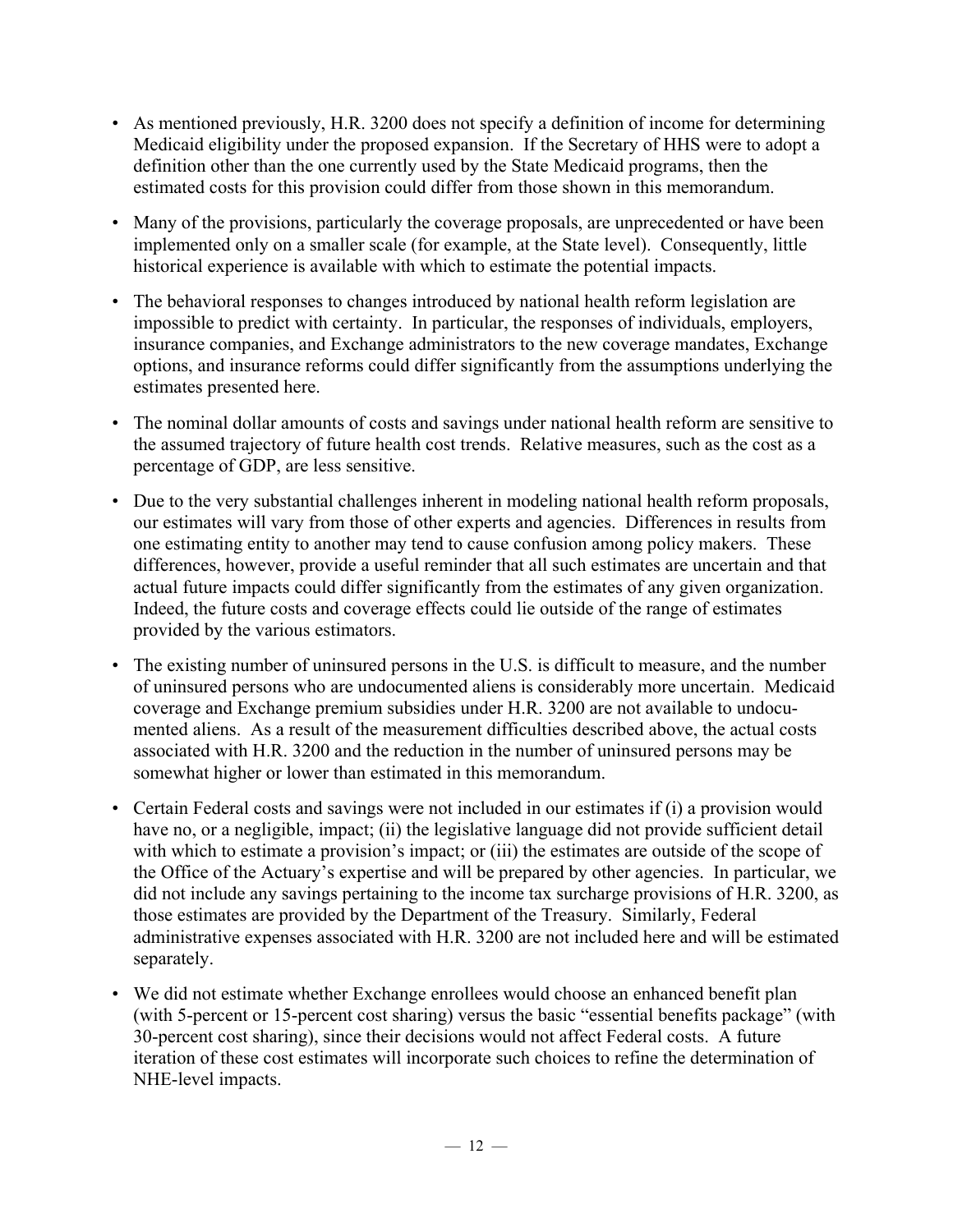• In estimating the financial impacts of H.R. 3200, we assumed that the increased demand for health care services could be met without market disruptions. In practice, supply constraints might interfere with providing the services desired by the additional 34 million insured persons. Price reactions—that is, providers successfully negotiating higher fees in response to the greater demand—could result in higher total expenditures or in some of this demand being unsatisfied. Alternatively, providers might tend to accept more patients who have private insurance (with relatively attractive payment rates) and fewer Medicaid patients, exacerbating existing access problems for the latter group. Either outcome (or a combination of both) should be considered plausible and even probable.

The latter possibility is especially likely in the case of the higher volume of Medicaid services. Despite a provision to increase payment rates for primary care to Medicare levels, most Medicaid payments would still be well below average. Therefore, it is reasonable to expect that a significant portion of the increased demand for Medicaid would not be realized.

At this time, we have not attempted to model that impact or other plausible supply and price effects, such as supplier entry and exit or cost-shifting towards private payers. The uncertainty associated with both the magnitude of these effects and the interrelationships among these market dynamics has led us to conclude that it would be best not to speculate on their impact. We may include such factors in future estimates, should we determine that they can be estimated with a reasonable degree of confidence. For now, we believe that consideration should be given to the potential consequences of a significant increase in demand for health care meeting a relatively fixed supply of health care providers and services.

- As noted in the section on Medicare estimates, reductions in payment updates to institutional providers, based on economy-wide productivity gains, are unlikely to be sustainable on a permanent annual basis. If such reductions were to prove unworkable within the 10-year period 2010-2019, then the actual Medicare savings from these provisions would be less than shown in this memorandum.
- In estimating the financial impact of the Medicaid eligibility expansion, we have assumed that the associated "maintenance of effort" requirement would be effective and that existing and new Medicaid enrollees would be appropriately classified for FMAP purposes.
- Finally, the updated NHE baseline and estimated NHE impacts under H.R. 3200, as described in this memorandum, reflect changes in Personal Health Care (PHC) expenditures and amounts for Program Administration and the Net Cost of Private Health Insurance. Any effects of the legislation on non-PHC components of NHE would be small and would not substantially affect the cost estimates presented here.

# **Conclusions**

The national health care reform proposals in H.R. 3200, "America's Affordable Health Choices Act of 2009" (as reported by the Ways and Means Committee on July 17, 2009), would make far-reaching changes to the health sector, including mandated coverage for most people, "pay or play" requirements for most employers, expanded eligibility for Medicaid, Federal premium subsidies for many individuals and families, and a new system of health insurance exchanges for facilitating coverage. Additional provisions would reduce costs and address other issues with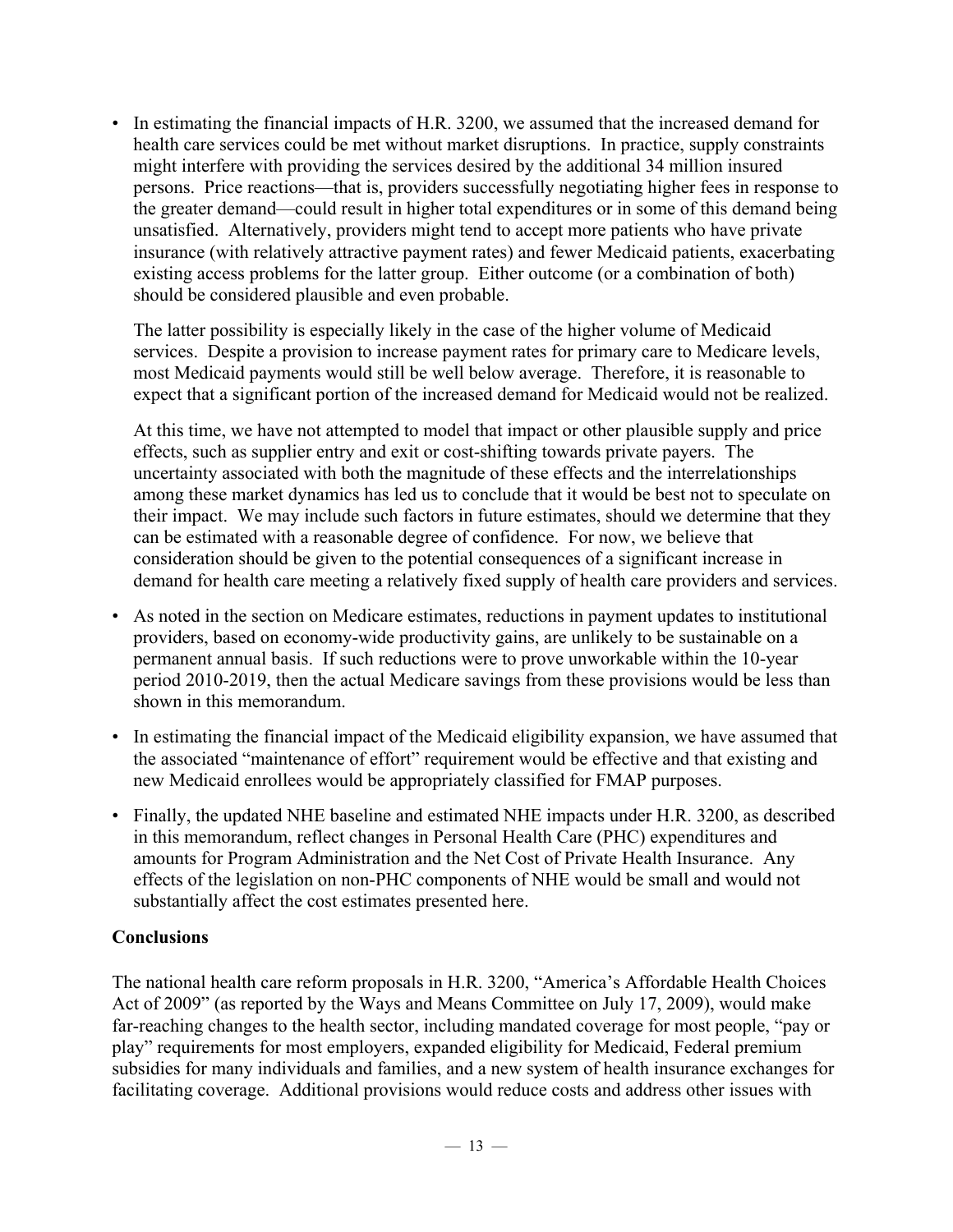Medicare and Medicaid and increase Federal income tax revenues through a surcharge on highincome taxpayers.

The Office of the Actuary at CMS has estimated the effects of the non-tax provisions of H.R. 3200 on Federal outlays, overall national health expenditures, and health insurance coverage in the U.S. Our estimates are based on multiple data sources and what we believe are reasonable assumptions regarding individual, employer, and health plan responses to the legislation, together with analyses of the likely changes in the cost and use of health care services. Our primary estimates for H.R. 3200 are as follows:

- The total Federal cost of the national insurance coverage provisions would be about \$1.0 trillion during fiscal years 2013 through 2019.
- By 2019, an additional 34 million U.S. citizens and other legal residents would have health insurance coverage meeting the essential-benefit requirements.
- Total net savings in 2010-2019 from Medicare and Medicaid provisions would offset about \$173 million of the Federal costs for the national coverage provisions. Additional Federal income tax revenues would further offset the coverage costs; however, the Office of the Actuary does not have the expertise necessary to estimate such tax impacts.
- Total national health expenditures in the U.S. during 2010-2019 would increase by about 2.1 percent. The additional demand for health services could be difficult to meet initially with existing health provider resources and could lead to price increases, cost-shifting, and/or changes in providers' willingness to treat patients with low-reimbursement health coverage.
- With the exception of the proposed reductions in Medicare payment updates for institutional providers, the provisions of H.R. 3200 would not have a significant impact on future health care cost growth rates. In addition, the longer-term viability of the Medicare update reductions is doubtful.

We hope that the information presented here will be of value to policy makers as they continue to develop and debate the many facets of health reform legislation. Future reports will explain our estimates in greater detail and provide a full description of the data, methods, and assumptions underlying them.

> Richard S. Foster, FSA, MAAA Chief Actuary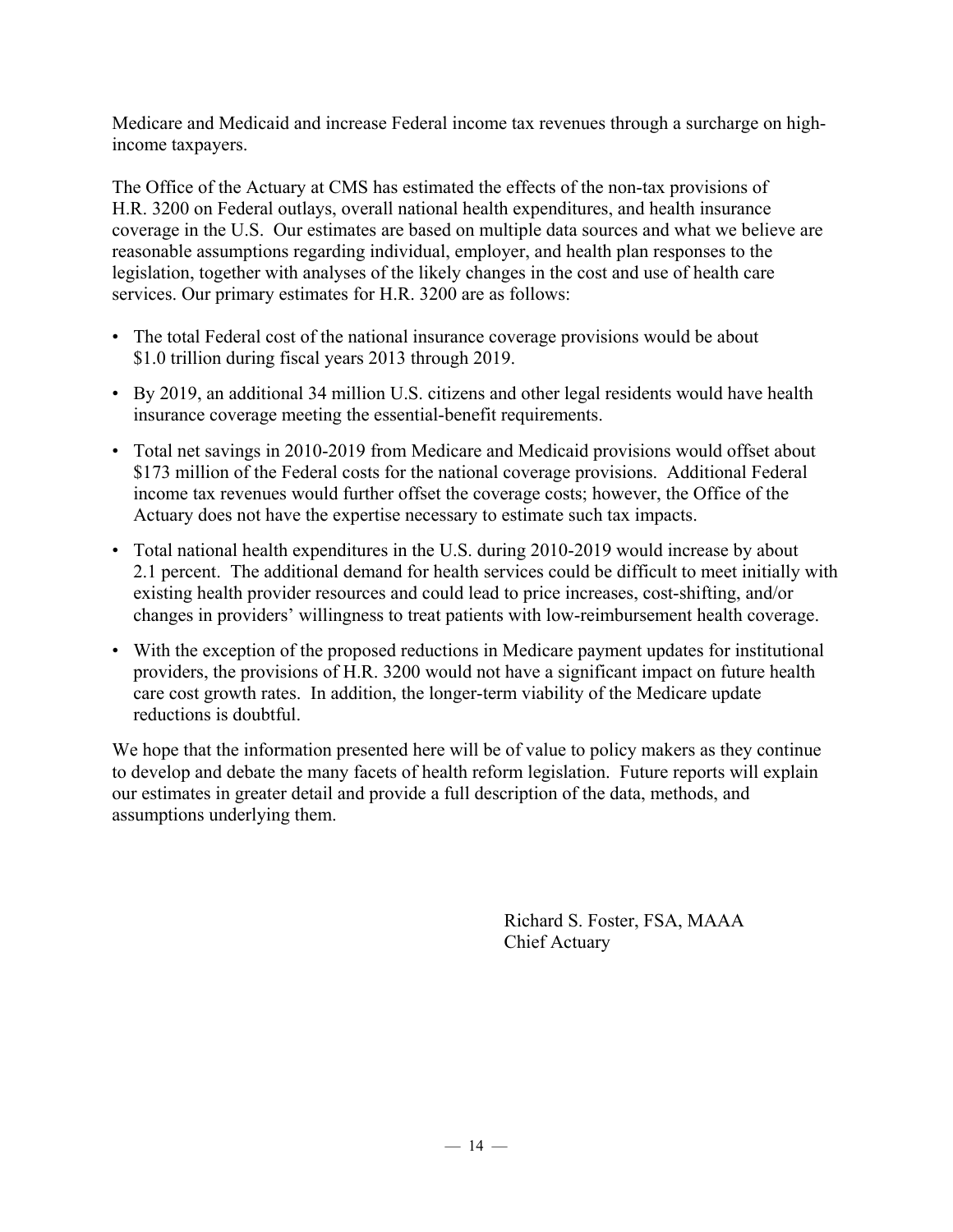### **Table 1 — Estimated Federal Costs (+) or Savings (-) under H.R. 3200, in billions**

|                                      |            |                      |                      |                       |                       | <b>Fiscal Year</b>                 |         |                     |                     |                       | Total, FY             |
|--------------------------------------|------------|----------------------|----------------------|-----------------------|-----------------------|------------------------------------|---------|---------------------|---------------------|-----------------------|-----------------------|
| Provisions                           | 2010       | 2011                 | 2012                 | 2013                  | 2014                  | 2015                               | 2016    | 2017                | 2018                | 2019                  | 2010-2019             |
| Total*                               | \$<br>11.6 | $\mathcal{S}$<br>7.6 | $\mathcal{S}$<br>8.5 | $\mathcal{S}$<br>78.9 | $\mathcal{S}$<br>82.1 | 125.3<br>$\boldsymbol{\mathsf{S}}$ | 131.1   | $\sqrt{3}$<br>131.4 | $\sqrt{3}$<br>138.2 | $\mathbb{S}$<br>146.4 | 861.2<br>$\mathbb{S}$ |
| Coverage Provisions:                 |            |                      |                      | 82.2                  | 116.4                 | 134.5                              | 150.8   | 166.6               | 183.1               | 201.1                 | 1,034.7               |
| Medicaid Expansion                   |            |                      |                      | 36.2                  | 55.6                  | 67.3                               | 75.7    | 82.7                | 89.0                | 95.3                  | 501.7                 |
| Credits:                             |            |                      |                      | 54.7                  | 80.4                  | 92.4                               | 103.8   | 115.6               | 127.7               | 140.8                 | 715.4                 |
| Individual Exchange Subsidies:       | $\sim$     |                      |                      | 51.4                  | 75.3                  | 86.4                               | 97.2    | 108.6               | 120.2               | 132.7                 | 671.6                 |
| Affordability Premium Credits        | __         |                      |                      | 42.8                  | 62.9                  | 72.4                               | 81.4    | 90.9                | 100.6               | 111.0                 | 562.0                 |
| Affordability Cost-Sharing Credits   |            |                      |                      | 8.5                   | 12.4                  | 14.0                               | 15.8    | 17.7                | 19.6                | 21.6                  | 109.6                 |
| <b>Small Employer Credits</b>        |            |                      |                      | 3.3                   | 5.1                   | 6.0                                | 6.6     | 7.1                 | 7.6                 | 8.1                   | 43.8                  |
| Penalties:                           |            |                      |                      | $-8.6$                | $-19.5$               | $-25.2$                            | $-28.6$ | $-31.8$             | $-33.6$             | $-35.0$               | $-182.3$              |
| <b>Individual Penalties</b>          |            |                      |                      | 0.0                   | $-6.8$                | $-9.4$                             | $-9.8$  | $-10.4$             | $-10.9$             | $-11.4$               | $-58.6$               |
| <b>Employer Penalties</b>            |            |                      | $-$                  | $-8.6$                | $-12.8$               | $-15.8$                            | $-18.8$ | $-21.4$             | $-22.7$             | $-23.6$               | $-123.7$              |
| Medicare                             | 9.4        | 3.1                  | 1.2                  | $-1.0$                | $-31.0$               | $-10.2$                            | $-20.9$ | $-34.9$             | $-43.8$             | $-50.5$               | $-178.7$              |
| Medicaid/CHIP                        | 2.2        | 4.6                  | 7.3                  | $-2.3$                | $-3.3$                | 1.1                                | 1.4     | 0.2                 | $-0.5$              | $-3.4$                | 7.3                   |
| Cost Trend Proposals:                |            |                      |                      |                       | 0.0                   | $-0.1$                             | $-0.2$  | $-0.4$              | $-0.6$              | $-0.8$                | $-2.1$                |
| Comparative Effectiveness Research†  |            |                      |                      |                       | 0.0                   | $-0.1$                             | $-0.2$  | $-0.4$              | $-0.6$              | $-0.8$                | $-2.1$                |
| Prevention and Wellness              |            |                      |                      | __                    | 0.0                   | 0.0 <sub>l</sub>                   | 0.0     | 0.0                 | 0.0                 | 0.0                   | 0.0                   |
| Fraud and Abuse                      |            |                      |                      |                       | 0.0                   | 0.0 <sub>l</sub>                   | 0.0     | 0.0                 | 0.0                 | 0.0                   | 0.0                   |
| <b>Administrative Simplification</b> |            |                      |                      |                       | 0.0                   | 0.0 <sub>l</sub>                   | 0.0     | 0.0                 | 0.0                 | 0.0                   | 0.0                   |

\*Excludes income tax surcharge for high-income taxpayers.

†Excludes the Medicare impact

Source: Centers for Medicare & Medicaid Services, Office of the Actuary. October 21, 2009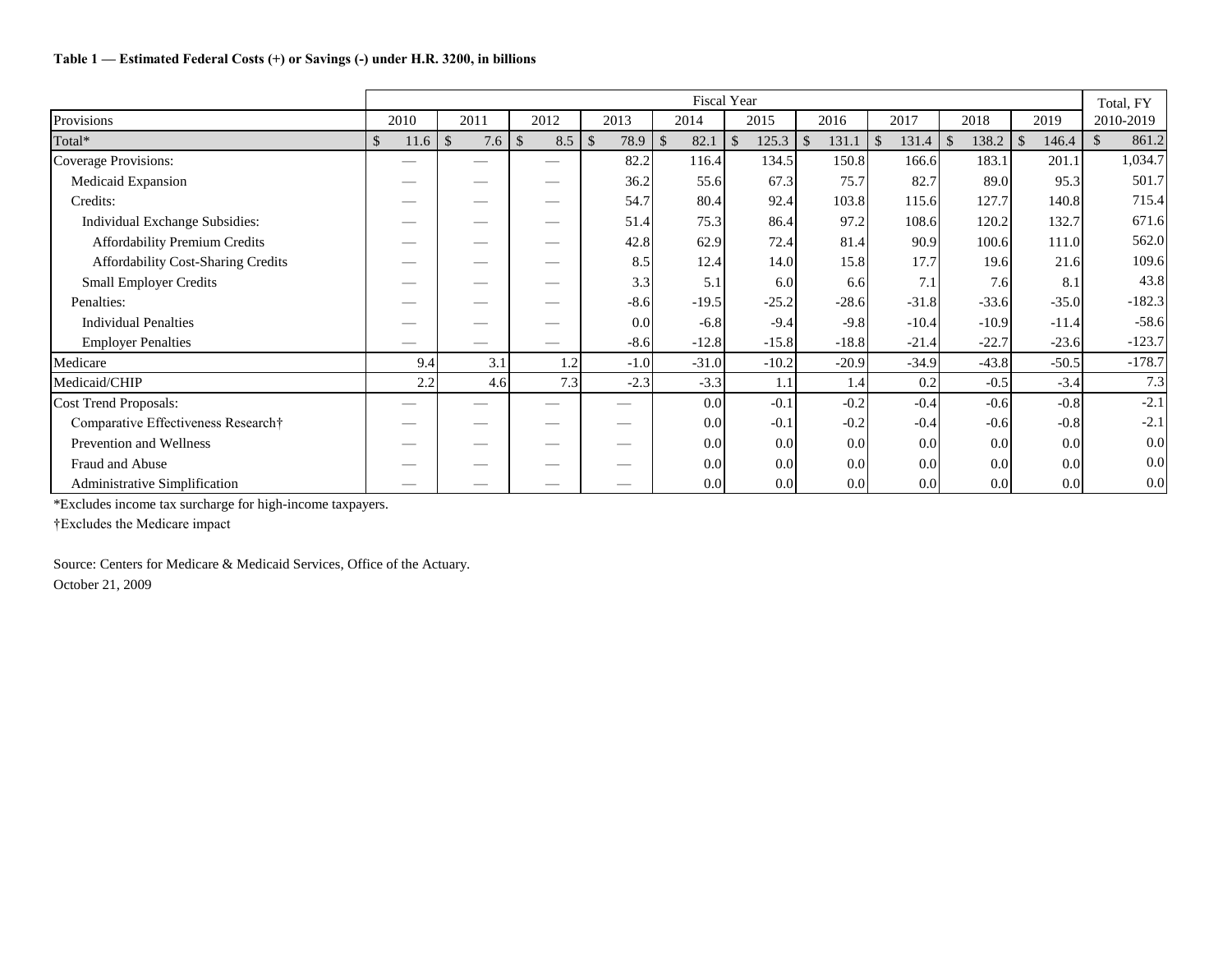### **Table 2 — Estimated Effects of H.R. 3200 on Enrollment by Insurance Coverage, in millions**

|                                             |       |       |       |       |       | Calendar Year |       |       |       |       |
|---------------------------------------------|-------|-------|-------|-------|-------|---------------|-------|-------|-------|-------|
| Current Law Baseline                        | 2010  | 2011  | 2012  | 2013  | 2014  | 2015          | 2016  | 2017  | 2018  | 2019  |
| Medicare                                    | 46.9  | 48.0  | 49.4  | 50.9  | 52.4  | 53.9          | 55.4  | 57.1  | 58.7  | 60.5  |
| Medicaid/CHIP                               | 59.2  | 60.5  | 61.6  | 62.0  | 60.6  | 60.3          | 61.1  | 61.9  | 62.7  | 63.5  |
| <b>Other Public</b>                         | 12.3  | 12.6  | 12.9  | 13.2  | 13.6  | 13.9          | 14.2  | 14.6  | 14.9  | 15.2  |
| Employer-sponsored Private Health Insurance | 163.8 | 163.2 | 164.5 | 165.0 | 166.1 | 166.6         | 166.4 | 166.2 | 166.0 | 165.9 |
| <b>Other Private Health Insurance*</b>      | 26.1  | 25.3  | 25.5  | 25.6  | 25.8  | 25.8          | 25.8  | 25.8  | 25.8  | 25.7  |
| Uninsured                                   | 48.3  | 48.6  | 47.9  | 48.1  | 50.0  | 51.7          | 53.1  | 54.4  | 55.6  | 56.9  |
| Insured Share of US Population†             | 84.4% | 84.5% | 84.8% | 84.9% | 84.4% | 84.0%         | 83.8% | 83.5% | 83.3% | 83.0% |

|                                             |       |       |       |       |       | Calendar Year |       |       |       |       |
|---------------------------------------------|-------|-------|-------|-------|-------|---------------|-------|-------|-------|-------|
| Proposed — H.R. $3200$                      | 2010  | 2011  | 2012  | 2013  | 2014  | 2015          | 2016  | 2017  | 2018  | 2019  |
| Medicare                                    | 46.9  | 48.0  | 49.4  | 50.9  | 52.4  | 53.9          | 55.4  | 57.1  | 58.7  | 60.5  |
| Medicaid/CHIP                               | 59.2  | 60.5  | 61.6  | 80.2  | 79.1  | 79.1          | 80.4  | 81.5  | 82.5  | 83.5  |
| <b>Other Public</b>                         | 12.3  | 12.6  | 12.9  | 13.2  | 13.6  | 13.9          | 14.2  | 14.6  | 14.9  | 15.2  |
| Employer-sponsored Private Health Insurance | 163.8 | 163.2 | 164.5 | 168.0 | 169.0 | 168.6         | 167.7 | 167.3 | 168.2 | 169.1 |
| Other Private Health Insurance*             | 26.1  | 25.3  | 25.5  | 13.3  | 13.3  | 13.0          | 12.5  | 12.0  | 11.6  | 11.1  |
| Exchange                                    |       |       |       | 19.0  | 21.6  | 24.8          | 25.8  | 26.7  | 26.9  | 27.1  |
| Private Plan                                |       |       |       | 11.4  | 13.0  | 14.9          | 15.5  | 16.0  | 16.1  | 16.3  |
| Public Plan                                 |       |       |       | 7.6   | 8.6   | 9.9           | 10.3  | 10.7  | 10.8  | 10.8  |
| Uninsured                                   | 48.3  | 48.6  | 47.9  | 22.9  | 22.1  | 21.2          | 21.9  | 22.5  | 22.7  | 23.0  |
| Insured Share of US Population†             | 84.4% | 84.5% | 84.8% | 92.8% | 93.1% | 93.5%         | 93.3% | 93.2% | 93.2% | 93.1% |

|                                             |      |      |                          |         | Calendar Year |                  |         |                  |                  |         |
|---------------------------------------------|------|------|--------------------------|---------|---------------|------------------|---------|------------------|------------------|---------|
| Impact of H.R. 3200                         | 2010 | 2011 | 2012                     | 2013    | 2014          | 2015             | 2016    | 2017             | 2018             | 2019    |
| Medicare                                    |      |      | $\overline{\phantom{a}}$ | 0.0     | 0.0           | 0.0              | 0.0     | 0.0              | 0.0 <sub>l</sub> | 0.0     |
| Medicaid/CHIP                               |      |      | $\overline{\phantom{a}}$ | 18.2    | 18.5          | 18.9             | 19.3    | 19.6             | 19.8             | 19.9    |
| <b>Other Public</b>                         |      |      |                          | 0.0     | 0.0           | 0.0 <sub>l</sub> | 0.0     | 0.0 <sub>l</sub> | 0.0 <sub>l</sub> | 0.0     |
| Employer-sponsored Private Health Insurance |      |      |                          | 3.0     | 2.9           | 2.0              | 1.4     | 1.2              | 2.2              | 3.2     |
| Other Private Health Insurance*             |      |      |                          | $-12.3$ | $-12.5$       | $-12.8$          | $-13.3$ | $-13.8$          | $-14.2$          | $-14.6$ |
| Exchange                                    |      |      | $\overline{\phantom{a}}$ | 19.0    | 21.6          | 24.8             | 25.8    | 26.7             | 26.9             | 27.1    |
| Private Plan                                |      |      | $\overline{\phantom{a}}$ | 11.4    | 13.0          | 14.9             | 15.5    | 16.0             | 16.1             | 16.3    |
| Public Plan                                 |      |      |                          | 7.6     | 8.6           | 9.9              | 10.3    | 10.7             | 10.8             | 10.8    |
| Uninsured                                   | ___  |      | __                       | $-25.2$ | $-27.9$       | $-30.5$          | $-31.2$ | $-31.9$          | $-32.9$          | $-33.9$ |
| Insured Share of US Population†             |      |      |                          | 7.9%    | 8.7%          | 9.4%             | 9.5%    | 9.7%             | 9.9%             | 10.1%   |

\*In the baseline, other private health insurance includes private Medicare supplemental coverage and individual coverage. In the proposal estimates, other private health insurance includes only those with Medicare supplemental coverage.

†Calculated as a proportion of total U.S. population, including unauthorized immigrants.

Source: Centers for Medicare & Medicaid Services, Office of the Actuary.

October 21, 2009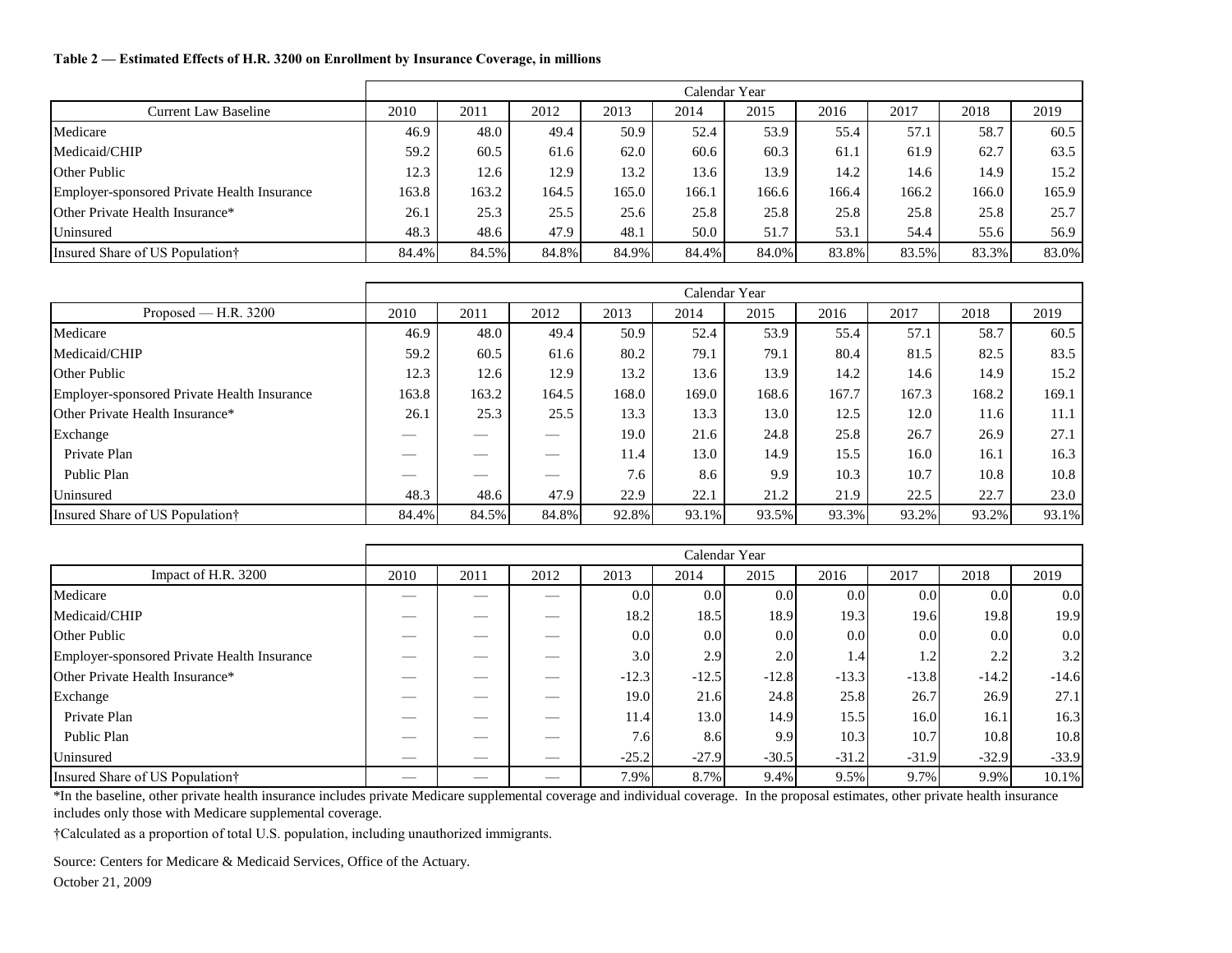|              |                                                                                               |                |                      |                      |                      |                                                         | Fiscal year                                                    |                      |                |                  |                  |                | Total.                      |                                  |
|--------------|-----------------------------------------------------------------------------------------------|----------------|----------------------|----------------------|----------------------|---------------------------------------------------------|----------------------------------------------------------------|----------------------|----------------|------------------|------------------|----------------|-----------------------------|----------------------------------|
| Sec.         | Provision                                                                                     | 2009           | 2010                 | 2011                 | 2012                 | 2013                                                    | 2014                                                           | 2015                 | 2016           | 2017             | 2018             | 2019           | 2010-14                     | 2010-19                          |
|              |                                                                                               |                |                      |                      |                      | <b>TITLE I-IMPROVING HEALTH CARE VALUE</b>              |                                                                |                      |                |                  |                  |                |                             |                                  |
|              |                                                                                               |                |                      |                      |                      | <b>Subtitle A-Provisions related to Medicare Part A</b> |                                                                |                      |                |                  |                  |                |                             |                                  |
|              | Part I-Market basket updates                                                                  |                |                      |                      |                      |                                                         |                                                                |                      |                |                  |                  |                |                             |                                  |
|              | 1101 Skilled nursing facility update                                                          |                | -\$420               | -\$940               | $-$1,020$            | $-$1,130$                                               | $-$1,200$                                                      | $-$1,280$            | $-$1,390$      | $-\$1,440$       | $-$1,510$        | $-\$1,640$     | $-$4,710$                   | $-$11,970$                       |
| 1102         | Inpatient rehabilitation facility payment update                                              |                | $-110$               | $-230$               | $-250$               | $-270$                                                  | $-280$                                                         | $-300$               | $-330$         | $-340$           | $-360$           | $-390$         | $-1,140$                    | $-2,860$                         |
|              | 1103 Incorporating productivity improvements in market basket updates                         |                |                      |                      |                      |                                                         |                                                                |                      |                |                  |                  |                |                             |                                  |
|              | that do not already include them                                                              | 0              | .540                 | $-4,870$             | $-7,330$             | $-10,430$                                               | $-14,040$                                                      | $-18,110$            | $-23,150$      | $-27,530$        | $-31,750$        | $-38,070$      | $-38,210$                   | $-176,820$                       |
|              | <b>Part II-Other Medicare Part A provisions</b>                                               |                |                      |                      |                      |                                                         |                                                                |                      |                |                  |                  |                |                             |                                  |
|              | 1111 Payments to skilled nursing facilities                                                   |                | $\Omega$             | $\Omega$             | $\theta$             | $\boldsymbol{0}$                                        |                                                                | $\theta$             |                | $\boldsymbol{0}$ | $\boldsymbol{0}$ | $\overline{0}$ | $\boldsymbol{0}$            | $\mathbf{0}$                     |
|              | 1112 Medicare DSH report and payment adjustments                                              |                | $\boldsymbol{0}$     | $\theta$             | $\overline{0}$       | $\overline{0}$                                          | $\boldsymbol{0}$                                               | $\mathbf{0}$         | $\bf{0}$       | $-2,680$         | $-3,170$         | $-3,390$       | $\boldsymbol{0}$            | $-9,240$                         |
|              | 1113 Extension of Hospice Regulation Moratorium                                               |                | 340                  | 430                  | 390                  | 320                                                     | 240                                                            | 150                  | 40             | 20               | 20               | 20             | 1,720                       | 1,970                            |
|              |                                                                                               |                |                      |                      |                      | <b>Subtitle B-Provisions related to Medicare Part B</b> |                                                                |                      |                |                  |                  |                |                             |                                  |
|              | <b>Part I-Physicians services</b>                                                             |                |                      |                      |                      |                                                         |                                                                |                      |                |                  |                  |                |                             |                                  |
|              | 1121 Sustainable growth rate reform                                                           |                | 11,100               | 21,500               | 28,300               | 35,200                                                  | 39,000                                                         | 43,600               | 41,000         | 37,700           | 37,800           | 40,800         | 135,100                     | 336,000                          |
|              | 1122 Misvalued codes under the physician fee schedule                                         |                | $\Omega$             | $\theta$             | $\Omega$             | $\overline{0}$                                          | $\boldsymbol{0}$                                               | $\boldsymbol{0}$     |                | $\theta$         | $\overline{0}$   | $\overline{0}$ | $\boldsymbol{0}$            | $\overline{0}$                   |
|              | 1123 Payments for efficient areas                                                             |                | $\Omega$             | $\Omega$             | $\theta$             | $\overline{0}$                                          | $\boldsymbol{0}$                                               | $\mathbf{0}$         |                |                  |                  | $\Omega$       | $\overline{0}$              | $\overline{0}$                   |
|              | 1124 Modifications to the physician quality reporting initiative (PQRI)                       |                | $\mathbf{0}$         | $\boldsymbol{0}$     | 140                  | 150                                                     | $\boldsymbol{0}$                                               | $\mathbf{0}$         | $\overline{0}$ | $\overline{0}$   |                  | $\Omega$       | 290                         | 290                              |
|              | 1125 Adjustments to Medicare payment localities                                               | 0              | $\Omega$             | 20                   | 50                   | 50                                                      | 50                                                             | 50                   | 20             | $\Omega$         | $\Omega$         | $\Omega$       | 170                         | 240                              |
|              | Part II-Market basket updates                                                                 |                |                      |                      |                      |                                                         |                                                                |                      |                |                  |                  |                |                             |                                  |
|              | 1131 Incorporating productivity improvements in market basket updates                         |                |                      |                      |                      |                                                         |                                                                |                      |                |                  |                  |                |                             |                                  |
|              | that do not already include them                                                              | 0              | $-200$               | $-670$               | $-1,210$             | $-1,800$                                                | $-2,540$                                                       | $-3,400$             | $-4,420$       | $-5,520$         | $-6,720$         | $-8,100$       | $-6,420$                    | $-34,580$                        |
|              | <b>Part III-Other provisions</b>                                                              |                |                      |                      |                      |                                                         |                                                                |                      |                |                  |                  |                |                             |                                  |
|              | 1141 Rental and purchase of power-driven wheelchairs                                          |                | $\overline{0}$       | -40                  | $-50$                | $-50$                                                   | $-50$                                                          | $-60$                | $-70$          | $-70$            | $-80$            | $-80$          | $-190$                      | $-550$                           |
| 1142         | Extension of payment rule for brachytherapy and therapeutic                                   |                |                      |                      |                      |                                                         |                                                                |                      |                |                  |                  |                |                             |                                  |
|              | radiopharmaceuticals                                                                          |                | $\overline{0}$       | 10                   | $\Omega$             | $\boldsymbol{0}$                                        | $\boldsymbol{0}$                                               | $\theta$             |                | $\theta$         | $\Omega$         | $\Omega$       | 10                          | 10                               |
| 1143         | Home infusion therapy report to Congress                                                      |                | $\boldsymbol{0}$     | $\Omega$             | $\Omega$             | $\overline{0}$                                          | $\theta$                                                       | $\theta$             |                |                  |                  | 0              | $\theta$                    | $\boldsymbol{0}$                 |
| 1144         | Require ambulatory surgical centers to submit data                                            |                | $\Omega$<br>$\Omega$ | $\Omega$<br>$\Omega$ | $\Omega$<br>$\theta$ | $\overline{0}$                                          | $\Omega$<br>$\Omega$                                           | $\Omega$<br>$\Omega$ |                |                  |                  |                | $\Omega$                    | $\mathbf{0}$<br>$\boldsymbol{0}$ |
| 1145         | Treatment of certain cancer hospitals<br>Medicare Improvement Fund                            |                | $\boldsymbol{0}$     | $\Omega$             | 4,000                | $\overline{0}$<br>4,000                                 | $-23,130$                                                      | $\theta$             | $\theta$       | $\theta$         | $\overline{0}$   | $\Omega$       | $\overline{0}$<br>$-15,130$ | $-15,130$                        |
| 1146<br>1147 | Payment for imaging services                                                                  |                | $-220$               | $-470$               | $-550$               | $-560$                                                  | $-570$                                                         | $-590$               | $-640$         | $-700$           | $-770$           | $-820$         | $-2,370$                    | $-5,890$                         |
| 1148         | Durable medical equipment program improvments                                                 |                | $\boldsymbol{0}$     | $\Omega$             | $\Omega$             | $\overline{0}$                                          | $\boldsymbol{0}$                                               | $\mathbf{0}$         |                | $\theta$         | $\Omega$         |                | $\Omega$                    | $\overline{0}$                   |
|              | 1149 MedPAC study and report on bone mass measurement                                         |                | $\Omega$             | 0                    | $\Omega$             | $\overline{0}$                                          | $\theta$                                                       | $\Omega$             |                | $\Omega$         | $\Omega$         | $\Omega$       | $\theta$                    | $\mathbf{0}$                     |
|              |                                                                                               |                |                      |                      |                      |                                                         |                                                                |                      |                |                  |                  |                |                             |                                  |
|              |                                                                                               |                |                      |                      |                      |                                                         | <b>Subtitle C-Provisions Related to Medicare Parts A and B</b> |                      |                |                  |                  |                |                             |                                  |
|              | 1151 Reducing potentially preventable hospital readmissions                                   | 0              | $\overline{0}$       | $\overline{0}$       | $-140$               | $-270$                                                  | $-350$                                                         | $-350$               | $-370$         | $-390$           | $-420$           | $-450$         | $-760$                      | $-2,740$                         |
|              | 1152 Post acute care services payment reform plan<br>1153 Home health payment update for 2010 | $\overline{0}$ | $\overline{0}$       | $\theta$             | $\overline{0}$       | $\overline{0}$                                          | $\overline{0}$                                                 | $\boldsymbol{0}$     | $\overline{0}$ | $\overline{0}$   | $\overline{0}$   | $\overline{0}$ | $\overline{0}$              | $\overline{0}$                   |
|              | Part A                                                                                        | $\Omega$       | $-100$               | $-230$               | $-260$               | $-280$                                                  | $-300$                                                         | $-320$               | $-350$         | $-370$           | $-390$           | $-420$         | $-1,170$                    | $-3,020$                         |
|              | Part B                                                                                        | 0              | $-110$               | $-260$               | $-290$               | $-320$                                                  | $-340$                                                         | $-360$               | $-400$         | $-410$           | $-440$           | $-470$         | $-1,320$                    | $-3,400$                         |
| 1154         | Payment adjustments for home health care                                                      |                |                      |                      |                      |                                                         |                                                                |                      |                |                  |                  |                |                             |                                  |
|              | Part A                                                                                        | $\overline{0}$ | $-110$               | $-940$               | $-1,330$             | $-1,480$                                                | $-1,580$                                                       | $-1,690$             | $-1,840$       | $-1,930$         | $-2,020$         | $-2,200$       | $-5,440$                    | $-15,120$                        |
|              | Part B                                                                                        | 0              | $-130$               | $-1,020$             | $-1,480$             | $-1,650$                                                | $-1,760$                                                       | $-1,880$             | $-2,050$       | $-2,150$         | $-2,250$         | $-2,450$       | $-6,040$                    | $-16,820$                        |
| 1155         | Incorporating productivity improvements in market basket update for                           |                |                      |                      |                      |                                                         |                                                                |                      |                |                  |                  |                |                             |                                  |
|              | home health services                                                                          |                |                      |                      |                      |                                                         |                                                                |                      |                |                  |                  |                |                             |                                  |
|              | Part A                                                                                        | $\overline{0}$ | $\boldsymbol{0}$     | $-80$                | $-180$               | $-280$                                                  | $-400$                                                         | $-540$               | $-710$         | $-870$           | $-1,010$         | $-1,230$       | $-940$                      | $-5,300$                         |
|              | Part B                                                                                        | $\overline{0}$ | $\boldsymbol{0}$     | $-80$                | $-200$               | $-320$                                                  | $-450$                                                         | $-600$               | $-800$         | $-960$           | $-1,130$         | $-1,370$       | $-1,050$                    | $-5,910$                         |
|              |                                                                                               |                |                      |                      |                      |                                                         |                                                                |                      |                |                  |                  |                |                             |                                  |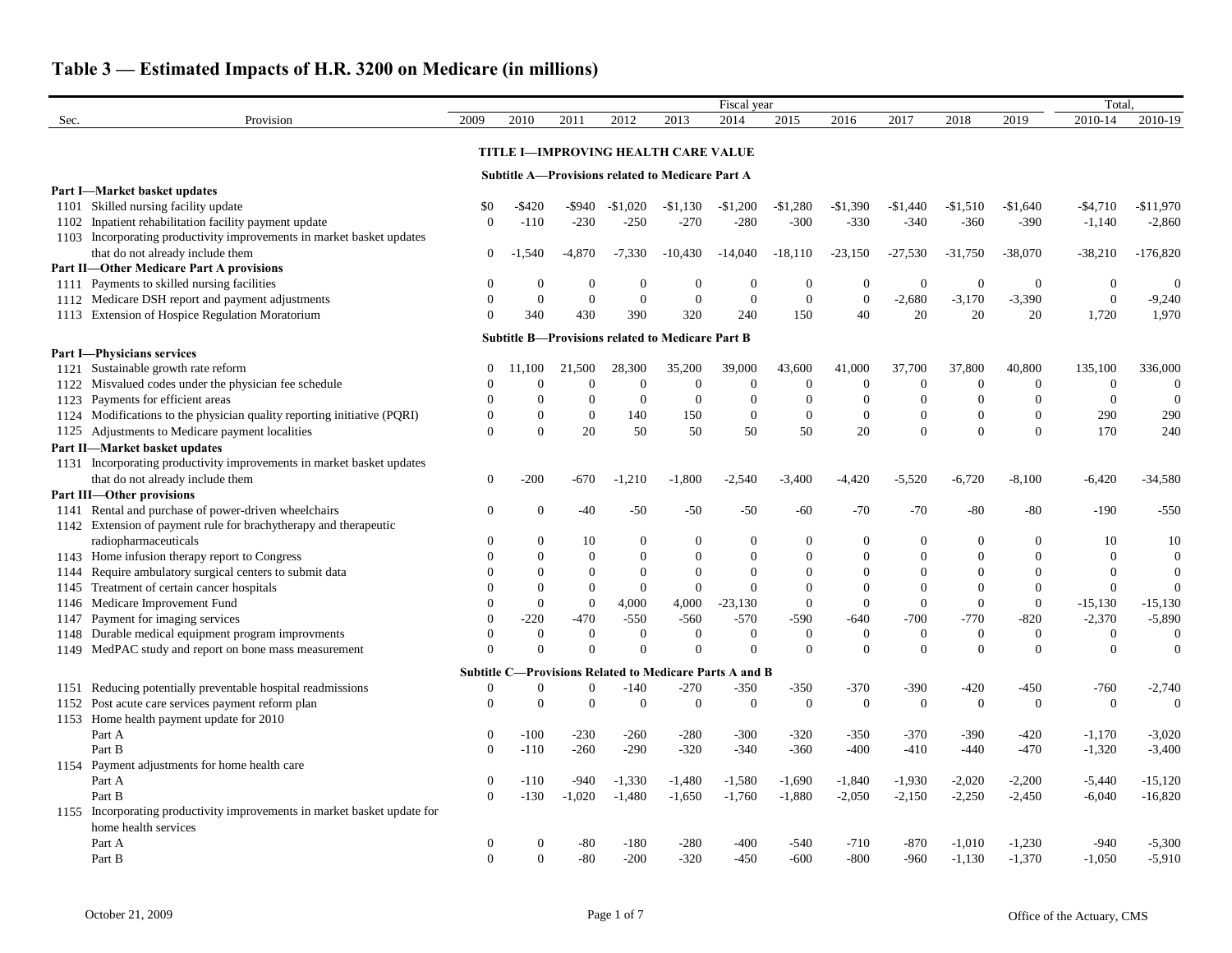|      |                                                                        |                  |                  |                  |                                                   |                  | Fiscal year      |                  |                  |                  |                  |                  | Total            |                  |
|------|------------------------------------------------------------------------|------------------|------------------|------------------|---------------------------------------------------|------------------|------------------|------------------|------------------|------------------|------------------|------------------|------------------|------------------|
| Sec. | Provision                                                              | 2009             | 2010             | 2011             | 2012                                              | 2013             | 2014             | 2015             | 2016             | 2017             | 2018             | 2019             | $2010 - 14$      | 2010-19          |
|      | 1156 Limitation on Medicare exception to the prohibition on certain    |                  |                  |                  |                                                   |                  |                  |                  |                  |                  |                  |                  |                  |                  |
|      | physician referrals for hospitals                                      | $\Omega$         |                  |                  | $\Omega$                                          | $\Omega$         | 0                | $\Omega$         |                  | $\theta$         | $\Omega$         | $\theta$         | $\Omega$         | $\overline{0}$   |
| 1157 | Institute of Medicine study of geographic adjustment factors           | $\theta$         | $\boldsymbol{0}$ | $\overline{0}$   | $\overline{0}$                                    | $\theta$         | $\boldsymbol{0}$ | $\overline{0}$   | $\theta$         | $\boldsymbol{0}$ | $\mathbf{0}$     | $\overline{0}$   | $\overline{0}$   | $\boldsymbol{0}$ |
|      | 1158 Revision of Medicare payment systems to address geographic        |                  |                  |                  |                                                   |                  |                  |                  |                  |                  |                  |                  |                  |                  |
|      | inequities (impact included in section 1146)                           | $\overline{0}$   | $\boldsymbol{0}$ | $\overline{0}$   | $\overline{0}$                                    | $\boldsymbol{0}$ | $\boldsymbol{0}$ | $\boldsymbol{0}$ | $\mathbf{0}$     | $\overline{0}$   | $\mathbf{0}$     | $\overline{0}$   | $\mathbf{0}$     |                  |
| 1159 | Institute of Medicine study of geographic variation in health care     |                  |                  |                  |                                                   |                  |                  |                  |                  |                  |                  |                  |                  |                  |
|      | spending and promoting high value care                                 | $\Omega$         |                  |                  |                                                   | $\Omega$         | $\theta$         | $\Omega$         | $\Omega$         | $\overline{0}$   | $\theta$         | $\Omega$         | $\overline{0}$   |                  |
|      |                                                                        |                  |                  |                  | <b>Subtitle D-Medicare Advantage Reforms</b>      |                  |                  |                  |                  |                  |                  |                  |                  |                  |
|      | Part I-Payment and Administration                                      |                  |                  |                  |                                                   |                  |                  |                  |                  |                  |                  |                  |                  |                  |
| 1161 | Phase-in of payment based on fee-for-service costs                     |                  |                  |                  |                                                   |                  |                  |                  |                  |                  |                  |                  |                  |                  |
|      | Part A                                                                 | $\Omega$         |                  | $-2,400$         | $-5,290$                                          | $-7,600$         | $-8,720$         | $-9,420$         | $-10,090$        | $-10,810$        | $-11,490$        | $-12,270$        | $-24,010$        | $-78,090$        |
|      | Part B                                                                 | $\Omega$         |                  | $-1,620$         | $-3,530$                                          | $-5,060$         | $-5,740$         | $-6,260$         | $-6,860$         | $-7,550$         | $-8,270$         | $-9,040$         | $-15,950$        | $-53,930$        |
| 1162 | Quality bonus payments                                                 |                  |                  |                  |                                                   |                  |                  |                  |                  |                  |                  |                  |                  |                  |
|      | Part A                                                                 | $\Omega$         |                  | 130              | 190                                               | 170              | 170              | 180              | 200              | 210              | 220              | 240              | 660              | 1,710            |
|      | Part B                                                                 | $\Omega$         | $\mathbf{0}$     | 80               | 130                                               | 120              | 120              | 130              | 140              | 150              | 170              | 180              | 450              | 1,220            |
| 1163 | Extension of Secretarial coding intensity adjustment authority         |                  |                  |                  |                                                   |                  |                  |                  |                  |                  |                  |                  |                  |                  |
|      | Part A                                                                 | $\Omega$         |                  | $-2,250$         | $-3,410$                                          | $-3,890$         | $-4,320$         | $-4,720$         | $-5,060$         | $-5,410$         | $-5,750$         | $-6,140$         | $-13,870$        | $-40,950$        |
|      | Part B                                                                 |                  | $\boldsymbol{0}$ | $-1,490$         | $-2,250$                                          | $-2,560$         | $-2,810$         | $-3,100$         | $-3,410$         | $-3,740$         | $-4,100$         | $-4,490$         | $-9,110$         | $-27,950$        |
|      | Simplification of annual beneficiary election periods                  |                  |                  | $\theta$         | $\overline{0}$                                    | $\boldsymbol{0}$ | $\boldsymbol{0}$ | $\boldsymbol{0}$ |                  | $\theta$         | $\overline{0}$   | $\theta$         | $\theta$         | $\mathbf{0}$     |
| 1165 | Extension of reasonable cost contracts                                 |                  |                  |                  |                                                   | $\boldsymbol{0}$ | $\overline{0}$   | $\theta$         |                  | $\Omega$         |                  | $\overline{0}$   |                  | $\boldsymbol{0}$ |
| 1166 | Limitation of waiver authority for employer group plans                |                  | $\theta$         | $\overline{0}$   | $\theta$                                          | $\boldsymbol{0}$ | $\boldsymbol{0}$ | $\overline{0}$   | $\overline{0}$   | $\overline{0}$   |                  | $\Omega$         |                  | $\boldsymbol{0}$ |
| 1167 | Improving risk adjustment for MA payments                              | $\Omega$         | $\Omega$         | $\Omega$         | $\Omega$                                          | $\Omega$         | $\boldsymbol{0}$ | $\mathbf{0}$     | $\Omega$         | $\Omega$         | $\Omega$         | $\Omega$         | $\theta$         | $\boldsymbol{0}$ |
| 1168 | Elimination of MA regional plan stabilization fund                     |                  |                  |                  |                                                   |                  |                  |                  |                  |                  |                  |                  |                  |                  |
|      | Part A                                                                 | 0                | 60               | $\mathbf{0}$     | $\boldsymbol{0}$                                  | $-80$            | $-110$           | $-70$            | $-50$            | $-50$            | $-50$            | $-50$            | $-130$           | $-400$           |
|      | Part B                                                                 | $\Omega$         | $-60$            | $\Omega$         | $\boldsymbol{0}$                                  | $-70$            | $-100$           | $-60$            | $-40$            | $-40$            | $-50$            | $-50$            | $-230$           | $-470$           |
|      | Part II-Consumer protection and anti-fraud                             |                  |                  |                  |                                                   |                  |                  |                  |                  |                  |                  |                  |                  |                  |
| 1171 | Limitation on out-of-pocket costs for individual health services       | $\overline{0}$   | $\boldsymbol{0}$ | $\overline{0}$   | $\Omega$                                          | $\theta$         | $\overline{0}$   | $\boldsymbol{0}$ | $\Omega$         | $\overline{0}$   | $\theta$         | $\overline{0}$   | $\overline{0}$   | $\overline{0}$   |
|      | 1172 Continuous open enrollment for enrollees in plans with enrollment |                  |                  |                  |                                                   |                  |                  |                  |                  |                  |                  |                  |                  |                  |
|      | suspension                                                             | $\Omega$         | $\boldsymbol{0}$ | 0                | $\Omega$                                          | $\Omega$         | $\mathbf{0}$     | $\boldsymbol{0}$ | $\theta$         | $\Omega$         | 0                | $\overline{0}$   | $\Omega$         | $\boldsymbol{0}$ |
|      | 1173 Information for beneficiaries on MA plan admin costs              | $\Omega$         | $\overline{0}$   |                  | $\Omega$                                          | $\theta$         | $\mathbf{0}$     | $\boldsymbol{0}$ | $\theta$         | $\theta$         |                  | $\overline{0}$   | $\Omega$         | $\boldsymbol{0}$ |
| 1174 | Strengthening audit authority                                          | $\Omega$         | $\boldsymbol{0}$ | $\boldsymbol{0}$ | $\theta$                                          | $\boldsymbol{0}$ | $\boldsymbol{0}$ | $\boldsymbol{0}$ | $\boldsymbol{0}$ | $\boldsymbol{0}$ | $\boldsymbol{0}$ | $\boldsymbol{0}$ | $\boldsymbol{0}$ | $\boldsymbol{0}$ |
|      | 1175 Authority to deny plan bids                                       | $\Omega$         | $\mathbf{0}$     | $\Omega$         | $\Omega$                                          | $\Omega$         | $\mathbf{0}$     | $\mathbf{0}$     | $\Omega$         | $\boldsymbol{0}$ | $\theta$         | $\Omega$         | $\boldsymbol{0}$ |                  |
|      | Part III—Treatment of special needs individuals: Medicaid integration  |                  |                  |                  |                                                   |                  |                  |                  |                  |                  |                  |                  |                  |                  |
|      | 1176 Limitation on enrollment outside open enrollment period of        |                  |                  |                  |                                                   |                  |                  |                  |                  |                  |                  |                  |                  |                  |
|      | individuals into chronic care specialized MA plans for special needs   |                  |                  |                  |                                                   |                  |                  |                  |                  |                  |                  |                  |                  |                  |
|      | individuals                                                            | $\theta$         | $\theta$         | $\overline{0}$   | $\theta$                                          | $\overline{0}$   | $\boldsymbol{0}$ | $\mathbf{0}$     | $\theta$         | $\overline{0}$   | $\overline{0}$   | $\theta$         | $\overline{0}$   | $\boldsymbol{0}$ |
| 1177 | Extension of authority of special needs plans to restrict enrollment   | $\Omega$         | $\overline{0}$   | $\Omega$         | $\theta$                                          | $\Omega$         | $\mathbf{0}$     | $\mathbf{0}$     | $\mathbf{0}$     | $\mathbf{0}$     | $\overline{0}$   | $\mathbf{0}$     | $\boldsymbol{0}$ | $\boldsymbol{0}$ |
|      |                                                                        |                  |                  |                  | <b>Subtitle E-Improvements to Medicare Part D</b> |                  |                  |                  |                  |                  |                  |                  |                  |                  |
| 1181 | Elimination of coverage gap and Medicaid rebates                       | $\Omega$         | $\overline{0}$   | $-4,100$         | $-5,900$                                          | $-5,800$         | $-5,500$         | $-5,600$         | $-5,100$         | $-5,400$         | $-6,100$         | $-5,000$         | $-21,300$        | $-48,500$        |
| 1182 | Discounts for certain Part D drugs in original coverage gap            | $\overline{0}$   | $\theta$         | $\overline{0}$   | 10                                                | 30               | 50               | 60               | 90               | 100              | 110              | 130              | 90               | 580              |
| 1183 | Repeal of provision relating to submission of claims by pharmacies     |                  |                  |                  |                                                   |                  |                  |                  |                  |                  |                  |                  |                  |                  |
|      | located in or contracting with long-term care facilities               | $\mathbf{0}$     | $\overline{0}$   | $\Omega$         | $\boldsymbol{0}$                                  | $\boldsymbol{0}$ | $\boldsymbol{0}$ | $\mathbf{0}$     | $\mathbf{0}$     | $\mathbf{0}$     | $\mathbf{0}$     | $\overline{0}$   | $\boldsymbol{0}$ | $\mathbf{0}$     |
|      | 1184 Including costs incurred by AIDS drug assistance programs and     |                  |                  |                  |                                                   |                  |                  |                  |                  |                  |                  |                  |                  |                  |
|      | Indian Health Service in providing prescription drugs toward the       |                  |                  |                  |                                                   |                  |                  |                  |                  |                  |                  |                  |                  |                  |
|      | annual out-of-pocket threshold under Part D                            | $\boldsymbol{0}$ | $\boldsymbol{0}$ | 50               | 70                                                | 70               | 80               | 90               | 100              | 110              | 120              | 130              | 270              | 820              |
|      |                                                                        |                  |                  |                  |                                                   |                  |                  |                  |                  |                  |                  |                  |                  |                  |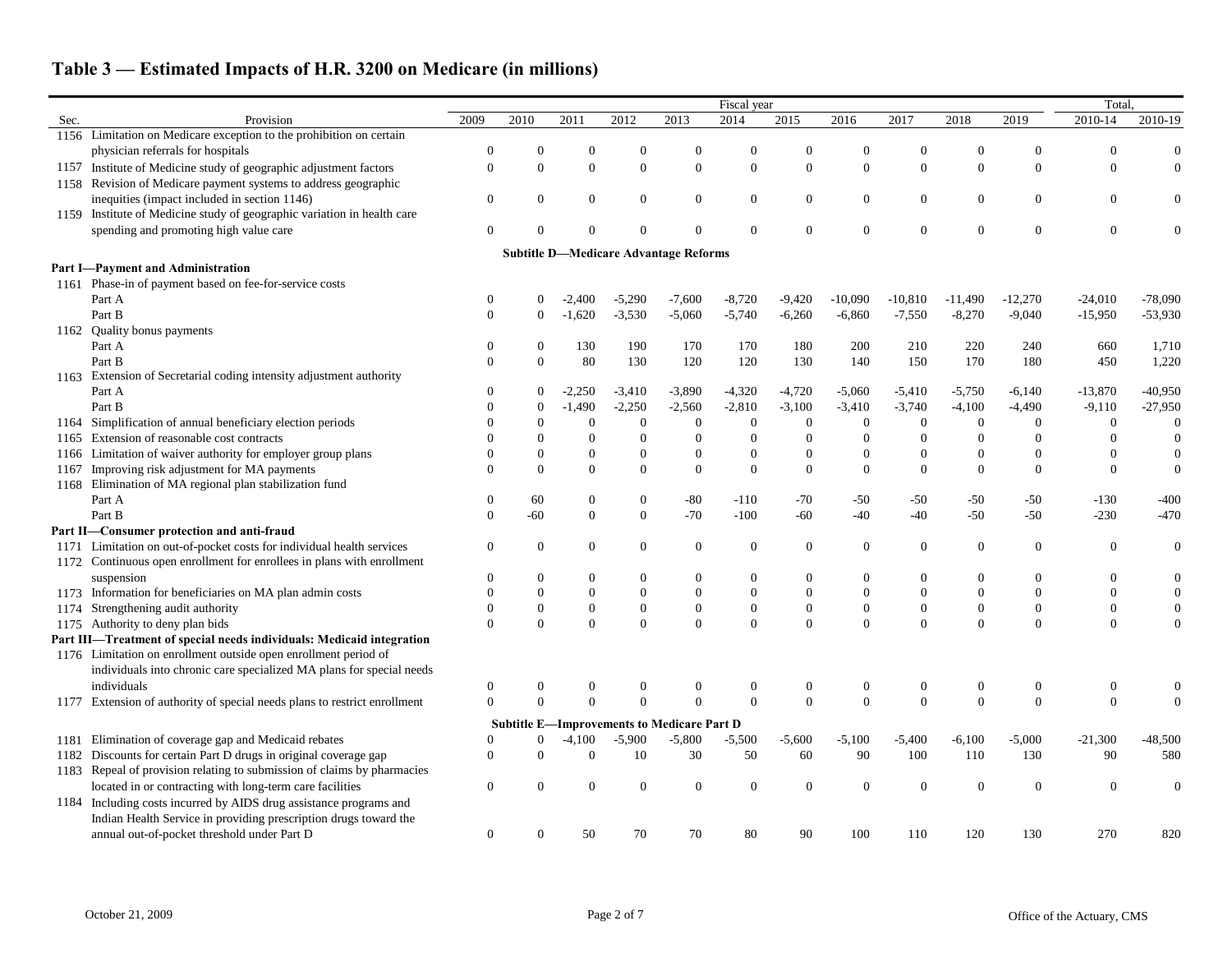|       |                                                                        |      |          |          |          |                                                     | Fiscal year |          |           |           |           |           | Total.    |                |
|-------|------------------------------------------------------------------------|------|----------|----------|----------|-----------------------------------------------------|-------------|----------|-----------|-----------|-----------|-----------|-----------|----------------|
| Sec.  | Provision                                                              | 2009 | 2010     | 2011     | 2012     | 2013                                                | 2014        | 2015     | 2016      | 2017      | 2018      | 2019      | 2010-14   | 2010-19        |
| 1185  | Permitting mid-year changes in enrollment for formulary changes        |      |          |          |          |                                                     |             |          |           |           |           |           |           |                |
|       | adversely impact an enrollee                                           |      | $\theta$ |          |          | $\Omega$                                            | 0           |          |           | $\theta$  | $\theta$  |           | $\left($  | $\Omega$       |
|       |                                                                        |      |          |          |          | <b>Subtitle F-Medicare Rural Access Protections</b> |             |          |           |           |           |           |           |                |
| 1191  | Telehealth expansion and enhancements                                  |      | $\theta$ | $\theta$ |          | $\left($                                            |             |          |           | $\theta$  |           |           | $\Omega$  | $\overline{0}$ |
|       | 1192 Extension of outpatient hold-harmess provision                    |      | 50       | 50       | 20       | $\left($                                            | $\Omega$    |          |           |           |           |           | 120       | 120            |
|       | 1193 Extension of section 508 hospital reclassifications               |      | 260      | 390      | 40       | $\Omega$                                            | $\Omega$    |          |           | 0         |           |           | 690       | 690            |
|       | 1194 Extension of geographic floor for work                            |      | 170      | 370      | 140      | $\Omega$                                            | $\Omega$    |          | $\Omega$  | $\Omega$  | $\theta$  |           | 680       | 680            |
|       | 1195 Extension of payment for technical component of certain physician |      |          |          |          |                                                     |             |          |           |           |           |           |           |                |
|       | pathology services                                                     |      | 40       | 80       | 40       | $\Omega$                                            | $\theta$    |          | $\left($  | $\Omega$  | $\Omega$  |           | 160       | 160            |
| 1196- | Extension of ambulance add-ons                                         | 20   | 20       | 20       | 10       | $\Omega$                                            | $\Omega$    | $\Omega$ | $\Omega$  | $\Omega$  | $\Omega$  |           | 50        | 50             |
|       | <b>TOTAL, TITLE I</b>                                                  | 20   | 8.700    | 1.010    | $-1,530$ | $-3.960$                                            | $-34.610$   | -14.470  | $-25,490$ | $-40,000$ | $-49,310$ | $-56,540$ | $-30,390$ | $-216,200$     |

#### **TITLE II—MEDICARE BENEFICIARY IMPROVEMENTS**

### **Subtitle A—Improving and Simplifying Financial Assistance for Low Income Mediare Beneficiaries**

| 1201 | Improving assets tests for Medicare Savings Program for low-income           |          |                  |          |          |                                               |                  |                |                  |                |                |          |       |                |
|------|------------------------------------------------------------------------------|----------|------------------|----------|----------|-----------------------------------------------|------------------|----------------|------------------|----------------|----------------|----------|-------|----------------|
|      | subsidy program                                                              |          |                  | $\Omega$ | 670      | 1,290                                         | 1,810            | 2,360          | 2,590            | 2,850          | 3,150          | 3,470    | 3,770 | 18,190         |
| 1202 | Elimination of Part D cost-sharing for certain non-institutionalized         |          |                  |          |          |                                               |                  |                |                  |                |                |          |       |                |
|      | full-benefit dual eligible individuals                                       |          | $\overline{0}$   | 60       | 90       | 100                                           | 120              | 130            | 150              | 160            | 180            | 210      | 370   | 1,200          |
| 1203 | Eliminating barriers to enrollment                                           |          | 280              | 500      | 600      | 680                                           | 760              | 850            | 940              | 1,060          | 1,190          | 1,330    | 2,820 | 8,190          |
| 1204 | Enhanced oversight relating to reimbursements for retroactive low-           |          |                  |          |          |                                               |                  |                |                  |                |                |          |       |                |
|      | income subsidy enrollment                                                    |          | $\Omega$         | $\Omega$ |          | $\theta$                                      | $\theta$         |                |                  |                |                | $\Omega$ |       | $\overline{0}$ |
| 1205 | Intelligent assignment in enrollment                                         |          | $\mathbf{0}$     | $\theta$ | $\Omega$ | $\boldsymbol{0}$                              | $\boldsymbol{0}$ | $\Omega$       | $\Omega$         | $\overline{0}$ | $\Omega$       | $\theta$ |       |                |
| 1206 | Special enrollment period and automatic enrollment process for               |          |                  |          |          |                                               |                  |                |                  |                |                |          |       |                |
|      | certain subsidy eligible individuals                                         |          | $\Omega$         | $\Omega$ | 0        | $\Omega$                                      | $\Omega$         | $\theta$       | $\Omega$         | $\Omega$       | $\theta$       | $\Omega$ | 0     |                |
| 1207 | Application of MA premiums prior to rebate in calculation of low-            |          |                  |          |          |                                               |                  |                |                  |                |                |          |       |                |
|      | income subsidy benchmark                                                     |          |                  | 90       | 120      | 130                                           | 140              | 140            | 150              | 170            | 180            | 190      | 480   | 1,310          |
|      |                                                                              |          |                  |          |          | <b>Subtitle B-Reducing Health Disparities</b> |                  |                |                  |                |                |          |       |                |
| 1221 | Ensuring effective communication in Medicare                                 |          |                  |          |          |                                               | $\Omega$         | $\Omega$       | $\Omega$         |                |                | $\Omega$ | 0     |                |
| 1222 | Demonstration to promote access for Medicare beneficiaries with              |          |                  |          |          |                                               |                  |                |                  |                |                |          |       |                |
|      | limited English proficiency by providing reimbursement for culturally        |          |                  |          |          |                                               |                  |                |                  |                |                |          |       |                |
|      | and linguistically appropriate services                                      |          | $\Omega$         |          |          |                                               | $\theta$         |                |                  |                |                |          |       |                |
|      | IOM report on impact of language access services                             |          | $\theta$         | $\Omega$ |          | $\Omega$                                      | $\overline{0}$   | $\theta$       | $\Omega$         |                |                | $\Omega$ |       |                |
| 1224 | Definitions                                                                  |          | $\Omega$         | $\Omega$ |          | $\Omega$                                      | $\Omega$         | $\Omega$       | $\Omega$         | $\Omega$       |                | $\Omega$ |       |                |
|      |                                                                              |          |                  |          |          | <b>Subtitle C-Miscellaneous Improvements</b>  |                  |                |                  |                |                |          |       |                |
| 1231 | Extension of therapy caps exceptions process                                 |          | 520              | .160     | 500      | 10                                            | 10               | 20             | 20               | 20             | 20             | 20       | 2,200 | 2,300          |
| 1232 | Extended months of coverage of immunosuppressive drugs for kidney            |          |                  |          |          |                                               |                  |                |                  |                |                |          |       |                |
|      | transplants patients and other renal provisions                              |          | $\boldsymbol{0}$ | $\Omega$ | $\theta$ | $\boldsymbol{0}$                              | $\mathbf{0}$     | $\overline{0}$ | $\boldsymbol{0}$ | $\overline{0}$ | $\overline{0}$ | $\Omega$ | 0     | $\overline{0}$ |
| 1233 | Advanced care planning consultation                                          |          | $\Omega$         | $\theta$ | $\Omega$ | $\boldsymbol{0}$                              | $\overline{0}$   | $\Omega$       | $\Omega$         | $\theta$       | $\Omega$       | $\Omega$ |       |                |
|      | 1234 Part B special enrollment period and waiver of limited enrollment       |          |                  |          |          |                                               |                  |                |                  |                |                |          |       |                |
|      | penalty for TRICARE beneficiaries                                            | $\Omega$ | $\Omega$         | $\Omega$ |          | $\theta$                                      | $\overline{0}$   | $\theta$       | $\Omega$         | $\Omega$       | $\Omega$       | $\Omega$ | 0     |                |
|      | 1235 Exception for use of more recent tax year in case of gains from sale of |          |                  |          |          |                                               |                  |                |                  |                |                |          |       |                |
|      | primary residence in computing part B income-related preimum                 |          | $\boldsymbol{0}$ | $\Omega$ | $\theta$ | $\boldsymbol{0}$                              | $\mathbf{0}$     | $\overline{0}$ | $\Omega$         | 0              | $\Omega$       | $\Omega$ |       |                |
|      | 1236 Demonstration program on use of patient decision aids                   |          | $\Omega$         | $\Omega$ |          | $\Omega$                                      | $\Omega$         |                |                  |                |                |          |       | $\Omega$       |
|      | TOTAL, TITLE II                                                              |          | 800              | 1,810    | 1,980    | 2,210                                         | 2,840            | 3,500          | 3,850            | 4,260          | 4,720          | 5,220    | 9,640 | 31,190         |
|      |                                                                              |          |                  |          |          |                                               |                  |                |                  |                |                |          |       |                |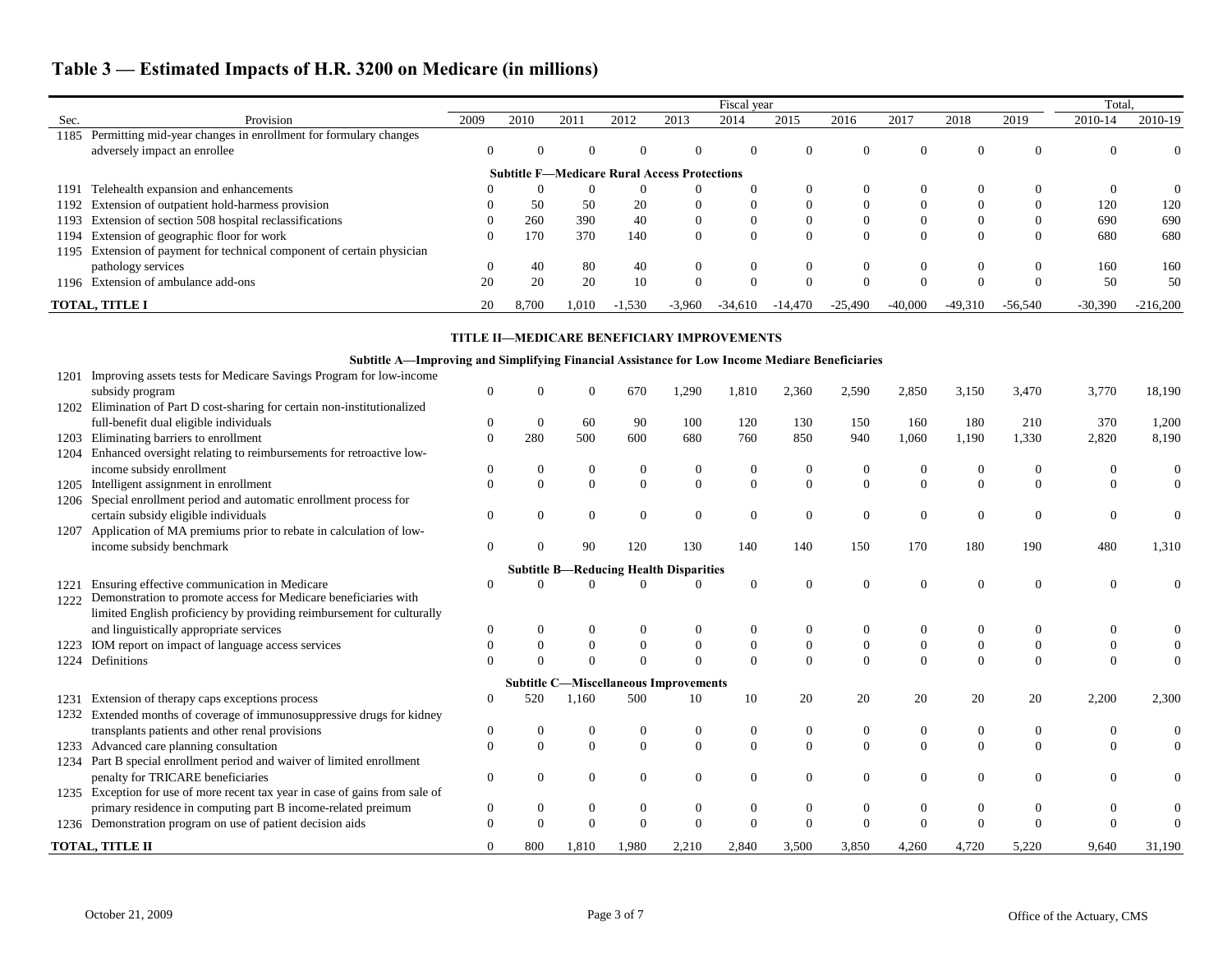|      |                                                                                                   |                |                  |                  |                                        |                                                      | Fiscal year      |                  |                  |                |                  |                  | Total.           |                  |
|------|---------------------------------------------------------------------------------------------------|----------------|------------------|------------------|----------------------------------------|------------------------------------------------------|------------------|------------------|------------------|----------------|------------------|------------------|------------------|------------------|
| Sec. | Provision                                                                                         | 2009           | 2010             | 2011             | 2012                                   | 2013                                                 | 2014             | 2015             | 2016             | 2017           | 2018             | 2019             | 2010-14          | 2010-19          |
|      | TITLE III-PROMOTING PRIMARY CARE, MENTAL HEALTH, AND COORDINATED CARE                             |                |                  |                  |                                        |                                                      |                  |                  |                  |                |                  |                  |                  |                  |
|      | 1301 Accountable care organization pilot program                                                  |                | $\boldsymbol{0}$ | $\theta$         | $\Omega$                               |                                                      | $\overline{0}$   | $\boldsymbol{0}$ |                  | $\Omega$       | $\theta$         |                  | $\theta$         |                  |
| 1302 | Medicare home pilot program                                                                       |                | $\Omega$         | $\theta$         | $\overline{0}$                         | $\overline{0}$                                       | $\overline{0}$   | $\overline{0}$   | $\overline{0}$   | $\theta$       | $\Omega$         | $\theta$         | $\overline{0}$   | $\boldsymbol{0}$ |
| 1303 | Payment incentive for selected primary care services                                              |                | $\boldsymbol{0}$ | 120              | 490                                    | 520                                                  | 550              | 590              | 640              | 710            | 800              | 880              | 1,680            | 5,300            |
| 1304 | Increased reimbursement rate for certified nurse midwives                                         | $\Omega$       | $\boldsymbol{0}$ | $\overline{0}$   | $\boldsymbol{0}$                       | $\overline{0}$                                       | $\overline{0}$   | $\overline{0}$   | $\mathbf{0}$     | $\overline{0}$ | $\overline{0}$   | $\mathbf{0}$     | $\mathbf{0}$     | $\boldsymbol{0}$ |
| 1305 | Coverage and waiver of cost-sharing for preventive services                                       | $\Omega$       | $\mathbf{0}$     | 160              | 270                                    | 290                                                  | 310              | 330              | 360              | 390            | 430              | 470              | 1,030            | 3,010            |
|      | 1306 Waiver of deductible for colorectal cancer screening tests regardless of                     |                |                  |                  |                                        |                                                      |                  |                  |                  |                |                  |                  |                  |                  |
|      | coding, subsequent diagnosis, or ancillary tissue removal                                         | $\overline{0}$ | $\boldsymbol{0}$ | $\theta$         | $\overline{0}$                         | $\overline{0}$                                       | $\boldsymbol{0}$ | $\boldsymbol{0}$ | $\boldsymbol{0}$ | $\overline{0}$ | $\boldsymbol{0}$ | $\overline{0}$   | $\overline{0}$   |                  |
| 1307 | Excluding clinical social worker services from coverage under the                                 |                |                  |                  |                                        |                                                      |                  |                  |                  |                |                  |                  |                  |                  |
|      | Medicare skilled nursing facility prospective payment system and                                  |                |                  |                  |                                        |                                                      |                  |                  |                  |                |                  |                  |                  |                  |
|      | consolidated payment                                                                              | $\overline{0}$ | $\theta$         | $\theta$         | $\overline{0}$                         | $\theta$                                             | $\overline{0}$   | $\boldsymbol{0}$ | $\mathbf{0}$     | $\Omega$       | $\overline{0}$   | $\overline{0}$   | $\overline{0}$   | $\theta$         |
|      | 1308 Coverage of marriage and family therapist services and mental health                         |                |                  |                  |                                        |                                                      |                  |                  |                  |                |                  |                  |                  |                  |
|      | counselor services                                                                                | 0              | $\boldsymbol{0}$ | 200              | 260                                    | 260                                                  | 270              | 280              | 310              | 340            | 370              | 400              | 990              | 2,690            |
|      | 1309 Extension of physician fee schedule mental health add-on                                     |                | 40               | 50               | 20                                     | $\overline{0}$                                       | $\overline{0}$   | $\boldsymbol{0}$ | $\boldsymbol{0}$ | $\overline{0}$ | $\mathbf{0}$     | $\boldsymbol{0}$ | 110              | 110              |
| 1310 | Expanding access to vaccines                                                                      | 0              | $\boldsymbol{0}$ | 30               | 50                                     | 70                                                   | 70               | 80               | 80               | 100            | 110              | 110              | 220              | 700              |
|      | 1311 Expansion of preventive services for FQHCs                                                   | $\Omega$       | $\boldsymbol{0}$ | 10               | 20                                     | 20                                                   | 20               | 20               | 20               | 20             | 20               | 20               | 70               | 170              |
|      | <b>TOTAL, TITLE III</b>                                                                           | 0              | 40               | 560              | 1,090                                  | 1,140                                                | 1,200            | 1,280            | 1,390            | 1,540          | 1,710            | 1,860            | 4,030            | 11,810           |
|      |                                                                                                   |                |                  |                  |                                        |                                                      |                  |                  |                  |                |                  |                  |                  |                  |
|      |                                                                                                   |                |                  |                  | <b>TITLE IV-QUALITY</b>                |                                                      |                  |                  |                  |                |                  |                  |                  |                  |
|      |                                                                                                   |                |                  |                  |                                        | <b>Subtitle A-Comparative Effectiveness Research</b> |                  |                  |                  |                |                  |                  |                  |                  |
|      | 1401 Comparative effectiveness research                                                           |                | $\Omega$         |                  | $\Omega$                               |                                                      | $-30$            | $-70$            | $-160$           | $-270$         | $-400$           | $-550$           | $-30$            | $-1,480$         |
|      |                                                                                                   |                |                  |                  |                                        | <b>Subtitle B-Nursing Home Transparency</b>          |                  |                  |                  |                |                  |                  |                  |                  |
|      | Part I-Improving Transparency of Information on Skilled Nursing Facilities and Nursing Facilities |                |                  |                  |                                        |                                                      |                  |                  |                  |                |                  |                  |                  |                  |
|      | 1411 Required disclosure of ownership and additional disclosable parties                          |                |                  |                  |                                        |                                                      |                  |                  |                  |                |                  |                  |                  |                  |
|      | information                                                                                       |                |                  | $\theta$         | $\theta$                               | $\theta$                                             | $\boldsymbol{0}$ | $\boldsymbol{0}$ |                  |                |                  |                  |                  |                  |
| 1412 | Accountability requirements                                                                       |                |                  | $\mathbf{0}$     | $\theta$                               | $\overline{0}$                                       | $\overline{0}$   | $\boldsymbol{0}$ | $\mathbf{0}$     |                |                  |                  |                  |                  |
| 1413 | Nursing home compare Medicare website                                                             |                |                  | $\overline{0}$   | $\mathbf{0}$                           | $\overline{0}$                                       | $\overline{0}$   | $\boldsymbol{0}$ | $\mathbf{0}$     | $\overline{0}$ | 0                |                  |                  |                  |
| 1414 | Reporting of expenditures                                                                         |                |                  | $\overline{0}$   | $\Omega$                               | $\overline{0}$                                       | $\overline{0}$   | $\mathbf{0}$     | $\mathbf{0}$     | $\Omega$       | 0                |                  |                  |                  |
| 1415 | Standardized complaint form                                                                       |                | $\boldsymbol{0}$ | $\boldsymbol{0}$ | $\overline{0}$                         | $\overline{0}$                                       | $\overline{0}$   | $\boldsymbol{0}$ | $\boldsymbol{0}$ | $\overline{0}$ | 0                | $\overline{0}$   | 0                |                  |
|      | 1416 Ensuring staffing accountability                                                             |                | $\Omega$         | $\Omega$         | $\Omega$                               | $\Omega$                                             | $\theta$         | $\overline{0}$   | $\Omega$         | $\Omega$       | $\Omega$         | $\Omega$         | 0                | $\overline{0}$   |
|      | <b>Part II-Targeting Enforcement</b>                                                              |                |                  |                  |                                        |                                                      |                  |                  |                  |                |                  |                  |                  |                  |
|      | 1421 Civil monetary penalties                                                                     | $\overline{0}$ | $\overline{0}$   | $\Omega$         | $\mathbf{0}$                           | $\overline{0}$                                       | $\mathbf{0}$     | $\boldsymbol{0}$ | $\boldsymbol{0}$ | $\Omega$       | $\boldsymbol{0}$ | $\theta$         | $\theta$         |                  |
| 1422 | National independent monitor pilot program                                                        |                |                  |                  |                                        |                                                      |                  | $\Omega$         | 0                |                |                  | $\theta$         | $\Omega$         |                  |
| 1423 | Notification of facility closure                                                                  | $\Omega$       | $\theta$         | $\theta$         | $\mathbf{0}$                           | $\overline{0}$                                       | $\mathbf{0}$     | $\boldsymbol{0}$ | $\boldsymbol{0}$ | $\overline{0}$ | $\overline{0}$   | $\boldsymbol{0}$ | $\Omega$         |                  |
|      | <b>Part III-Improving Staff Training</b>                                                          |                |                  |                  |                                        |                                                      |                  |                  |                  |                |                  |                  |                  |                  |
|      | 1431 Dementia and abuse prevention training                                                       | $\overline{0}$ | $\boldsymbol{0}$ | $\overline{0}$   | $\mathbf{0}$                           | $\overline{0}$                                       | $\boldsymbol{0}$ | $\boldsymbol{0}$ | $\overline{0}$   | $\overline{0}$ | $\boldsymbol{0}$ | $\boldsymbol{0}$ | $\overline{0}$   | $\boldsymbol{0}$ |
| 1432 | Study and report on training required for certified nurse aides and                               |                |                  |                  |                                        |                                                      |                  |                  |                  |                |                  |                  |                  |                  |
|      | supervisory staff                                                                                 | $\mathbf{0}$   | $\boldsymbol{0}$ | $\overline{0}$   | $\mathbf{0}$                           | $\boldsymbol{0}$                                     | $\mathbf{0}$     | $\boldsymbol{0}$ | $\overline{0}$   | $\overline{0}$ | $\boldsymbol{0}$ | $\boldsymbol{0}$ | $\boldsymbol{0}$ | $\boldsymbol{0}$ |
|      |                                                                                                   |                |                  |                  | <b>Subtitle C-Quality Measurements</b> |                                                      |                  |                  |                  |                |                  |                  |                  |                  |
| 1441 | Establishment of national priorities and performance measures for                                 |                |                  |                  |                                        |                                                      |                  |                  |                  |                |                  |                  |                  |                  |
|      | quality improvement                                                                               | $\theta$       | $\boldsymbol{0}$ |                  |                                        |                                                      | $\overline{0}$   | $\boldsymbol{0}$ | 0                | $\overline{0}$ | $\boldsymbol{0}$ | 0                | $\theta$         |                  |
|      | 1442 Development of new quality measures; GAO evaluation                                          | $\Omega$       | $\boldsymbol{0}$ | $\Omega$         | $\Omega$                               | $\theta$                                             | $\mathbf{0}$     | $\boldsymbol{0}$ | $\overline{0}$   | $\overline{0}$ | $\mathbf{0}$     | $\overline{0}$   |                  | $\boldsymbol{0}$ |
| 1443 | Multi-stakeholder pre-rulemaking input into selection of quality                                  |                |                  |                  |                                        |                                                      |                  |                  |                  |                |                  |                  |                  |                  |
|      | measures                                                                                          | $\theta$       | $\boldsymbol{0}$ | $\overline{0}$   | $\overline{0}$                         | $\boldsymbol{0}$                                     | $\boldsymbol{0}$ | $\boldsymbol{0}$ | $\mathbf{0}$     | $\overline{0}$ | $\boldsymbol{0}$ | $\boldsymbol{0}$ | $\boldsymbol{0}$ | $\boldsymbol{0}$ |
|      | 1444 Application of quality measures                                                              |                | $\mathbf{0}$     | $\Omega$         | $\Omega$                               | $\Omega$                                             | $\overline{0}$   | $\mathbf{0}$     | $\overline{0}$   | $\Omega$       | $\theta$         | $\overline{0}$   | $\Omega$         |                  |
|      |                                                                                                   |                |                  |                  |                                        |                                                      |                  |                  |                  |                |                  |                  |                  |                  |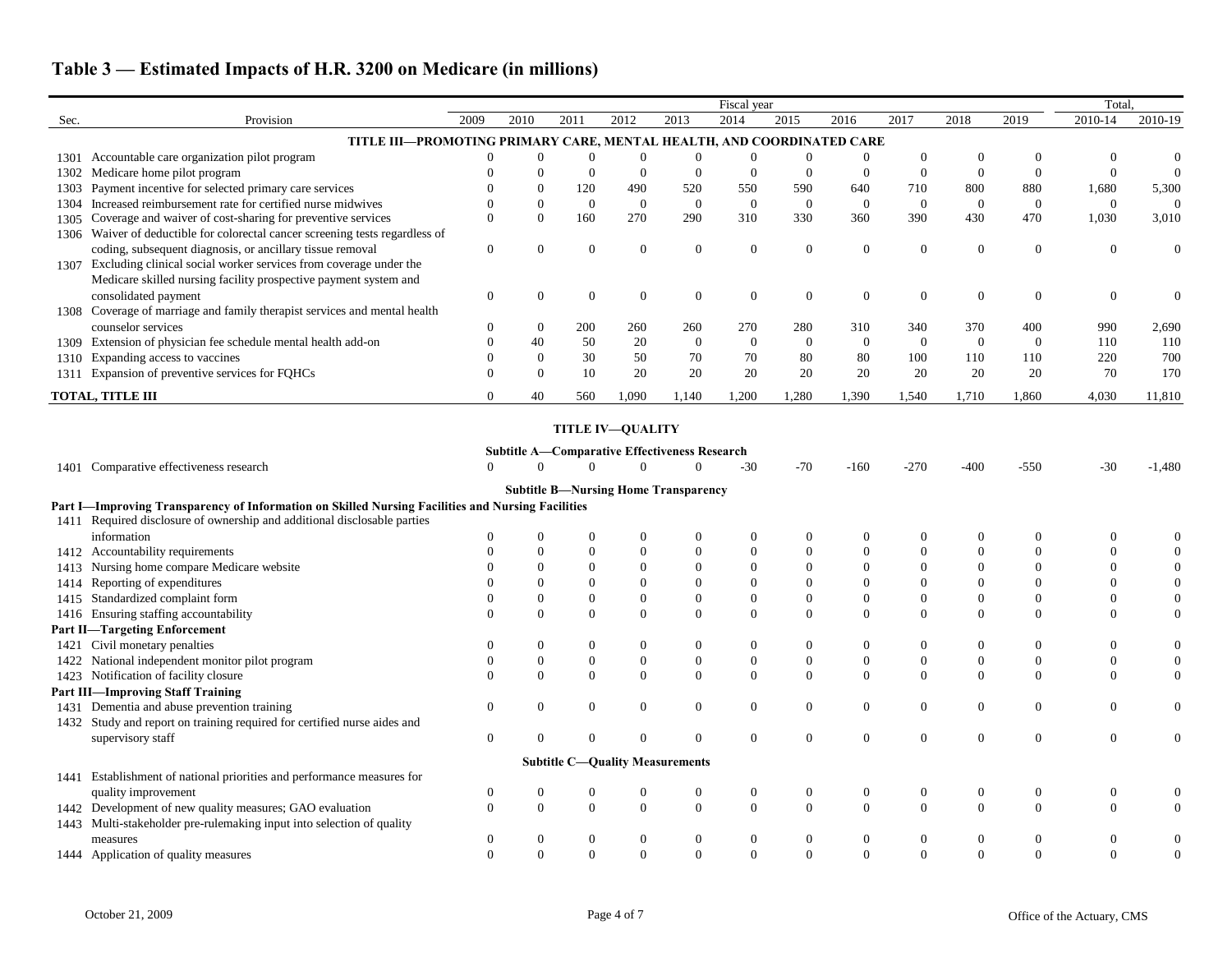|      |                                                                                                                                       |                      |                                    |                                    |                          |                                                             | Fiscal year                        |                                    |                            |                      |                                  |                            | Total.               |                                  |
|------|---------------------------------------------------------------------------------------------------------------------------------------|----------------------|------------------------------------|------------------------------------|--------------------------|-------------------------------------------------------------|------------------------------------|------------------------------------|----------------------------|----------------------|----------------------------------|----------------------------|----------------------|----------------------------------|
| Sec. | Provision                                                                                                                             | 2009                 | 2010                               | 2011                               | 2012                     | 2013                                                        | 2014                               | 2015                               | 2016                       | 2017                 | 2018                             | 2019                       | 2010-14              | 2010-19                          |
|      | 1445 Consensus-based entity funding                                                                                                   | $\Omega$             | $\theta$                           | $\Omega$                           | $\Omega$                 | $\overline{0}$                                              | $\overline{0}$                     | $\Omega$                           | $\theta$                   | $\overline{0}$       | $\theta$                         | $\Omega$                   | $\overline{0}$       | $\Omega$                         |
|      |                                                                                                                                       |                      |                                    |                                    |                          | <b>Subtitle D-Physician Payments Sunshine Provisions</b>    |                                    |                                    |                            |                      |                                  |                            |                      |                                  |
| 1451 | Reports on financial relationships between manufacturers and                                                                          |                      |                                    |                                    |                          |                                                             |                                    |                                    |                            |                      |                                  |                            |                      |                                  |
|      | distributors of covered drugs, devices, biologicals, or medical supplies                                                              |                      |                                    |                                    |                          |                                                             |                                    |                                    |                            |                      |                                  |                            |                      |                                  |
|      | under Medicare, Medicaid, or CHIP and physicians and other health                                                                     |                      |                                    |                                    |                          |                                                             |                                    |                                    |                            |                      |                                  |                            |                      |                                  |
|      | care entities                                                                                                                         | $\Omega$             | $\overline{0}$                     | $\theta$                           | $\overline{0}$           | $\overline{0}$                                              | $\boldsymbol{0}$                   | $\theta$                           | $\theta$                   | $\overline{0}$       | $\Omega$                         | $\Omega$                   | $\overline{0}$       |                                  |
|      | TOTAL, TITLE IV                                                                                                                       | $\Omega$             | $\overline{0}$                     | $\Omega$                           | 0                        | $\overline{0}$                                              | $-30$                              | $-70$                              | $-160$                     | $-270$               | $-400$                           | $-550$                     | $-30$                | $-1,480$                         |
|      |                                                                                                                                       |                      |                                    |                                    |                          |                                                             |                                    |                                    |                            |                      |                                  |                            |                      |                                  |
|      |                                                                                                                                       |                      |                                    |                                    |                          | TITLE V-MEDICARE GRADUATE MEDICAL EDUCATION                 |                                    |                                    |                            |                      |                                  |                            |                      |                                  |
| 1501 | Distribution of unused residency positions                                                                                            | $\Omega$             | $\mathbf{0}$                       |                                    | 0                        | $\boldsymbol{0}$                                            | $\boldsymbol{0}$                   | 0                                  | $\overline{0}$             | $\mathbf{0}$         | $\overline{0}$<br>$\overline{0}$ | $\theta$                   | $\boldsymbol{0}$     | $\overline{0}$                   |
|      | 1502 Increasing training in non-provider settings                                                                                     | $\mathbf{0}$         | $\mathbf{0}$                       | $\overline{0}$                     | $\overline{0}$           | $\mathbf{0}$                                                | $\boldsymbol{0}$                   | $\mathbf{0}$                       | $\mathbf{0}$               | $\boldsymbol{0}$     |                                  | $\boldsymbol{0}$           | $\mathbf{0}$         | $\overline{0}$                   |
|      | 1503 Rules for counting resident times for didactic and scholarly activities<br>and other activitites                                 |                      | $\overline{0}$                     | $\boldsymbol{0}$                   | 0                        | $\boldsymbol{0}$                                            | $\theta$                           | 0                                  | $\overline{0}$             | $\mathbf{0}$         | $\overline{0}$                   | $\theta$                   | 0                    |                                  |
|      |                                                                                                                                       |                      |                                    |                                    |                          |                                                             |                                    |                                    |                            |                      |                                  |                            |                      | $\boldsymbol{0}$                 |
|      | 1504 Preservation of resident cap positions from closed hospitals<br>Improving accountability for approved medical residency training | $\Omega$<br>$\Omega$ | $\boldsymbol{0}$<br>$\overline{0}$ | $\boldsymbol{0}$<br>$\overline{0}$ | $\mathbf{0}$<br>$\Omega$ | $\boldsymbol{0}$<br>$\overline{0}$                          | $\boldsymbol{0}$<br>$\overline{0}$ | $\boldsymbol{0}$<br>$\overline{0}$ | $\overline{0}$<br>$\Omega$ | $\bf{0}$<br>$\Omega$ | $\overline{0}$<br>$\Omega$       | $\overline{0}$<br>$\Omega$ | $\theta$<br>$\Omega$ | $\overline{0}$<br>$\overline{0}$ |
| 1505 |                                                                                                                                       |                      |                                    |                                    |                          |                                                             |                                    |                                    |                            |                      |                                  |                            |                      |                                  |
|      | <b>TOTAL, TITLE V</b>                                                                                                                 | $\Omega$             | $\Omega$                           | $\Omega$                           | 0                        | $\theta$                                                    | $\Omega$                           | 0                                  |                            | 0                    | $\Omega$                         | $\Omega$                   | $\theta$             | $\overline{0}$                   |
|      |                                                                                                                                       |                      |                                    |                                    |                          | <b>TITLE VI-PROGRAM INTEGRITY</b>                           |                                    |                                    |                            |                      |                                  |                            |                      |                                  |
|      |                                                                                                                                       |                      |                                    |                                    |                          |                                                             |                                    |                                    |                            |                      |                                  |                            |                      |                                  |
|      |                                                                                                                                       |                      |                                    |                                    |                          | <b>Subtitle A-Increased Funding for HCFAC Fund</b>          |                                    |                                    |                            |                      |                                  |                            |                      |                                  |
| 1601 | Increased funding for HCFAC fund                                                                                                      |                      |                                    |                                    |                          |                                                             |                                    |                                    |                            |                      |                                  |                            |                      |                                  |
|      | Part A                                                                                                                                |                      |                                    | 10<br>$-70$                        | 10                       | 10<br>$-70$                                                 | 10<br>$-70$                        | 10                                 | 10<br>$-70$                | 10<br>$-70$          | 10<br>$-70$                      | 10<br>$-70$                | 40                   | 90                               |
|      | Part B                                                                                                                                | $\Omega$             | $\Omega$                           |                                    | $-70$                    |                                                             |                                    | $-70$                              |                            |                      |                                  |                            | $-280$               | $-630$                           |
|      |                                                                                                                                       |                      |                                    |                                    |                          | <b>Subtitle B-Enhanced Penalties for Fraud and Abuse</b>    |                                    |                                    |                            |                      |                                  |                            |                      |                                  |
| 1611 | Enhanced penalties for false statements on provider or supplier                                                                       |                      |                                    |                                    |                          |                                                             |                                    |                                    |                            |                      |                                  |                            |                      |                                  |
|      | enrollment applications                                                                                                               | $\theta$             | $\Omega$                           | $\theta$                           | 0                        | $\mathbf{0}$                                                | $\mathbf{0}$                       | 0                                  | $\overline{0}$             | $\overline{0}$       | $\overline{0}$                   | $\Omega$                   | $\overline{0}$       | $\overline{0}$                   |
|      | 1612 Enhanced penalties for submission of false Medicare, Medicaid, or                                                                |                      |                                    |                                    |                          |                                                             |                                    |                                    |                            |                      |                                  |                            |                      |                                  |
|      | CHIP claims data                                                                                                                      |                      | $\overline{0}$                     | $\boldsymbol{0}$                   | $\overline{0}$           | $\boldsymbol{0}$                                            | $\boldsymbol{0}$                   | $\boldsymbol{0}$                   | $\overline{0}$             | $\mathbf{0}$         | $\overline{0}$                   | $\overline{0}$             | 0                    | $\overline{0}$                   |
| 1613 | Enhance penalties for delaying investigations                                                                                         |                      | $\boldsymbol{0}$                   | $\boldsymbol{0}$                   | $\boldsymbol{0}$         | $\boldsymbol{0}$                                            | $\boldsymbol{0}$                   | $\boldsymbol{0}$                   | $\boldsymbol{0}$           | $\boldsymbol{0}$     | $\overline{0}$                   | $\boldsymbol{0}$           | $\boldsymbol{0}$     | $\overline{0}$                   |
| 1614 | Enhanced hospice program safeguards                                                                                                   |                      | $\mathbf{0}$                       | $\overline{0}$                     | $\Omega$                 | $\mathbf{0}$                                                | $\mathbf{0}$                       | $\mathbf{0}$                       | $\Omega$                   | $\overline{0}$       | $\Omega$                         | $\overline{0}$             | $\Omega$             | $\overline{0}$                   |
| 1615 | Enhanced penalties for individuals excluded from program                                                                              |                      |                                    |                                    |                          |                                                             |                                    |                                    |                            |                      |                                  |                            |                      |                                  |
|      | participation                                                                                                                         | $\theta$             | $\overline{0}$                     | $\boldsymbol{0}$                   | 0                        | $\mathbf{0}$                                                | $\mathbf{0}$                       | 0                                  | $\overline{0}$             | $\mathbf{0}$         | $\overline{0}$                   | $\overline{0}$             | 0                    | $\boldsymbol{0}$                 |
|      | 1616 Enhanced penalties for provision of false information by Medicare                                                                |                      |                                    |                                    |                          |                                                             |                                    |                                    |                            |                      |                                  |                            |                      |                                  |
|      | Advantage and Part D marketing violations                                                                                             | $\overline{0}$       | $\overline{0}$                     | $\theta$                           | 0                        | $\overline{0}$                                              | $\overline{0}$                     | 0                                  | $\overline{0}$             | $\mathbf{0}$         | $\overline{0}$                   | $\theta$                   | $\theta$             |                                  |
|      | 1617 Enhanced penalties for Medicare Advantage and Part D marketing                                                                   |                      |                                    |                                    |                          |                                                             |                                    |                                    |                            |                      |                                  |                            |                      |                                  |
|      | violations                                                                                                                            | $\boldsymbol{0}$     | $\boldsymbol{0}$                   | $\boldsymbol{0}$                   | $\boldsymbol{0}$         | $\boldsymbol{0}$                                            | $\boldsymbol{0}$                   | $\boldsymbol{0}$                   | $\boldsymbol{0}$           | $\boldsymbol{0}$     | $\boldsymbol{0}$                 | $\boldsymbol{0}$           | $\boldsymbol{0}$     |                                  |
|      | 1618 Enhanced penalties for obstruction of program audits                                                                             | $\mathbf{0}$         | $\mathbf{0}$                       | $\boldsymbol{0}$                   | $\overline{0}$           | $\mathbf{0}$                                                | $\boldsymbol{0}$                   | $\boldsymbol{0}$                   | $\overline{0}$             | $\boldsymbol{0}$     | $\mathbf{0}$                     | $\boldsymbol{0}$           | $\boldsymbol{0}$     | $\overline{0}$                   |
|      | 1619 Exclusion of certain individuals and entities from participation                                                                 |                      |                                    |                                    |                          |                                                             |                                    |                                    |                            |                      |                                  |                            |                      |                                  |
|      | inMedicare and State health care programs                                                                                             | 0                    | $\overline{0}$                     | $\boldsymbol{0}$                   | $\overline{0}$           | $\mathbf{0}$                                                | $\boldsymbol{0}$                   | $\boldsymbol{0}$                   | $\overline{0}$             | $\mathbf{0}$         | $\overline{0}$                   | $\boldsymbol{0}$           | $\overline{0}$       |                                  |
|      |                                                                                                                                       |                      |                                    |                                    |                          | <b>Subtitle C-Enhanced Program and Provider Protections</b> |                                    |                                    |                            |                      |                                  |                            |                      |                                  |
| 1631 | Enhanced CMS program protection authority                                                                                             |                      |                                    |                                    |                          |                                                             |                                    |                                    |                            |                      |                                  |                            |                      |                                  |
|      | Part A                                                                                                                                |                      |                                    |                                    |                          | $\theta$                                                    | $\overline{0}$                     | $\mathbf{0}$                       | $\Omega$                   | $\theta$             |                                  | $\theta$                   | $\mathbf{0}$         |                                  |
|      | Part B                                                                                                                                | $\Omega$             | $-10$                              | $-20$                              | $-20$                    | $-30$                                                       | $-30$                              | $-30$                              | $-30$                      | $-30$                | $-40$                            | -40                        | $-110$               | $-280$                           |
|      | 1632 Enhanced Medicare, Medicaid, and CHIP program disclosure                                                                         |                      |                                    |                                    |                          |                                                             |                                    |                                    |                            |                      |                                  |                            |                      |                                  |
|      | requirements relating to previous affiliations                                                                                        |                      | $\overline{0}$                     |                                    | 0                        | $\overline{0}$                                              | $\boldsymbol{0}$                   | 0                                  |                            | $\overline{0}$       | $\Omega$                         |                            | 0                    | $\Omega$                         |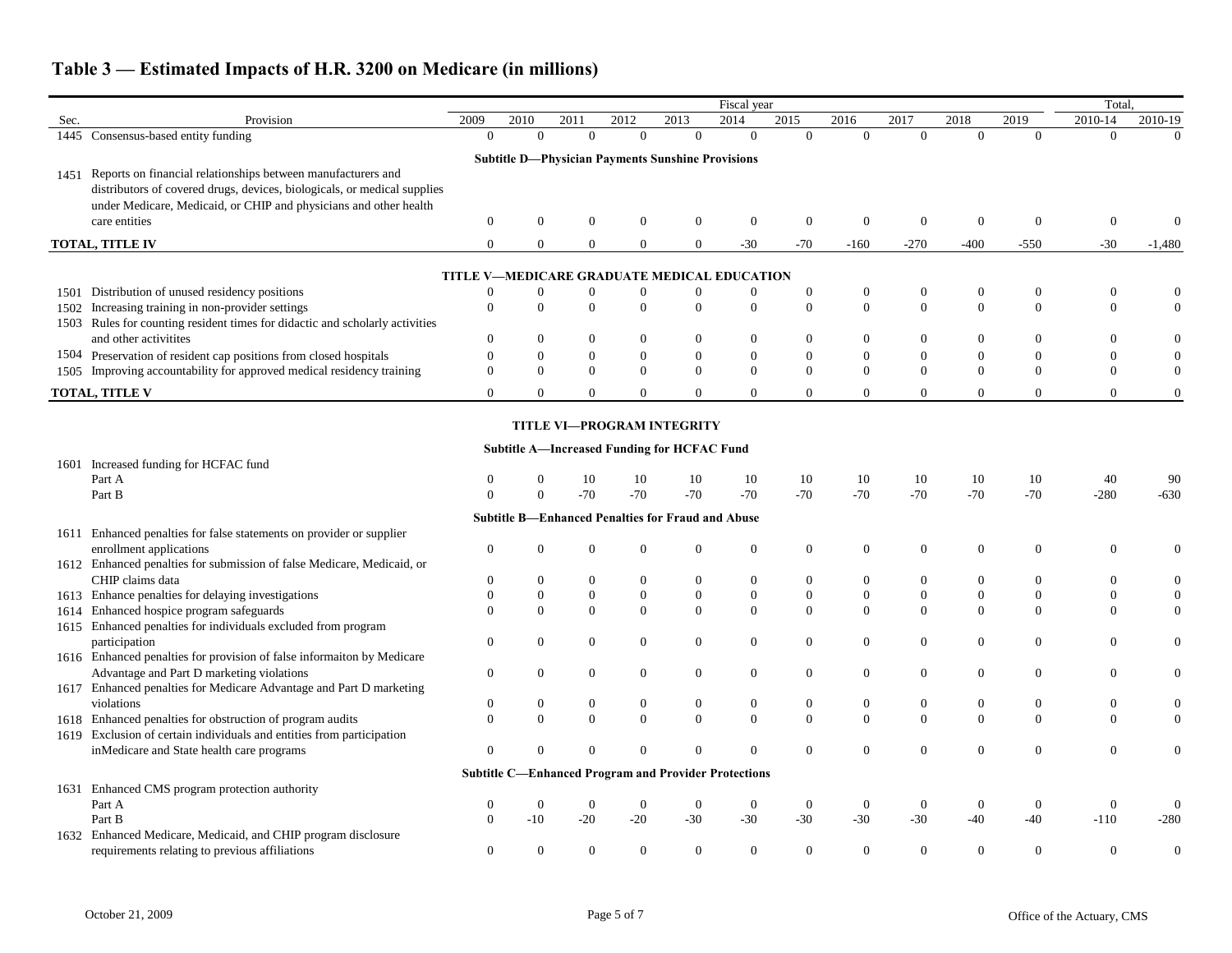|      |                                                                         |                      |                                    |                      |                |                                                                    | Fiscal year                      |                                    |                                |                |                |                  | Total,           |            |
|------|-------------------------------------------------------------------------|----------------------|------------------------------------|----------------------|----------------|--------------------------------------------------------------------|----------------------------------|------------------------------------|--------------------------------|----------------|----------------|------------------|------------------|------------|
| Sec. | Provision                                                               | 2009                 | 2010                               | 2011                 | 2012           | 2013                                                               | 2014                             | 2015                               | 2016                           | 2017           | 2018           | 2019             | 2010-14          | 2010-19    |
| 1633 | Required inclusion of payment modifier for certain evaluation and       |                      |                                    |                      |                |                                                                    |                                  |                                    |                                |                |                |                  |                  |            |
|      | management services                                                     | $\Omega$             |                                    |                      |                |                                                                    | $\Omega$                         | $\theta$                           |                                |                | 0              | $\Omega$         |                  |            |
| 1634 | Evaluations and reports required under Medicare Integrity Program       | $\Omega$             | $\overline{0}$                     |                      | $\Omega$       | $\Omega$                                                           | $\mathbf{0}$                     | $\mathbf{0}$                       | $\Omega$                       | $\Omega$       | $\Omega$       | $\Omega$         |                  |            |
| 1635 | Require providers and suppliers to adopt programs to reduce wated,      |                      |                                    |                      |                |                                                                    |                                  |                                    |                                |                |                |                  |                  |            |
|      | fraud, and abuse                                                        | $\Omega$             | 0                                  |                      | $\Omega$       | $\Omega$                                                           | $\boldsymbol{0}$                 | $\boldsymbol{0}$                   | 0                              | $\overline{0}$ | $\overline{0}$ | $\overline{0}$   |                  |            |
|      | 1636 Maximum period for submission of Medicare claims reduced to not    |                      |                                    |                      |                |                                                                    |                                  |                                    |                                |                |                |                  |                  |            |
|      | more than 12 months                                                     | $\Omega$             | 0                                  |                      |                | $\Omega$                                                           | $\boldsymbol{0}$                 | $\boldsymbol{0}$                   | 0                              | $\overline{0}$ | $\theta$       | $\Omega$         |                  |            |
| 1637 | Physicians who order DME or home health services required to be         |                      |                                    |                      |                |                                                                    |                                  |                                    |                                |                |                |                  |                  |            |
|      | Medicare participating physicians                                       |                      |                                    |                      |                |                                                                    |                                  |                                    |                                |                |                |                  |                  |            |
|      | Part A                                                                  | $\left($             | $-10$                              | $-20$                | $-20$          | $-30$                                                              | $-30$                            | $-30$                              | $-30$                          | $-30$          | $-30$          | -40              | $-110$           | $-270$     |
|      | Part B                                                                  | $\Omega$             | $-30$                              | $-50$                | $-50$          | $-50$                                                              | $-60$                            | $-60$                              | $-70$                          | $-70$          | $-80$          | $-80$            | $-240$           | $-600$     |
| 1638 | Requirement for physicians to provide documentation on referrals to     |                      |                                    |                      |                |                                                                    |                                  |                                    |                                |                |                |                  |                  |            |
|      | programs at high risk of waste and abuse                                | $\Omega$             | $\overline{0}$                     |                      |                | $\Omega$                                                           | $\mathbf{0}$                     | $\theta$                           | $\theta$                       | $\Omega$       | $\overline{0}$ | $\Omega$         | $\Omega$         |            |
| 1639 | Face-to-face enconter with patient required before physicians may       |                      |                                    |                      |                |                                                                    |                                  |                                    |                                |                |                |                  |                  |            |
|      | certify eligibility for home health services under Medicare             |                      |                                    |                      |                |                                                                    |                                  |                                    |                                |                |                |                  |                  |            |
|      | Part A                                                                  | $\Omega$             | $-50$                              | $-70$                | $-70$          | $-80$                                                              | $-80$                            | $-90$                              | $-100$                         | $-100$         | $-110$         | $-120$           | $-350$           | $-870$     |
|      | Part B                                                                  | $\Omega$             | $-70$                              | $-110$               | $-120$         | $-130$                                                             | $-140$                           | $-150$                             | $-160$                         | $-170$         | $-180$         | $-190$           | $-570$           | $-1,420$   |
| 1640 | Extension of testimonial subpoena authority to program exclusion        |                      |                                    |                      |                |                                                                    |                                  |                                    |                                |                |                |                  |                  |            |
|      | investigations                                                          |                      | $\boldsymbol{0}$                   |                      |                |                                                                    | $\boldsymbol{0}$                 | $\boldsymbol{0}$                   | 0                              |                | $\overline{0}$ | $\theta$         |                  |            |
| 1641 | Required repayments of Medicare and Medicaid overpayments               | $\Omega$             | $\boldsymbol{0}$                   | $\Omega$             | $\Omega$       | $\Omega$                                                           | $\mathbf{0}$                     | $\mathbf{0}$                       | $\theta$                       | $\Omega$       | $\mathbf{0}$   | $\theta$         | 0                |            |
| 1642 | Expanded application of hardship waivers for OIG exclusions to          |                      |                                    |                      |                |                                                                    |                                  |                                    |                                |                |                |                  |                  |            |
|      | beneficiaries of any Federal health care program                        |                      | $\theta$                           |                      |                |                                                                    | $\boldsymbol{0}$                 | $\boldsymbol{0}$                   | 0                              |                | $\theta$       | $\Omega$         |                  |            |
| 1643 | Access to certain information on renaly dialysis facilities             | $\Omega$             | $\boldsymbol{0}$                   | $\Omega$             | $\Omega$       | $\Omega$                                                           | $\mathbf{0}$                     | $\mathbf{0}$                       | $\Omega$                       | $\Omega$       | $\mathbf{0}$   | $\overline{0}$   |                  |            |
| 1644 | Billing agents, clearinghouses, or other alternate payees required to   |                      |                                    |                      |                |                                                                    |                                  |                                    |                                |                |                |                  |                  |            |
|      | register under Medicare                                                 | $\Omega$             | 0                                  |                      |                | $\Omega$                                                           | $\mathbf{0}$                     | $\boldsymbol{0}$                   | 0                              | $\Omega$       | $\overline{0}$ | $\overline{0}$   |                  |            |
| 1645 | Conforming civil monetary penalties to False Claims Act                 |                      |                                    |                      |                |                                                                    |                                  |                                    |                                |                |                |                  |                  |            |
|      | ammendments                                                             |                      |                                    |                      |                |                                                                    | $\Omega$                         | $\Omega$                           | 0                              | $\Omega$       | $\overline{0}$ | $\Omega$         | 0                |            |
|      |                                                                         |                      |                                    |                      |                | Subtitle D-Access to Information Needed to Prevent Fraud and Abuse |                                  |                                    |                                |                |                |                  |                  |            |
| 1651 | Access to information necessary to identify waste and abuse             | $\theta$             | $\Omega$                           | $\Omega$             | 0              | $\Omega$                                                           | $\Omega$                         | $\Omega$                           | 0                              | $\theta$       | $\overline{0}$ | $\overline{0}$   |                  |            |
|      | 1652 Elimination of duplication between the Healthcare Integrity and    |                      |                                    |                      |                |                                                                    |                                  |                                    |                                |                |                |                  |                  |            |
|      | Protection Data Bank and the National Practitioner Data Bank            | $\theta$             | $\boldsymbol{0}$                   |                      |                | 0                                                                  | $\boldsymbol{0}$                 | $\mathbf{0}$                       | 0                              | $\overline{0}$ | 0              | $\Omega$         |                  |            |
|      | 1653 Compliance with HIPAA privacy and security standards               | $\Omega$             | $\Omega$                           |                      |                | $\Omega$                                                           | $\Omega$                         | $\Omega$                           | 0                              | $\Omega$       | $\Omega$       | $\Omega$         |                  |            |
|      |                                                                         |                      |                                    |                      |                |                                                                    |                                  |                                    |                                |                |                |                  |                  |            |
|      | <b>TOTAL, TITLE VI</b>                                                  | $\Omega$             | $-170$                             | $-330$               | $-340$         | $-380$                                                             | $-400$                           | $-420$                             | -450                           | -460           | $-500$         | $-530$           | $-1,620$         | $-3,980$   |
|      |                                                                         |                      |                                    |                      |                |                                                                    |                                  |                                    |                                |                |                |                  |                  |            |
|      |                                                                         |                      |                                    |                      |                | <b>TITLE IX-MISCELLANEOUS PROVISIONS</b>                           |                                  |                                    |                                |                |                |                  |                  |            |
| 1901 | Repeal of trigger provision                                             |                      | $\overline{0}$                     | $\theta$             | $\overline{0}$ | $\theta$                                                           | $\theta$                         | $\boldsymbol{0}$                   | $\overline{0}$                 | $\theta$       | $\overline{0}$ | $\overline{0}$   | $\overline{0}$   |            |
| 1902 | Repeal of comparative cost adjustment (CCA) program                     | $\left($<br>$\Omega$ | $\boldsymbol{0}$<br>$\overline{0}$ | $\Omega$<br>$\Omega$ |                | $\Omega$                                                           | $\boldsymbol{0}$<br>$\mathbf{0}$ | $\boldsymbol{0}$<br>$\overline{0}$ | $\mathbf{0}$<br>$\overline{0}$ | $\overline{0}$ | $\overline{0}$ | $\boldsymbol{0}$ | $\overline{0}$   |            |
| 1903 | Extension of gainsharing demonstration                                  |                      |                                    |                      | $\theta$       |                                                                    |                                  |                                    |                                | $\overline{0}$ | $\overline{0}$ | $\overline{0}$   | $\overline{0}$   | 0          |
| 1904 | Grants to States for quality home visitation programs for families with |                      |                                    |                      |                |                                                                    |                                  |                                    |                                |                |                |                  |                  |            |
|      | young children and families expecting children                          | $\Omega$             | $\boldsymbol{0}$                   | $\theta$             | $\overline{0}$ | $\overline{0}$                                                     | $\boldsymbol{0}$                 | $\mathbf{0}$                       | $\overline{0}$                 | $\overline{0}$ | $\theta$       | $\Omega$         | 0                | 0          |
|      | 1905 Improved coordination and protection for dual eligibles            | $\theta$             | $\boldsymbol{0}$                   | $\boldsymbol{0}$     | $\overline{0}$ | $\boldsymbol{0}$                                                   | $\boldsymbol{0}$                 | $\boldsymbol{0}$                   | $\boldsymbol{0}$               | $\overline{0}$ | $\theta$       | $\boldsymbol{0}$ | $\Omega$         |            |
|      | 1906 Assessment of Medicare Cost Intensive Diseases and Conditions      | $\Omega$             | $\overline{0}$                     | $\Omega$             | $\Omega$       | $\theta$                                                           | $\mathbf{0}$                     | $\mathbf{0}$                       | $\Omega$                       | $\theta$       | $\Omega$       | $\overline{0}$   | $\overline{0}$   |            |
|      | <b>TOTAL, TITLE IX</b>                                                  | $\Omega$             | $\overline{0}$                     | $\overline{0}$       | $\Omega$       | $\overline{0}$                                                     | $\mathbf{0}$                     | $\overline{0}$                     | $\overline{0}$                 | $\Omega$       | $\Omega$       | $\Omega$         | $\boldsymbol{0}$ | $\Omega$   |
|      |                                                                         |                      |                                    |                      |                |                                                                    |                                  |                                    |                                |                |                |                  |                  |            |
|      | TOTAL MEDICARE IMPACT (TITLES I-VI & TITLE IX)                          | <b>20</b>            | 9,370                              | 3,050                | 1,200          | -990                                                               | $-31,000$                        | $-10,180$                          | $-20,860$                      | $-34,930$      | $-43,780$      | $-50,540$        | $-18,370$        | $-178,660$ |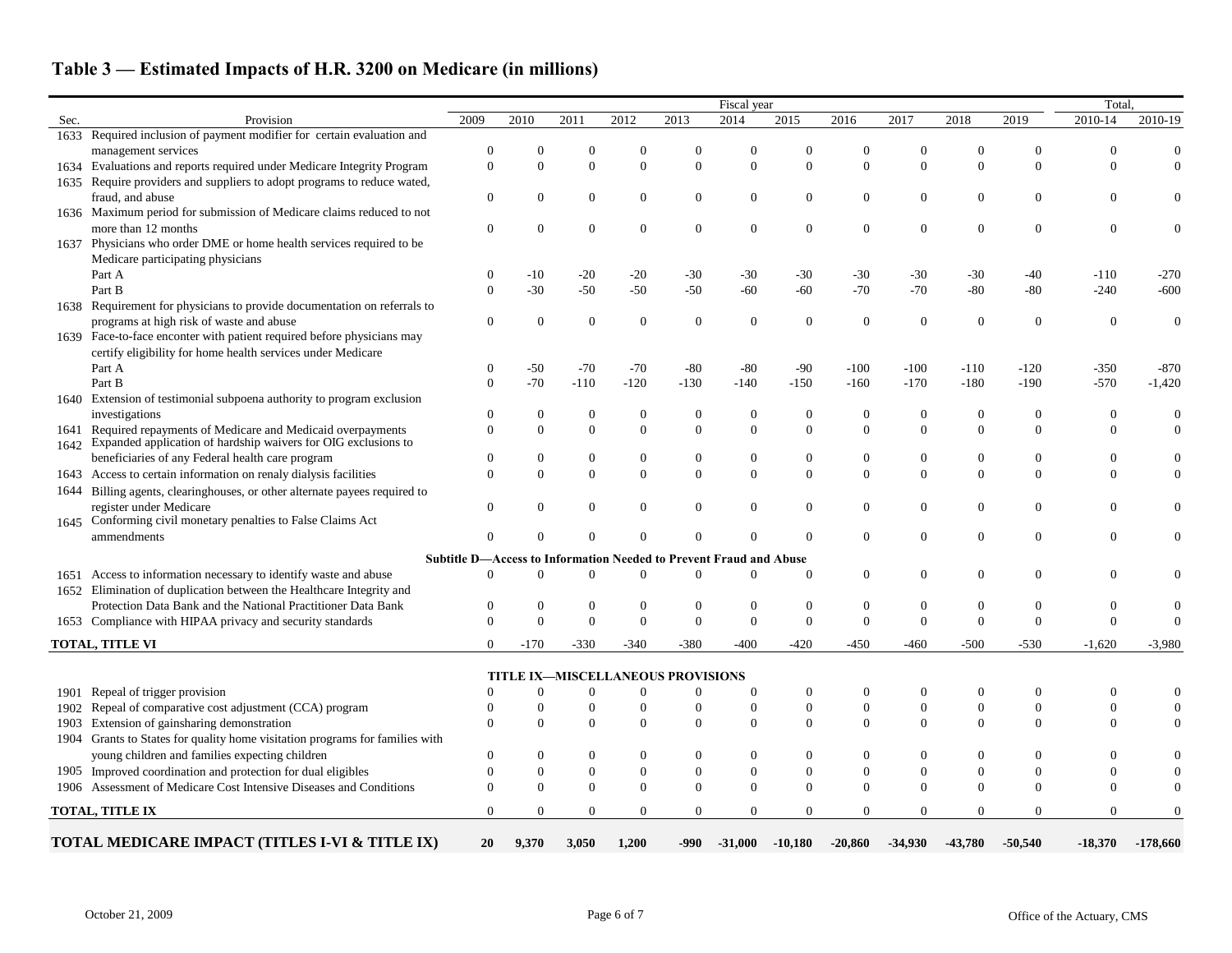|                      |           | Fisca.<br>$N\mathbf{A}$<br>vu. |      |           |      |      |      |      |      |      |      | Total |        |         |
|----------------------|-----------|--------------------------------|------|-----------|------|------|------|------|------|------|------|-------|--------|---------|
| $\mathbf{v}$<br>DUC. | Provision | 2009                           | 2010 | $\bigcap$ | 2012 | 2013 | 2014 | 2015 | 2016 | 2017 | 2018 | 2019  | 2010-1 | 2010-19 |

Notes: The provisions affecting Medicare Part B are net of premium offset.

The Medicare provisions that affect fee-for-service benefits also reflect the resulting impact on payments to managed care plans. Interactions among the proposals are included within the estimates for each provision.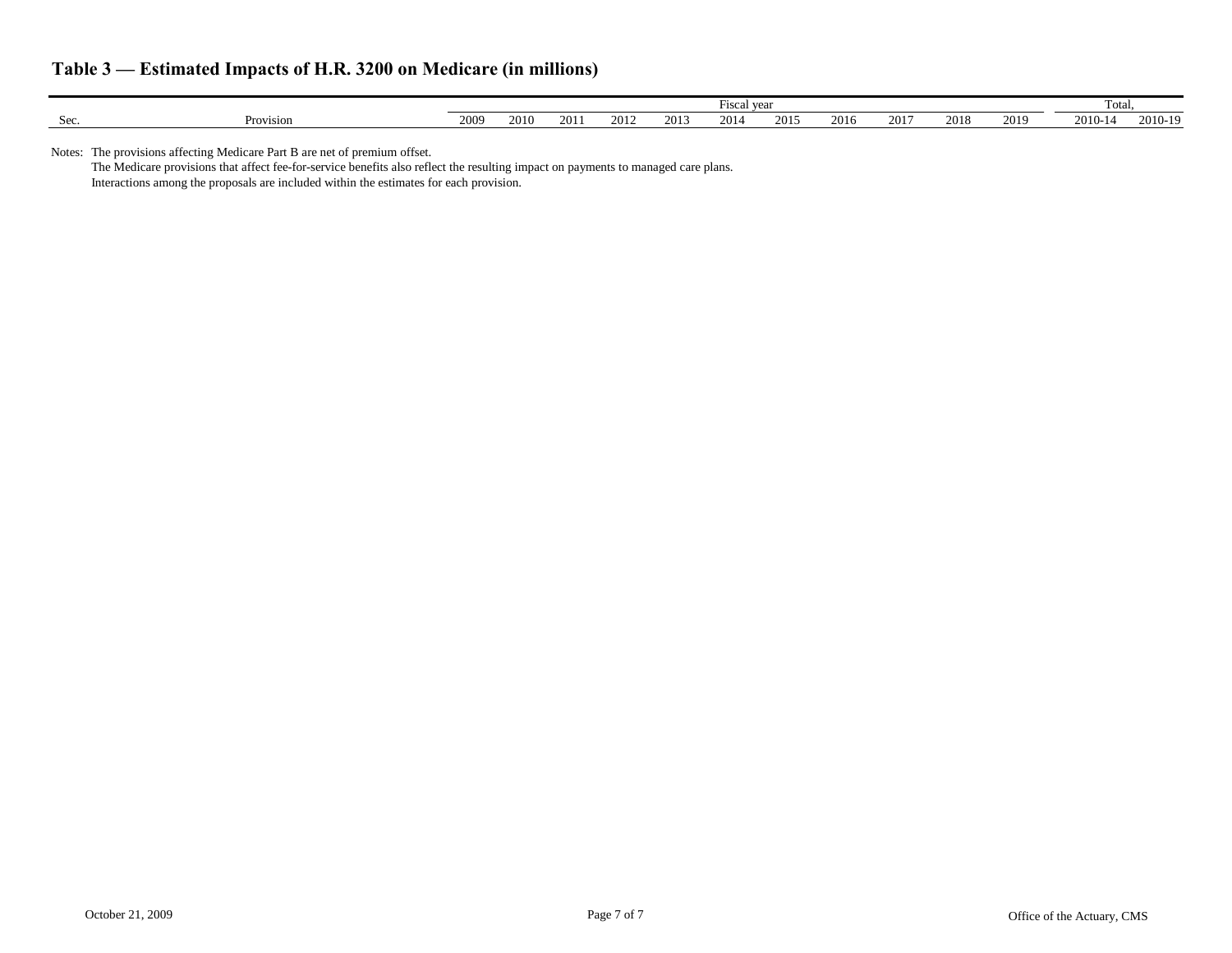### **Table 4 — Estimated Impacts of H.R. 3200 on Medicaid and CHIP Expenditures**

(Amounts in \$millions)

|                 |                                                           |                            |                    |                                 |                                   |                                                   | Fiscal year      |                        |                        |                        |                        |                      | Total.           |                  |
|-----------------|-----------------------------------------------------------|----------------------------|--------------------|---------------------------------|-----------------------------------|---------------------------------------------------|------------------|------------------------|------------------------|------------------------|------------------------|----------------------|------------------|------------------|
| Sec.            | Provision                                                 | 2009                       | 2010               | 2011                            | 2012                              | 2013                                              | 2014             | 2015                   | 2016                   | 2017                   | 2018                   | 2019                 | 2010-14          | 2010-19          |
|                 |                                                           |                            |                    |                                 |                                   | TITLE VII-MEDICAID AND CHIP                       |                  |                        |                        |                        |                        |                      |                  |                  |
|                 |                                                           |                            |                    |                                 |                                   |                                                   |                  |                        |                        |                        |                        |                      |                  |                  |
|                 |                                                           |                            |                    |                                 |                                   | <b>Subtitle A-Medicaid and Health Reform</b>      |                  |                        |                        |                        |                        |                      |                  |                  |
| 1702            | Enrollees in non-Medicaid Exchange plans                  | $\Omega$                   | $\Omega$           |                                 | 0                                 | $\boldsymbol{0}$                                  | $\boldsymbol{0}$ | $\boldsymbol{0}$       | $\mathbf{0}$           | $\boldsymbol{0}$       | $\boldsymbol{0}$       | $\boldsymbol{0}$     | $\overline{0}$   | $\mathbf{0}$     |
| 1703            | CHIP & Medicaid maintenance of effort                     |                            |                    |                                 | 0                                 | $-9,750$                                          | $-9,100$         | $-5,700$               | $-5,700$               | $-5,700$               | $-5,700$               | $-5,700$             | $-18,850$        | $-47,350$        |
| 1704            | Reduction in Medicaid DSH                                 |                            | $\overline{0}$     | $\mathbf{0}$                    | $\overline{0}$                    | $\overline{0}$                                    | $\overline{0}$   | $\mathbf{0}$           | $\boldsymbol{0}$       | $-1,500$               | $-2,500$               | $-6,000$             | $\overline{0}$   | $-10,000$        |
| 1705            | Expanded outstationing                                    | $\Omega$                   | 100                | 205                             | 325                               | 460                                               | 490              | 525                    | 560                    | 600                    | 645                    | 690                  | 1,580            | 4,600            |
|                 |                                                           |                            |                    | Subtitle B-                     | -Prevention                       |                                                   |                  |                        |                        |                        |                        |                      |                  |                  |
| 1711            | Required coverage of preventive services                  | $\theta$                   | $\bf{0}$           | $\Omega$                        | 200                               | 500                                               | 600              | 800                    | 1,000                  | 1,200                  | 1,300                  | 1,500                | 1,300            | 7,100            |
| 1712            | Tobacco cessation                                         |                            | 10                 | 10                              | 10                                | 10                                                | 10               | 10                     | 10                     | 20                     | 20                     | 20                   | 50               | 130              |
| 1713            | Optional coverage of nurse home visits                    | $\Omega$                   | 11                 | 41                              | 88                                | 144                                               | 226              | 298                    | 356                    | 413                    | 473                    | 497                  | 510              | 2,548            |
| 1714            | Optional family planning services                         | $\theta$                   | $\mathbf{0}$       | $\Omega$                        | $\overline{0}$                    | $\boldsymbol{0}$                                  | $-5$             | $-5$                   | $-10$                  | $-10$                  | $-15$                  | $-20$                | $-5$             | $-65$            |
|                 |                                                           |                            |                    |                                 | <b>Subtitle C-Access</b><br>3,950 |                                                   |                  | 3,820                  | 4,010                  | 4,310                  | 4,620                  |                      | 16,240           |                  |
| 1721<br>1722    | Payments to primary care practitioners                    | $\overline{0}$<br>$\Omega$ | 1,670<br>247       | 2,890<br>247                    | 247                               | 3,880<br>247                                      | 3,850<br>247     |                        |                        |                        |                        | 4,940                | 1,235            | 37,940<br>1,235  |
|                 | Medical home pilot program<br><b>Translation services</b> |                            | 45                 | 50                              | 55                                | 60                                                | 70               | $\boldsymbol{0}$       | $\boldsymbol{0}$       | $\boldsymbol{0}$<br>85 | $\boldsymbol{0}$<br>90 | $\overline{0}$<br>95 | 280              | 705              |
| 1723<br>1724    | Optional coverage of free-standing birth centers          |                            | $\boldsymbol{0}$   | $\boldsymbol{0}$                | $\boldsymbol{0}$                  | $\boldsymbol{0}$                                  | $\boldsymbol{0}$ | 75<br>$\boldsymbol{0}$ | 80<br>$\boldsymbol{0}$ | $\boldsymbol{0}$       | $\overline{0}$         | $\overline{0}$       | $\overline{0}$   | $\mathbf{0}$     |
| 1725            |                                                           | $\mathbf{0}$               | 95                 | 95                              | 100                               | 105                                               | 105              | 110                    | 115                    | 120                    | 120                    | 125                  | 500              | 1,090            |
|                 | Inclusion of public health clinics in VFC program         |                            |                    |                                 | <b>Subtitle D-Coverage</b>        |                                                   |                  |                        |                        |                        |                        |                      |                  |                  |
| 1731            | Optional coverage of low-income HIV-infected              | $\overline{0}$             |                    | 60                              | 60                                | 15                                                | $\boldsymbol{0}$ | $\boldsymbol{0}$       | $\boldsymbol{0}$       | $\theta$               | $\theta$               | 0                    | 195              | 195              |
| 1732            | <b>Extension of TMA</b>                                   | $\Omega$                   | 60<br>$\mathbf{0}$ | 230                             | 640                               | 425                                               | 10               | $\boldsymbol{0}$       | $\boldsymbol{0}$       | $\overline{0}$         | $\Omega$               | $\Omega$             | 1,305            | 1,305            |
| 1733            | 12-mo continuous elig for separate CHIP programs          | $\theta$                   | 40                 | 65                              | 70                                | 80                                                | 30               | $\mathbf{0}$           | $\overline{0}$         | $\Omega$               | $\Omega$               | 0                    | 285              | 285              |
|                 |                                                           |                            |                    |                                 | <b>Subtitle E-Financing</b>       |                                                   |                  |                        |                        |                        |                        |                      |                  |                  |
| 1741            | Payments to pharmicists                                   | $\overline{0}$             | $\overline{0}$     | 85                              | 175                               | 180                                               | 190              | 200                    | 215                    | 225                    | 240                    | 255                  | 630              | 1,765            |
| 1742(a)         | Rebates on new drug formulations                          | $\theta$                   | $-145$             | $-270$                          | $-270$                            | $-280$                                            | $-300$           | $-320$                 | $-330$                 | $-350$                 | $-380$                 | $-400$               | $-1,265$         | $-3,045$         |
| 1742(b)         | Increase minimum rebate for brand drugs                   | $\Omega$                   | $-240$             | $-450$                          | $-450$                            | $-470$                                            | $-500$           | $-530$                 | $-560$                 | $-590$                 | $-630$                 | $-660$               | $-2,110$         | $-5,080$         |
| 1743            | Prescription drug discounts for MMCOs                     |                            | $-200$             | $-720$                          | $-720$                            | $-770$                                            | $-820$           | $-870$                 | $-930$                 | $-990$                 | $-1,040$               | $-1,100$             | $-3,230$         | $-8,160$         |
| 1744            | Payments for GME                                          | $\Omega$                   | $\mathbf{0}$       | 150                             | 310                               | 470                                               | 480              | 500                    | 510                    | 520                    | 530                    | 550                  | 1,410            | 4,020            |
|                 |                                                           |                            |                    |                                 |                                   | Subtitle F-Waste, Fraud, and Abuse                |                  |                        |                        |                        |                        |                      |                  |                  |
| 1751            | Health-care acquired conditions                           |                            | $-3$               | -4                              | -4                                | -5                                                | -5               | $-5$                   | -6                     | -6                     | -7                     | $-7$                 | $-21$            | $-52$            |
| 1752            | Medicaid integrity program - evaluations/reports          |                            | $\boldsymbol{0}$   | $\theta$                        | 0                                 | $\boldsymbol{0}$                                  | $\boldsymbol{0}$ | $\boldsymbol{0}$       | $\boldsymbol{0}$       | $\theta$               | $\Omega$               | $\overline{0}$       | $\overline{0}$   | $\boldsymbol{0}$ |
| 1753            | Provider WF&A program requirements                        |                            | $\overline{0}$     | $\Omega$                        | $\overline{0}$                    | $\boldsymbol{0}$                                  | $\overline{0}$   | $\overline{0}$         | $\overline{0}$         | $\Omega$               | $\overline{0}$         | $\overline{0}$       | $\theta$         | $\overline{0}$   |
| 1754            | Overpayments                                              |                            | 135                | $\theta$                        | $-10$                             | $-10$                                             | $-10$            | $-10$                  | $-10$                  | $-10$                  | $-10$                  | $-10$                | 105              | 55               |
| 1755            | MCO minimum medical loss ratio requirements               |                            | $-65$              | $-265$                          | $-280$                            | $-265$                                            | $-275$           | $-300$                 | $-325$                 | $-350$                 | $-380$                 | $-405$               | $-1,150$         | $-2,910$         |
| 1756            | Termination of provider participation in MCD & CHIP       |                            |                    |                                 |                                   | $\Omega$                                          |                  |                        | $\theta$               | 0                      |                        |                      |                  | $\Omega$         |
| 1757            | Ownership, control & management affliiations              |                            | $\Omega$           |                                 |                                   |                                                   | $\Omega$         | $\Omega$               | $\Omega$               |                        |                        |                      |                  | $\Omega$         |
| 1758            | Expanded data elements under MSIS                         |                            | $\Omega$           |                                 |                                   |                                                   | $\theta$         | $\Omega$               | $\Omega$               |                        |                        |                      | $\Omega$         | $\theta$         |
| 1759            | Alternate payee registration requirements                 |                            |                    |                                 |                                   |                                                   | $\overline{0}$   | $\theta$               | $\theta$               | 0                      |                        |                      | $\boldsymbol{0}$ | $\Omega$         |
| 1760            | Payment denial for litigation-related misconduct          | 0                          | $\Omega$           |                                 |                                   |                                                   | $\Omega$         | $\Omega$               | $\overline{0}$         | $\Omega$               | $\Omega$               | $\Omega$             | $\overline{0}$   | $\theta$         |
|                 |                                                           |                            |                    |                                 |                                   | <b>Subtitle G-Puerto Rico and the Territories</b> |                  |                        |                        |                        |                        |                      |                  |                  |
| 1771            | Increased payments to Puerto Rico and territories         | $\Omega$                   | $\Omega$           | 1,061                           | 1,081                             | 1,103                                             | 1,125            | 1,147                  | 1,171                  | 1,196                  | 1,221                  | 1,245                | 4,370            | 10,350           |
|                 |                                                           |                            |                    | <b>Subtitle H-Miscellaneous</b> |                                   |                                                   |                  |                        |                        |                        |                        |                      |                  |                  |
| 1781            | Technical corrections                                     | $\overline{0}$             | 0                  | $\Omega$                        | $\overline{0}$                    | $\boldsymbol{0}$                                  | $\boldsymbol{0}$ | $\boldsymbol{0}$       | $\boldsymbol{0}$       | $\boldsymbol{0}$       | $\boldsymbol{0}$       | $\overline{0}$       | $\overline{0}$   | $\boldsymbol{0}$ |
| 1782            | Making QI program permanent                               | $\theta$                   | $\overline{0}$     | 560                             | 935                               | 220                                               | $\boldsymbol{0}$ | $\mathbf{0}$           | $\mathbf{0}$           | $\theta$               | $\theta$               | $\overline{0}$       | 1,715            | 1,715            |
| <b>SUBTOTAL</b> |                                                           | $\overline{0}$             | 1,760              | 4,040                           | 6,512                             | $-3,651$                                          | $-3,582$         | $-255$                 | 156                    | $-817$                 | $-1,403$               | $-4,385$             | 5,079            | $-1,624$         |
|                 |                                                           |                            |                    |                                 |                                   |                                                   |                  |                        |                        |                        |                        |                      |                  |                  |
|                 | Interaction between drug proposals $(1742 \& 1743)$       |                            | $-70$              | $-230$                          | $-250$                            | $-260$                                            | $-280$           | $-320$                 | $-330$                 | $-340$                 | $-390$                 | $-390$               | $-1,090$         | $-2,860$         |
|                 | Interaction with Medicaid Expansion (1701)                | $\Omega$                   | $\overline{0}$     | $\theta$                        | $\overline{0}$                    | 380                                               | 487              | 466                    | 498                    | 557                    | 605                    | 663                  | 866              | 3,655            |
|                 | Interaction with Medicare                                 | $\Omega$                   | 490                | 790                             | 1,080                             | 1,230                                             | 110              | 1,250                  | 1,040                  | 790                    | 680                    | 690                  | 3,700            | 8,150            |
|                 | <b>TOTAL, TITLE VII</b>                                   | $\overline{0}$             | 2,180              | 4,600                           | 7,342                             | $-2,301$                                          | $-3,266$         | 1,141                  | 1,364                  | 189                    | $-508$                 | $-3,422$             | 8,555            | 7,320            |
|                 |                                                           |                            |                    |                                 |                                   |                                                   |                  |                        |                        |                        |                        |                      |                  |                  |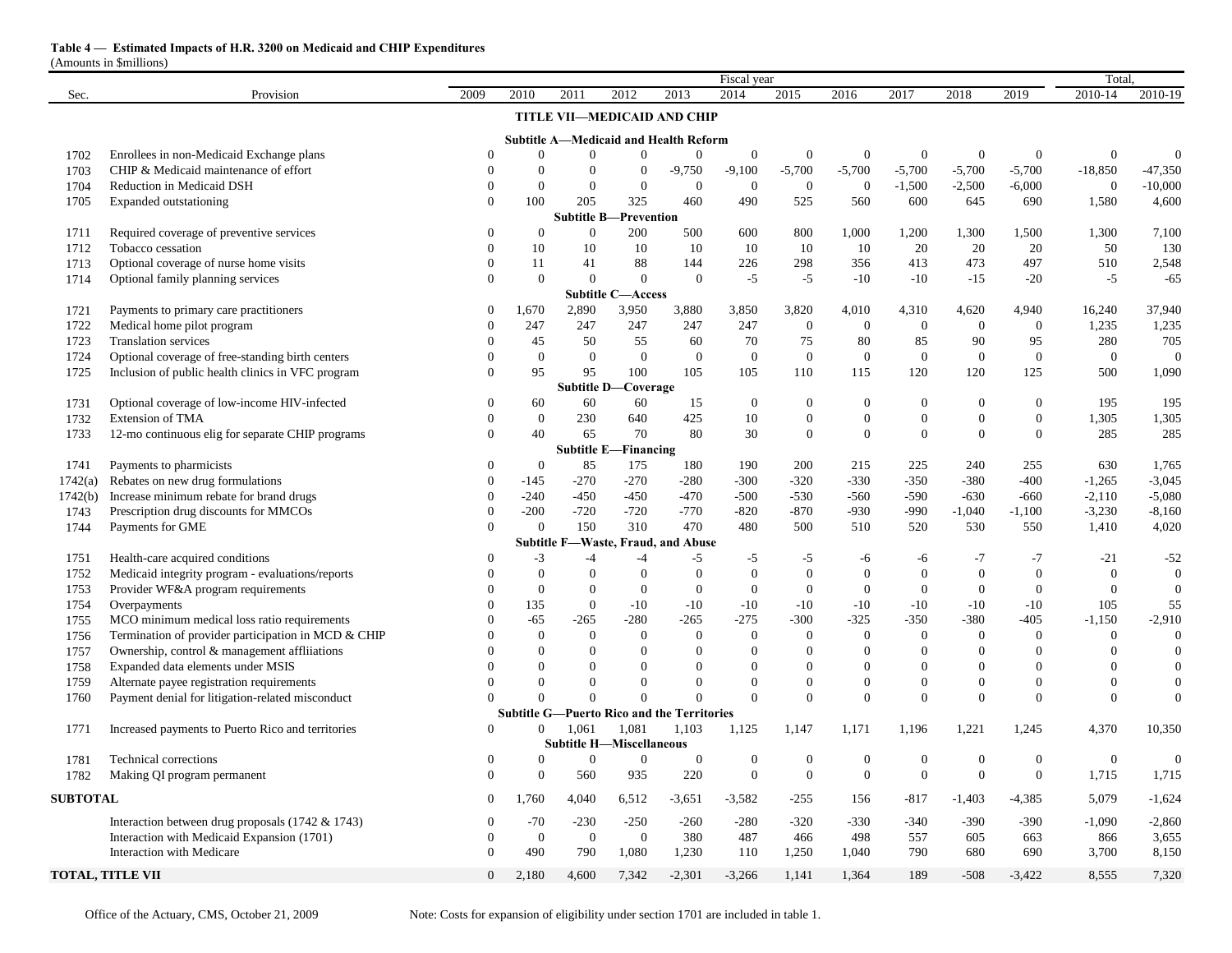### **Table 5 - Estimated Impacts of H.R. 3200 on National Health Expenditures (NHE), in billions**

|                                                           | Calendar Year<br>Total, CY |         |         |         |                         |         |                         |         |         |                         |           |
|-----------------------------------------------------------|----------------------------|---------|---------|---------|-------------------------|---------|-------------------------|---------|---------|-------------------------|-----------|
| <b>Current Law Baseline</b>                               | 2010                       | 2011    | 2012    | 2013    | 2014                    | 2015    | 2016                    | 2017    | 2018    | 2019                    | 2010-2019 |
| Total National Health Expenditures (NHE)                  | 2,632.2                    | 2,778.7 | 2,944.4 | 3,125.4 | 3,325.5<br>$\mathbb{S}$ | 3,551.5 | 3,798.5<br>$\mathbb{S}$ | 4,067.7 | 4,358.8 | 4,670.6<br>$\mathbb{S}$ | 35,253.3  |
| Medicare                                                  | 515.5                      | 550.5   | 591.0   | 634.1   | 679.7                   | 732.1   | 790.4                   | 857.2   | 930.9   | 1,010.9                 | 7,292.3   |
| Medicaid/CHIP                                             | 436.1                      | 473.0   | 512.4   | 553.4   | 593.9                   | 641.7   | 696.6                   | 755.9   | 821.7   | 893.2                   | 6,377.9   |
| Federal                                                   | 282.2                      | 277.9   | 292.7   | 315.9   | 337.8                   | 364.3   | 395.0                   | 427.9   | 464.6   | 504.5                   | 3,662.8   |
| State & Local                                             | 153.9                      | 195.1   | 219.6   | 237.6   | 256.1                   | 277.4   | 301.5                   | 328.0   | 357.1   | 388.7                   | 2,715.1   |
| Other Public                                              | 307.7                      | 325.1   | 343.9   | 364.6   | 386.6                   | 410.5   | 436.4                   | 464.0   | 493.2   | 523.6                   | 4,055.5   |
| Out of Pocket (OOP)                                       | 285.1                      | 297.7   | 308.9   | 322.3   | 340.3                   | 359.4   | 379.1                   | 400.2   | 422.8   | 446.7                   | 3,562.4   |
| <b>Employer-sponsored Private Health Insurance</b>        | 847.0                      | 879.0   | 919.3   | 966.0   | 1,024.5                 | 1,088.4 | ,156.0                  | 1,228.7 | 1,305.6 | 1,387.3                 | 10,801.8  |
| Other Private Health Insurance*                           | 49.2                       | 51.0    | 54.6    | 57.7    | 59.4                    | 61.5    | 63.5                    | 65.9    | 68.2    | 70.6                    | 601.7     |
| Other Private <sup>†</sup>                                | 191.6                      | 202.4   | 214.5   | 227.3   | 241.1                   | 257.8   | 276.4                   | 296.0   | 316.4   | 338.3                   | 2,561.8   |
| NHE as percent of Gross Domestic Product (GDP) $\ddagger$ | 17.8%                      | 17.9%   | 18.1%   | 18.3%   | 18.6%                   | 19.0%   | 19.4%                   | 19.8%   | 20.3%   | 20.8%                   |           |

|                                                    | Calendar Year |         |                          |         |                          |           |           |               |           |                          | Total, CY |
|----------------------------------------------------|---------------|---------|--------------------------|---------|--------------------------|-----------|-----------|---------------|-----------|--------------------------|-----------|
| Proposed — H.R. $3200$                             | 2010          | 2011    | 2012                     | 2013    | 2014                     | 2015      | 2016      | 2017          | 2018      | 2019                     | 2010-2019 |
| Total National Health Expenditures (NHE)           | \$2,645.8     | 2,786.7 | \$2,950.8                | 3,190.5 | $\mathcal{S}$<br>3,396.9 | \$3,665.4 | \$3,914.2 | 4,180.3<br>\$ | \$4,476.9 | $\mathcal{S}$<br>4,796.0 | 36,003.6  |
| Medicare                                           | 525.7         | 553.1   | 591.6                    | 625.8   | 654.1                    | 719.5     | 766.3     | 820.3         | 885.7     | 958.8                    | 7,100.9   |
| Medicaid/CHIP                                      | 439.4         | 478.3   | 517.9                    | 601.0   | 652.7                    | 716.9     | 779.0     | 844.6         | 915.5     | 991.6                    | 6,936.8   |
| Federal                                            | 284.1         | 280.9   | 295.9                    | 361.0   | 393.1                    | 433.9     | 471.4     | 510.5         | 552.4     | 597.4                    | 4,180.7   |
| State & Local                                      | 155.3         | 197.4   | 222.0                    | 240.0   | 259.5                    | 283.0     | 307.6     | 334.1         | 363.1     | 394.2                    | 2,756.1   |
| Other Public                                       | 307.7         | 325.1   | 343.9                    | 361.3   | 383.3                    | 407.7     | 434.1     | 461.9         | 490.8     | 520.8                    | 4,036.4   |
| Out of Pocket (OOP)                                | 285.2         | 297.7   | 309.0                    | 312.2   | 325.3                    | 338.0     | 354.1     | 373.5         | 394.5     | 416.6                    | 3,406.2   |
| <b>Employer-sponsored Private Health Insurance</b> | 847.1         | 879.0   | 919.3                    | 968.4   | 1,028.6                  | 1,090.7   | 1,155.6   | 1,222.2       | 1,302.5   | 1,388.0                  | 10,801.5  |
| Other Private Health Insurance*                    | 49.2          | 51.1    | 54.6                     | 16.1    | 16.9                     | 17.5      | 17.8      | 18.2          | 18.6      | 19.0                     | 278.8     |
| Other Private†                                     | 191.6         | 202.4   | 214.5                    | 222.8   | 236.6                    | 253.6     | 272.5     | 292.1         | 311.7     | 332.7                    | 2,530.5   |
| Exchange - Private Plan                            |               |         | $\overline{\phantom{a}}$ | 52.0    | 62.4                     | 76.2      | 84.5      | 92.5          | 98.9      | 105.7                    | 572.2     |
| Exchange - Public Plan                             | __            |         |                          | 30.9    | 37.1                     | 45.3      | 50.2      | 54.9          | 58.7      | 62.8                     | 339.9     |
| NHE as percent of Gross Domestic Product (GDP):    | 17.9%         | 18.0%   | 18.1%                    | 18.7%   | 19.0%                    | 19.6%     | 20.0%     | 20.4%         | 20.8%     | 21.3%                    |           |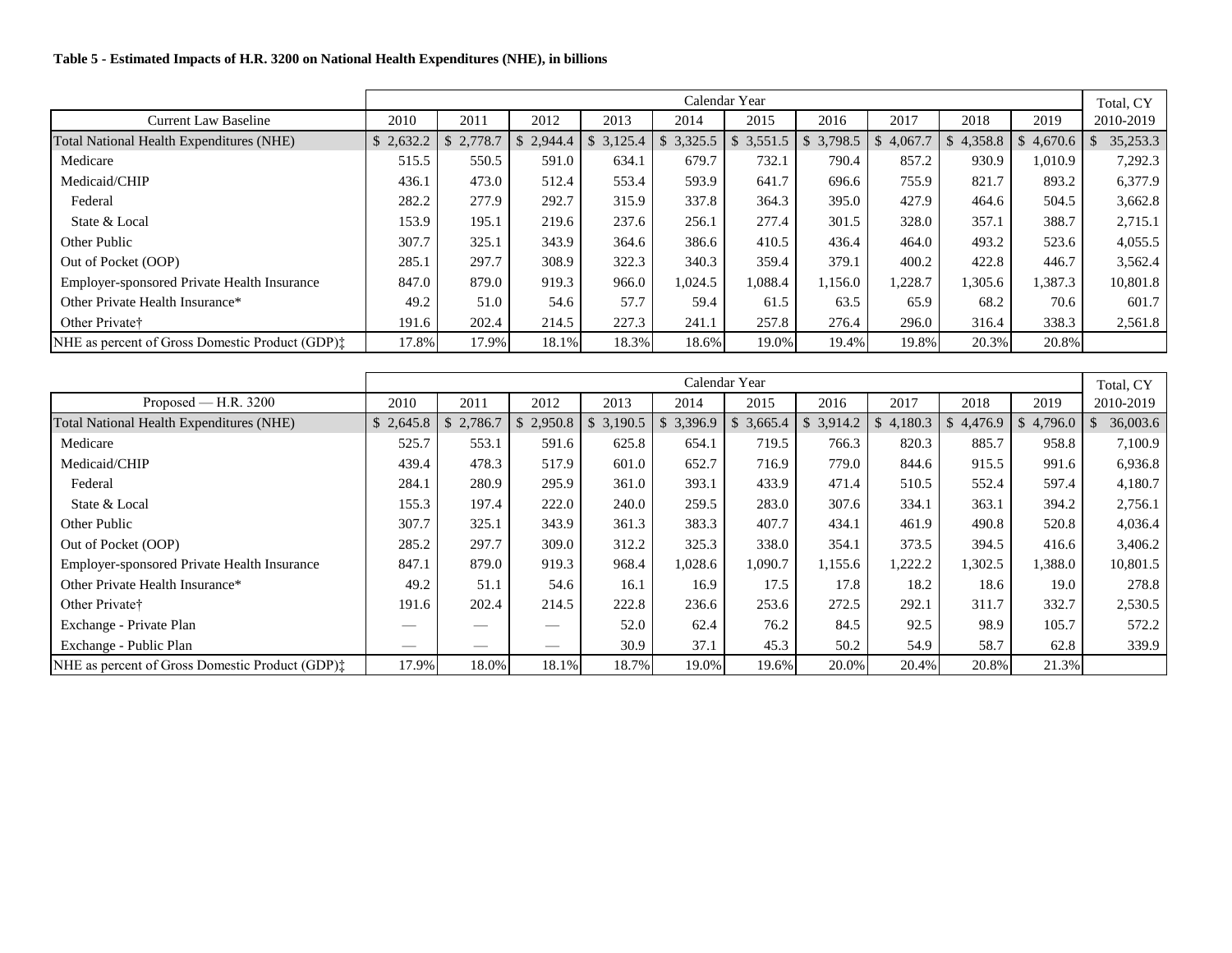#### **Table 5, cont. - Estimated Impacts of H.R. 3200 on National Health Expenditures (NHE), in billions**

|                                                           | Calendar Year |                      |                      |                       |         |         |         |                        |         | Total, CY |           |
|-----------------------------------------------------------|---------------|----------------------|----------------------|-----------------------|---------|---------|---------|------------------------|---------|-----------|-----------|
| Impact of H.R. 3200                                       | 2010          | 2011                 | 2012                 | 2013                  | 2014    | 2015    | 2016    | 2017                   | 2018    | 2019      | 2010-2019 |
| Total National Health Expenditures (NHE)                  | 13.6          | $\mathcal{S}$<br>8.0 | $\mathcal{S}$<br>6.4 | $\mathcal{S}$<br>65.1 | 71.5    | 114.0   | 115.7   | $\mathcal{S}$<br>112.6 | 118.1   | 125.3     | 750.3     |
| Medicare                                                  | 10.1          | 2.6                  | 0.7                  | $-8.3$                | $-25.6$ | $-12.6$ | $-24.1$ | $-36.8$                | $-45.1$ | $-52.1$   | $-191.4$  |
| Medicaid/CHIP                                             | 3.3           | 5.3                  | 5.5                  | 47.6                  | 58.7    | 75.1    | 82.4    | 88.7                   | 93.8    | 98.4      | 558.9     |
| Federal                                                   | 1.9           | 3.0                  | 3.1                  | 45.2                  | 55.3    | 69.5    | 76.4    | 82.7                   | 87.9    | 92.9      | 517.8     |
| State & Local                                             | 1.4           | 2.3                  | 2.4                  | 2.4                   | 3.4     | 5.6     | 6.0     | 6.1                    | 6.0     | 5.5       | 41.1      |
| Other Public                                              | 0.0           | 0.0                  | 0.0                  | $-3.3$                | $-3.3$  | $-2.8$  | $-2.4$  | $-2.1$                 | $-2.4$  | $-2.8$    | $-19.1$   |
| Out of Pocket (OOP)                                       | 0.1           | 0.1                  | 0.1                  | $-10.1$               | $-15.0$ | $-21.4$ | $-25.0$ | $-26.7$                | $-28.3$ | $-30.0$   | $-156.2$  |
| Employer-sponsored Private Health Insurance               | 0.0           | 0.0 <sub>l</sub>     | 0.0                  | 2.4                   | 4.2     | 2.3     | $-0.3$  | $-6.4$                 | $-3.2$  | 0.6       | $-0.3$    |
| Other Private Health Insurance*                           | 0.0           | 0.0 <sub>l</sub>     | 0.0                  | $-41.6$               | $-42.5$ | $-44.0$ | $-45.8$ | $-47.7$                | $-49.6$ | $-51.6$   | $-322.8$  |
| Other Private†                                            | 0.0           | 0.0 <sub>l</sub>     | 0.0                  | $-4.5$                | $-4.5$  | $-4.2$  | $-3.9$  | $-3.9$                 | $-4.7$  | $-5.6$    | $-31.3$   |
| Exchange - Private Plan                                   |               |                      |                      | 52.0                  | 62.4    | 76.2    | 84.5    | 92.5                   | 98.9    | 105.7     | 572.2     |
| Exchange - Public Plan                                    |               |                      |                      | 30.9                  | 37.1    | 45.3    | 50.2    | 54.9                   | 58.7    | 62.8      | 339.9     |
| NHE as percent of Gross Domestic Product (GDP) $\ddagger$ | 0.1%          | $0.1\%$              | 0.0%                 | 0.4%                  | $0.4\%$ | $0.6\%$ | 0.6%    | 0.5%                   | $0.5\%$ | 0.6%      |           |

\*In the baseline, other private health insurance includes private Medicare supplemental coverage and individual coverage. In the proposal estimates, other private health insurance includes only those with Medicare supplemental coverage.

†In the NHE accounts, other private spending includes philanthropic giving and income from non-patient sources, such as parking and investment income, for institutional providers.

‡Based on Gross Domestic Product (GDP) projections that accompanied the February 24, 2009 NHE projections release for 2008-2018.

(http://www.cms.hhs.gov/NationalHealthExpendData/downloads/proj2008.pdf )

Source: Centers for Medicare & Medicaid Services, Office of the Actuary. October 21, 2009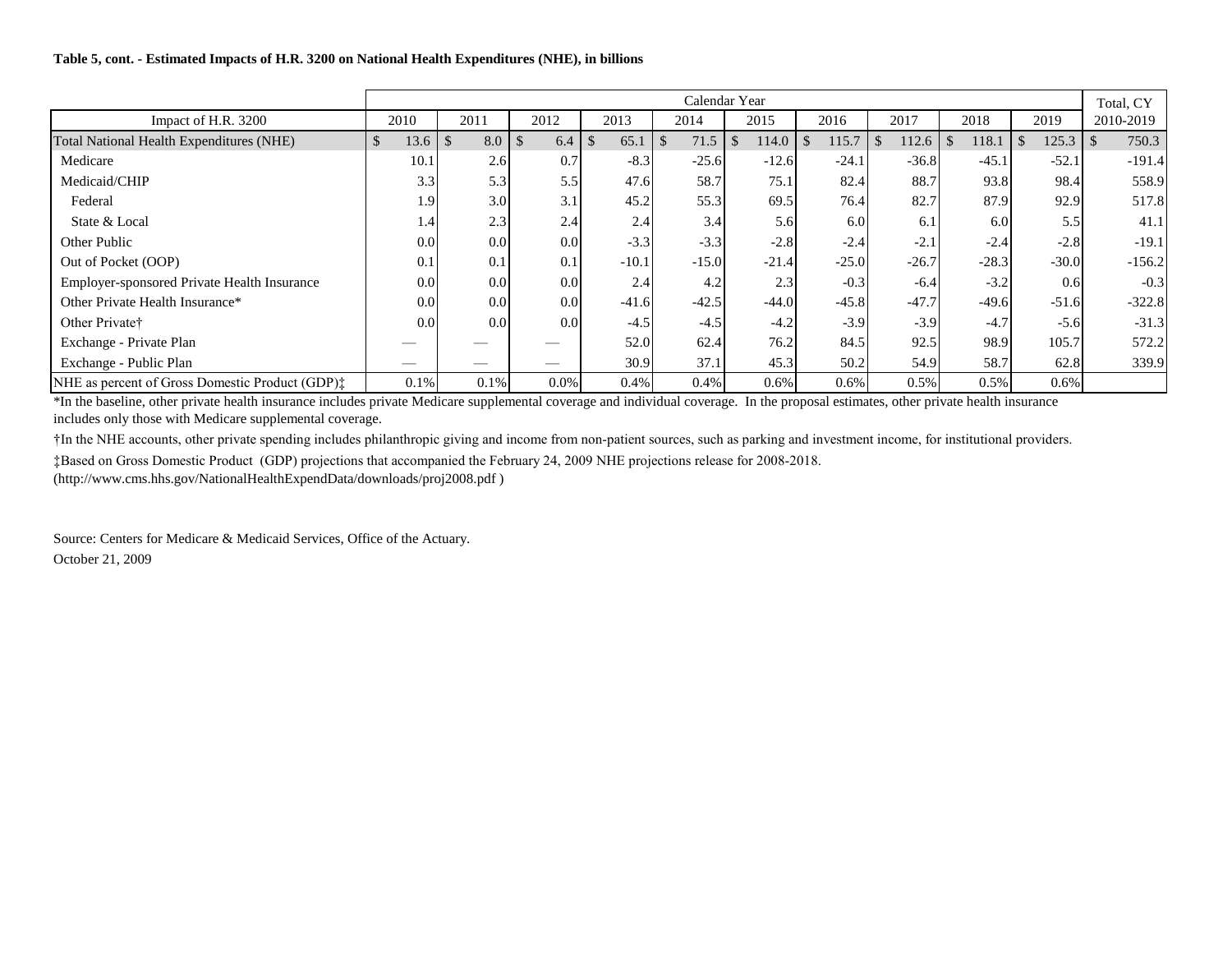### **Appendix: Summary of Data, Assumptions, and Methodology underlying OACT's Estimates for H.R. 3200**

The estimated financial and coverage effects of H.R. 3200 have been estimated using the Office of the Actuary's Health Reform Model (OHRM). The model was designed to estimate the impact of health reform proposals on the non-Medicare population. This appendix summarizes the key elements of the model as tailored to estimate H.R. 3200.

### **Model Overview and Data Sources**

The OHRM model has two primary data components: one for households and the other for employers. These data provide a cross-sectional view of current health expenditures for individuals and families and their associated insurance coverage, together with employer coverage offer rates and employee take-up rates for that coverage. OACT's national health expenditure (NHE) projections provide an aggregate baseline for health spending and coverage trends through 2019.

### *Household Component*

The household component of the OHRM is based upon the Medical Expenditure Panel Survey-Household Component (MEPS-HC) and Insurance Component (MEPS-IC).<sup>[1](#page-26-0)</sup> These person-level survey data include the following characteristics of the sample population:

- Socio-demographics, including family structure;
- Personal and household income:
- Cost and use of health services by type, and source of payment for those services;
- Types of health insurance coverage; and
- Employment status.

The OHRM database combines the MEPS-HC data for 2003-2005 (providing roughly 100,000 total observations) and reweights it to equal the 2010 NHE estimates for spending and insurance coverage. Specifically, the sample weights for individuals were adjusted to reproduce the 2010 population, disaggregated by age, sex, and health insurance status. In addition, individuals' health expenditures by source of payment were first rebased to 2006 levels and then inflated so that the aggregate expenditures reproduced the NHE estimate for 2010. The MEPS-IC data is then merged with the MEPS-HC to add more robust information on insurance coverage, costs, and employment.

### *Employer Component*

The employer component of the OHRM is based on data from the 2008 Kaiser/HRET Employer Health Benefits Survey, covering about 3,000 private and public firms that reported on their health plan offerings between January and May [2](#page-26-1)008.<sup>2</sup> This data source was selected because the data are collected at the firm level (as opposed to the establishment level), allowing us to model the decision to offer insurance at the appropriate corporate level.

<span id="page-26-0"></span><sup>&</sup>lt;sup>1</sup> More information about MEPS data is available at  $\frac{http://www.meps.ahrq.gov/mepsweb/}{http://www.meps.ahrq.gov/mepsweb/}{http://www.meps.ahrq.gov/mepsweb/}{http://www.meps.ahrq.gov/mepsweb/}{http://www.meps.ahrq.gov/mepsweb/}{http://www.meps.ahrq.gov/mepsweb/}{http://www.meps.ahrq.gov/mepsweb/}{http://www.meps.ahrq.gov/mepsweb/}{http://www.meps.ahrq.gov/mepsweb/}{http://www.meps.ahrq.gov/mepsweb/}{http://www.meps.ahrq.gov/mepsweb/}{http://www.meps.ahrq.gov/m$ 

<span id="page-26-1"></span><sup>&</sup>lt;sup>2</sup> More information on the Kaiser/HRET survey is available at  $\frac{http://ehbs.kff.org/2008.html}{http://ehbs.kff.org/2008.html}$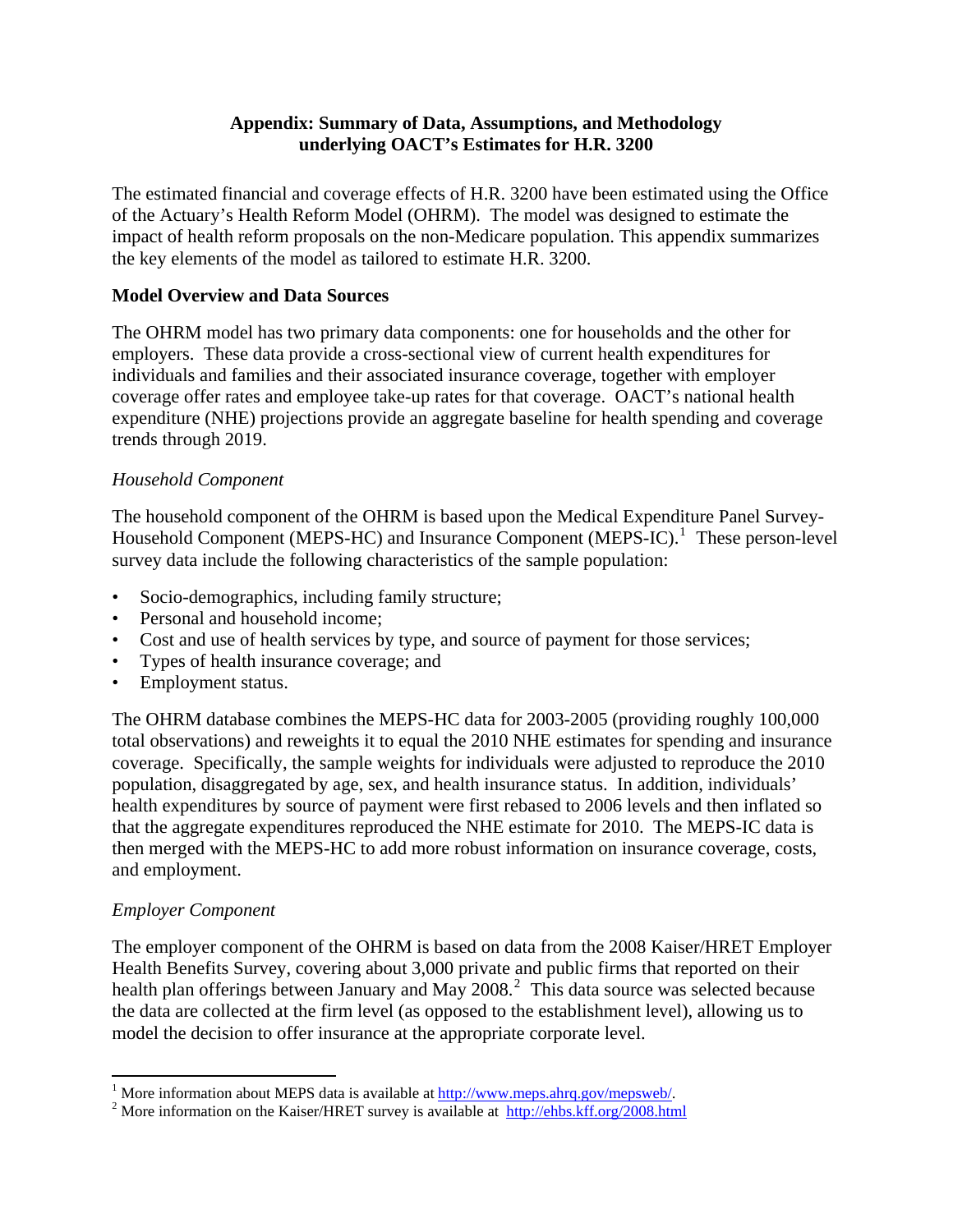The nine published industry categories from the Kaiser/HRET survey were collapsed into three broader industry groupings based on similar levels of coverage offer rates and employee take-up rates, premium levels, and employer contributions in those industries. The three groupings are:

- Retail
- Agriculture, construction, mining, manufacturing, wholesale trade, services, and health care
- Transportation, finance, and state/local government

Within each industry grouping, the data were further organized into four firm size categories:

- Fewer than 10 employees
- 10-24 employees
- 25-49 employees
- More than 50 employees

The Kaiser/HRET data were also adjusted at the small and large firm levels to ensure consistency with employment counts from the U.S. Census Bureau's County Business Patterns data.

# *Baseline National Health Expenditures and Insurance Enrollment*

Health expenditures under current law are based on the NHE projections for 2008-2018 that were released on February 24, 2009, including estimates of spending by type of service and source of funds.<sup>[3](#page-27-0)</sup> An updated and extended set of NHE projections for 2010-2019 was released on June 29, 2009, incorporating the impacts of the Children's Health Insurance Program Reauthorization Act of 2009 (CHIPRA) and the American Recovery and Reinvestment Act of 2009 (ARRA), together with later economic data.<sup>[4](#page-27-1)</sup> Additionally, the projections were expanded to include more detailed counts of individuals by insured status and an allocation of employersponsored versus individual private insurance spending. Estimates of the uninsured and Medicaid enrollees were based on the Current Population Survey (CPS) adjusted for Medicaid undercount.

## **Methods and Assumptions underlying the Coverage Proposal Estimates for H.R. 3200**

To estimate the effects of the reform proposals, the legislative specifications in H.R. 3200 are superimposed on the baseline data and expenditure projections. Assumptions must be made to reflect behavioral responses to the proposals. The following sections describe our methods and assumptions for estimating the impacts of the major coverage proposals in H.R. 3200 on the Federal Budget, individuals' insurance coverage, and National Health Expenditures.

## *Medicaid Expansion*

H.R. 3200 would expand Medicaid eligibility in two significant ways: (i) to individuals who would meet current Medicaid eligibility requirements, for example as a disabled adult, but who have incomes in excess of the existing State thresholds but less than 133⅓ percent of the Federal

<span id="page-27-0"></span> $3$  Information on the methodology used to produce the NHE projections can be found at <http://www.cms.hhs.gov/NationalHealthExpendData/downloads/projections-methodology.pdf> <sup>4</sup> The full text of the memo can be found at

<span id="page-27-1"></span>[http://www.cms.hhs.gov/NationalHealthExpendData/downloads/NHE\\_Extended\\_Projections.pdf](http://www.cms.hhs.gov/NationalHealthExpendData/downloads/NHE_Extended_Projections.pdf)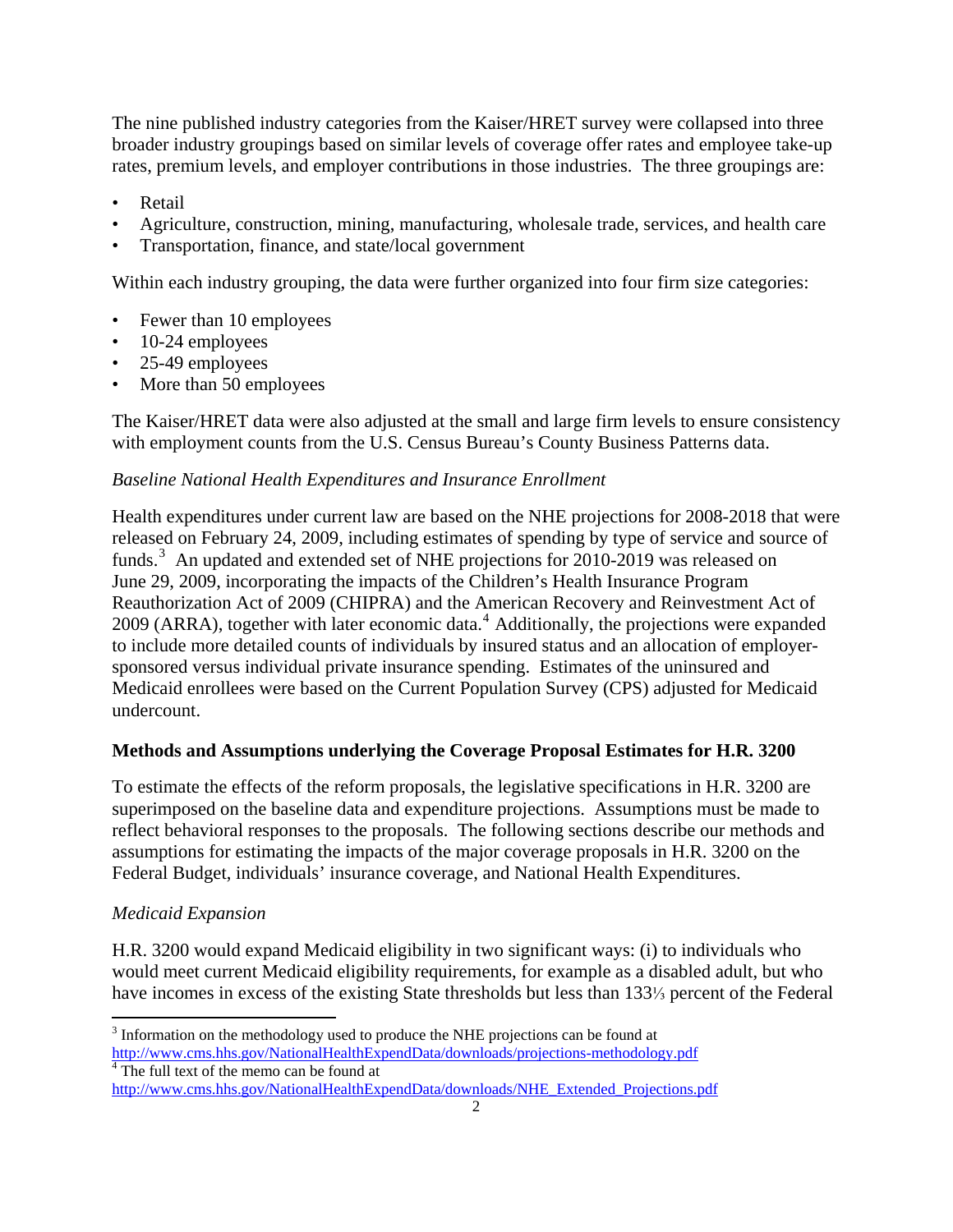poverty level (FPL); and (ii) to people who live in households with incomes below 133⅓ percent of the FPL but who have no other qualifying factors that make them eligible for Medicaid currently. The provision would take effect in 2013.

In the OHRM model, current Medicaid participation rates are based on MEPS data and 2002 data from the Urban Institute's TRIM3 model. As summarized below, we developed assumptions to estimate (i) the percentage of newly eligible individuals who would enroll in Medicaid and (ii) their associated health expenditures. These assumptions vary based on their age and current insured status.

#### Medicaid Participation Assumptions

For modeling the coverage expansion, uninsured adults who are not currently eligible for Medicaid are split into two groups: those who have health care expenditures greater than zero in MEPS (or health care "users") and those who have zero expenditures ("non-users"). We initially assume that that the newly eligible (regardless of spending) would participate at the same rate as those eligible for Medicaid under current law (86 percent) and that health care users would participate at a higher rate than the non-users. An upward adjustment is made to account for the 100-percent Federal match rate for new enrollees. Participation among newly eligible persons who were previously uninsured is assumed to reach 88 to 92 percent for users and 50 to 70 percent for non-users, depending on age, prior to consideration of the facilitated enrollment that would be available through the health insurance Exchange(s).

For adults currently eligible for Medicaid but not enrolled, it is assumed that Medicaid participation would increase by 2 percentage points (from 86 percent to 88 percent) as a result of the outreach activities and publicity associated with the Medicaid expansion. We also assume that a child not currently enrolled in Medicaid would become covered if and only if one or more of the adults in the household were to enroll. Thus, for uninsured adults projected to enroll in Medicaid as described above, any children in the household would also be expected to enroll.

Beyond the coverage expansion, H.R. 3200 gives the Health Choices (Exchange) Commissioner the authority to facilitate enrollment, including automatic enrollment (Section 205). We anticipate that the Exchange(s) would be effective in assisting individuals with coverage options and in determining the degree of Federal financial support available through affordability credits or Medicaid. We also believe that any current stigma of receiving such support would be reduced under the reform program due to the significant expansion of credits available to higher income individuals and families. Consequently, we assume that 99 percent of individuals eligible for Medicaid would ultimately be enrolled, including all of those who utilize health care services. We further assume that States could and would accurately distinguish between newly eligible and currently eligible enrollees and that there would be a sufficient mechanism at the Federal level to enforce accurate reporting for FMAP purposes.

Newly eligible individuals who currently have private health insurance are divided into two groups: those with employer-sponsored insurance and those with individually purchased insurance. We anticipate that the latter group would participate in Medicaid at a much higher rate than the former, because those with individually purchased insurance typically pay substantially higher premiums than those with employer-sponsored coverage. Virtually all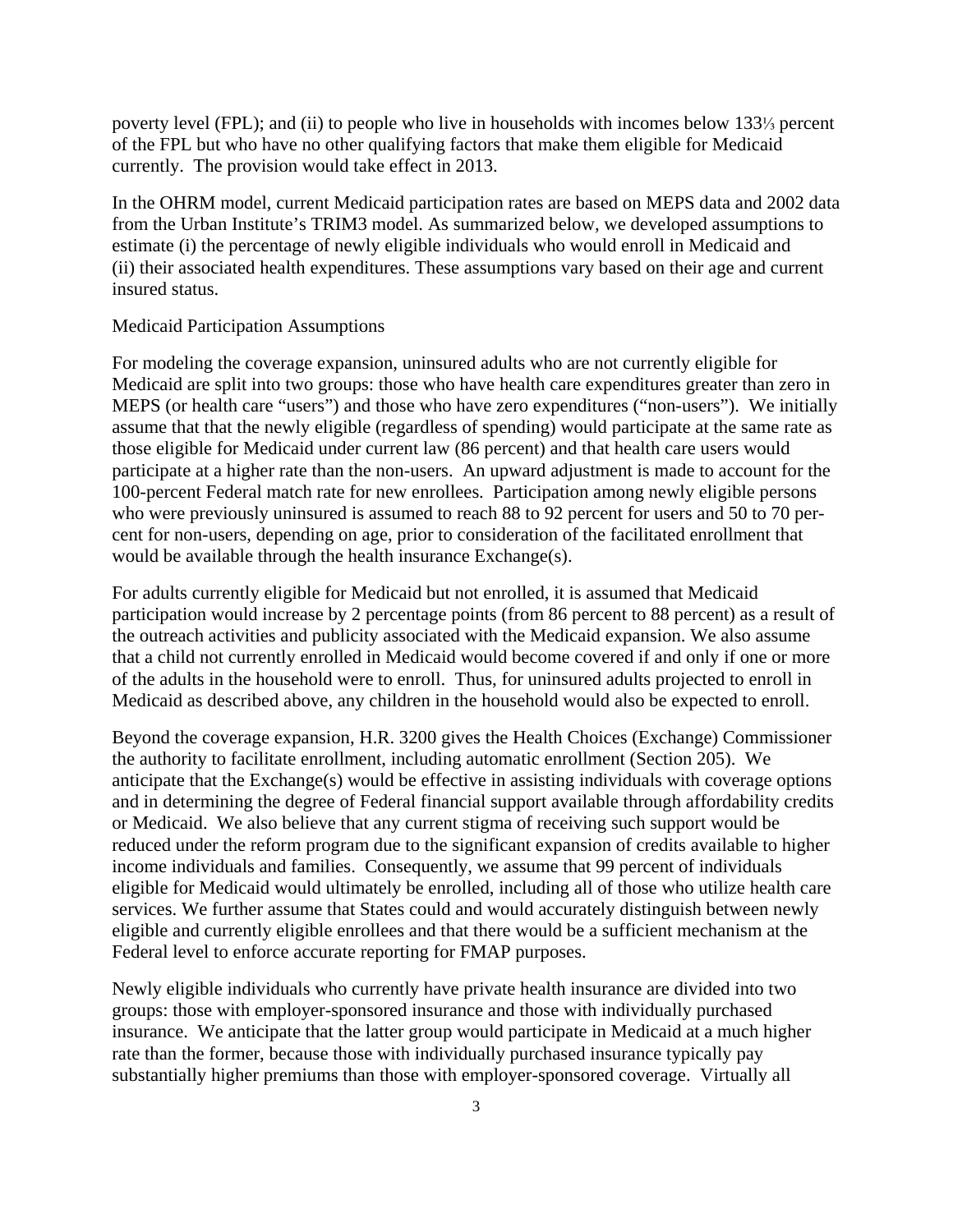qualifying persons with individually purchased insurance are assumed to switch to Medicaid under H.R. 3200. Of those with employer coverage currently, one-third are assumed to switch fully to Medicaid, one-half to remain in their employer plan but also enroll for supplemental coverage through Medicaid, and one-sixth to retain their employer coverage with no involvement in Medicaid.<sup>[5](#page-29-0)</sup>

Dual Medicare-Medicaid beneficiaries under age 65, who have incomes below 133⅓ percent of the FPL but are not eligible for full Medicaid benefits, are assumed to become eligible for full benefits as a result of this expansion. Additionally, since they are already enrolled in Medicaid and receive assistance paying Medicare premiums and cost-sharing, it is assumed that all of these beneficiaries would be enrolled in the program with full benefits. (The expansion of Medicaid eligibility under H.R. 3200 does not apply to people aged 65 and older; despite the apparent coverage "notch" that would occur between ages 64 and 65, we have applied this provision as drafted in estimating the Medicaid coverage changes under the bill.)

Finally, we assume that the ultimate participation rate would be reached in 2015; assumed participation is 80 percent of the ultimate rate in 2013 and 90 percent in 2014.

#### Medicaid Expenditure Assumptions

Following conventional practice, we estimate that a change in health care coverage status would result in a change in the amount of health care services used. In particular, individuals with health insurance use more services than those without, and utilization increases in inverse proportion to the level of cost-sharing requirements. (State Medicaid programs generally impose very low levels of cost sharing.) Medicaid provider/plan payment rates, however, would offset a significant portion of the higher expenditures associated with becoming insured. Available evidence indicates that Medicaid payment rates are roughly 30 percent lower than prevailing commercial insurance rates.

Based on recent research into the increase in health spending expected when an uninsured person receives full coverage, we developed a set of factors to reflect this induced spending.  $6$  We developed alternative factors for adults and children, and for the type of coverage gained that reflects the price differences between Medicaid and private insurance as discussed above. This information was supplemented with research on the price elasticity behavior of those who have insurance but face different coinsurance rates.<sup>[7](#page-29-2)</sup> The following table provides these factors for various coinsurance rates and two different types of coverage. For example, an adult who moves from an uninsured status to Medicaid coverage with no coinsurance would be expected to experience a 72-percent increase in their health expenditures. Likewise, an adult who moves from an uninsured status to private coverage with 30-percent coinsurance would experience an estimated 96-percent increase in their health spending.

<span id="page-29-0"></span><sup>&</sup>lt;sup>5</sup> This statement pertains to persons under age 65.

<span id="page-29-1"></span><sup>&</sup>lt;sup>6</sup> Based on Hadley, et. al., "Covering the Uninsured in 2008: Current Costs, Sources of Payment, and Incremental Costs," *Health Affairs*, August 25, 2008.

<span id="page-29-2"></span> $\frac{7}{7}$  Congressional Budget Office, "Behavioral Assumptions for Estimating the Effects of Health Care Proposals," November 1993.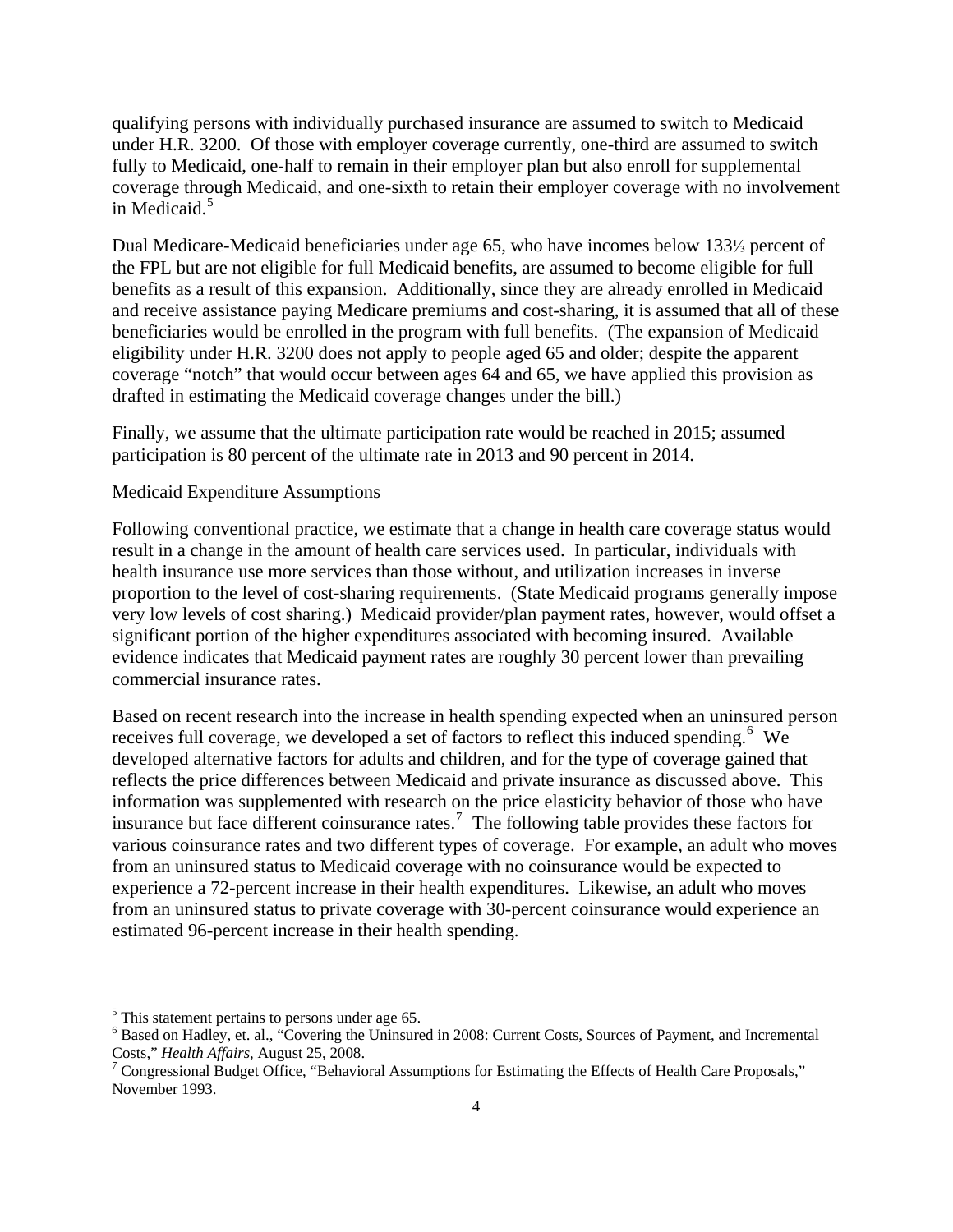|             | Percentage Increase in Spending When Moving from Uninsured to: |          |                          |          |  |  |  |  |  |  |  |  |
|-------------|----------------------------------------------------------------|----------|--------------------------|----------|--|--|--|--|--|--|--|--|
| Coinsurance |                                                                | Medicaid | Private Health Insurance |          |  |  |  |  |  |  |  |  |
| Rate        | Adults                                                         | Children | Adults                   | Children |  |  |  |  |  |  |  |  |
| 0%          | 72%                                                            | 30%      | 145%                     | 85%      |  |  |  |  |  |  |  |  |
| 5           | 61                                                             | 22       | 130                      | 74       |  |  |  |  |  |  |  |  |
| 10          | 54                                                             | 16       | 119                      | 66       |  |  |  |  |  |  |  |  |
| 15          | 48                                                             | 12       | 111                      | 60       |  |  |  |  |  |  |  |  |
| 20          | 44                                                             | 9        | 105                      | 55       |  |  |  |  |  |  |  |  |
| 25          | 40                                                             | 6        | 100                      | 52       |  |  |  |  |  |  |  |  |
| 30          | 38                                                             |          | 96                       | 49       |  |  |  |  |  |  |  |  |

**OHRM Expenditure Induction Factors by Coinsurance Rate**

The health expenditures for newly eligible Medicaid enrollees are estimated from the actual expenses of the individuals in question in the database, increased to account for uncompensated care, inflated to reflect the substantial reduction in out-of-pocket costs for those currently uninsured, per above, $8$  and augmented by an estimate of Medicaid administrative costs. This latter estimate reflects the likelihood that new enrollees will become enrolled in Medicaid managed care plans. (Currently, about 71 percent of Medicaid beneficiaries under 65 are enrolled in private managed care plans, which have administrative costs amounting to approximately 12 percent of spending.)

### *Employer-Sponsored Insurance Provisions*

H.R. 3200 would establish an employer mandate to offer insurance and an individual mandate to purchase insurance. Specifically, beginning in 2013 H.R. 3200 would require that employers with 25 or more employees, that do not offer health insurance, pay a penalty equal to 8 percent of their payroll. Individuals who do not purchase coverage would be subject to a penalty of 2.5 percent of their income above the standard deductions and exemptions permitted by the Internal Revenue Code.

As a result of the employer mandate, we would expect the offer rate among employers with 25 or more employees to increase from about [9](#page-30-1)8 percent currently to nearly 100 percent.<sup>9</sup> However, the existence of an Exchange and income-related premium subsidies may prompt some large employers of mostly low-wage workers to drop their coverage. In such instances, the employer could reduce its costs by paying the penalty rather than the higher cost of offering health insurance; the employer would also gain a more stable and predictable, payroll-based liability for health care benefits. Moreover, without an employer offer of coverage, low-wage employees

<span id="page-30-0"></span> $8$  Costs for new Medicaid enrollees who currently have private health insurance reflect (i) an increase of approximately 19 percent in utilization of services, and (ii) the more-than-offsetting impact of a 30-percent reduction in the average price per service.

<span id="page-30-1"></span><sup>&</sup>lt;sup>9</sup> The employer response to the coverage mandate is estimated to vary in a logistical relationship to the level of the penalty imposed for nonparticipation. Modest penalty levels would result in little change in offer rates, whereas penalties at about 6 percent of payroll or higher are estimated to result in substantial increases in offers among employers not currently providing coverage.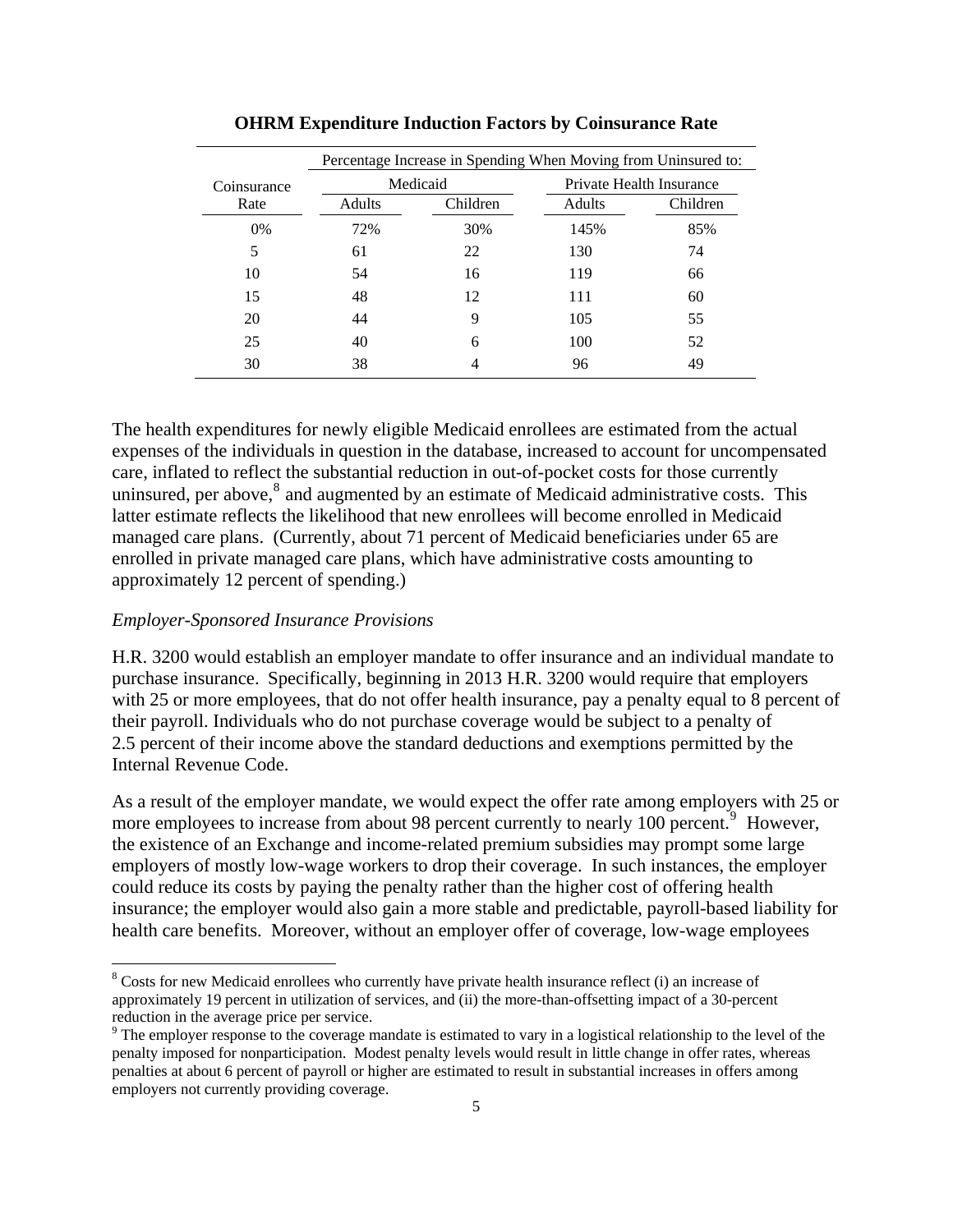could acquire health insurance coverage on the Exchange or through Medicaid, typically with a significant reduction in their share of the total premium. We assume that the majority of employers fitting this description would ultimately drop their insurance offering,<sup>[10](#page-31-0)</sup> bringing the overall offer rate down to 96 percent for employers with 25 or more employees.

Employers with fewer than 25 employees would not be required to pay the 8 percent penalty for not offering coverage. With the existence of the Exchange, employees of these firms would have access to affordable and guaranteed-issue group insurance coverage. Therefore, we assume that the offer rate for firms with 10-24 employees would decline slightly from 78 percent currently to 75 percent. For the smallest firms (10 or fewer employees), the offer rate is estimated to drop from 47 percent to 36 percent.

When developing assumptions regarding employee take-up of employer coverage under H.R. 3200, we analyzed the current take-up rates by plan type (self only, self plus spouse, or family), employee income, and worker/family health care spending. Assumed take-up rates are higher for higher-income employees and for those with higher health care spending. To incorporate the impacts of the individual mandate, we then reflected the 2.5-percent individual penalty in the financial decision made by the family to determine the estimated take-up percentages for the proposal. These percentages were further increased slightly to account for the psychological impact of a statutory mandate.

The impacts of the employer and individual penalties were phased in over a 3-year period (2013- 2015, inclusive). The assumption that many large firms with low-wage employees would drop their coverage is expected to occur more slowly, as we believe that these firms would prefer to wait until the Exchange is well-established before dropping their offer of coverage. Therefore, we expect this change to take 5 years to fully materialize, with the bulk of the impact occurring in the later years.

### *Health Insurance Exchange Provisions—General*

The OHRM Individual Insurance Choice Model determines the coverage decision made by individuals who are not enrolled in Medicaid or another public insurance program and who do not have employer-sponsored insurance (ESI). As an initial step, we assume that about 7 percent of those eligible and not yet covered would enroll in an Exchange plan regardless of financial implications. This reflects a psychological impetus to acquire coverage due to the individual mandate.

<span id="page-31-0"></span><sup>&</sup>lt;sup>10</sup> We based this estimate on data from the 1997 Robert Wood Johnson Foundation Employer Health Insurance Survey, updated to reflect wage growth between 1997 and 2006.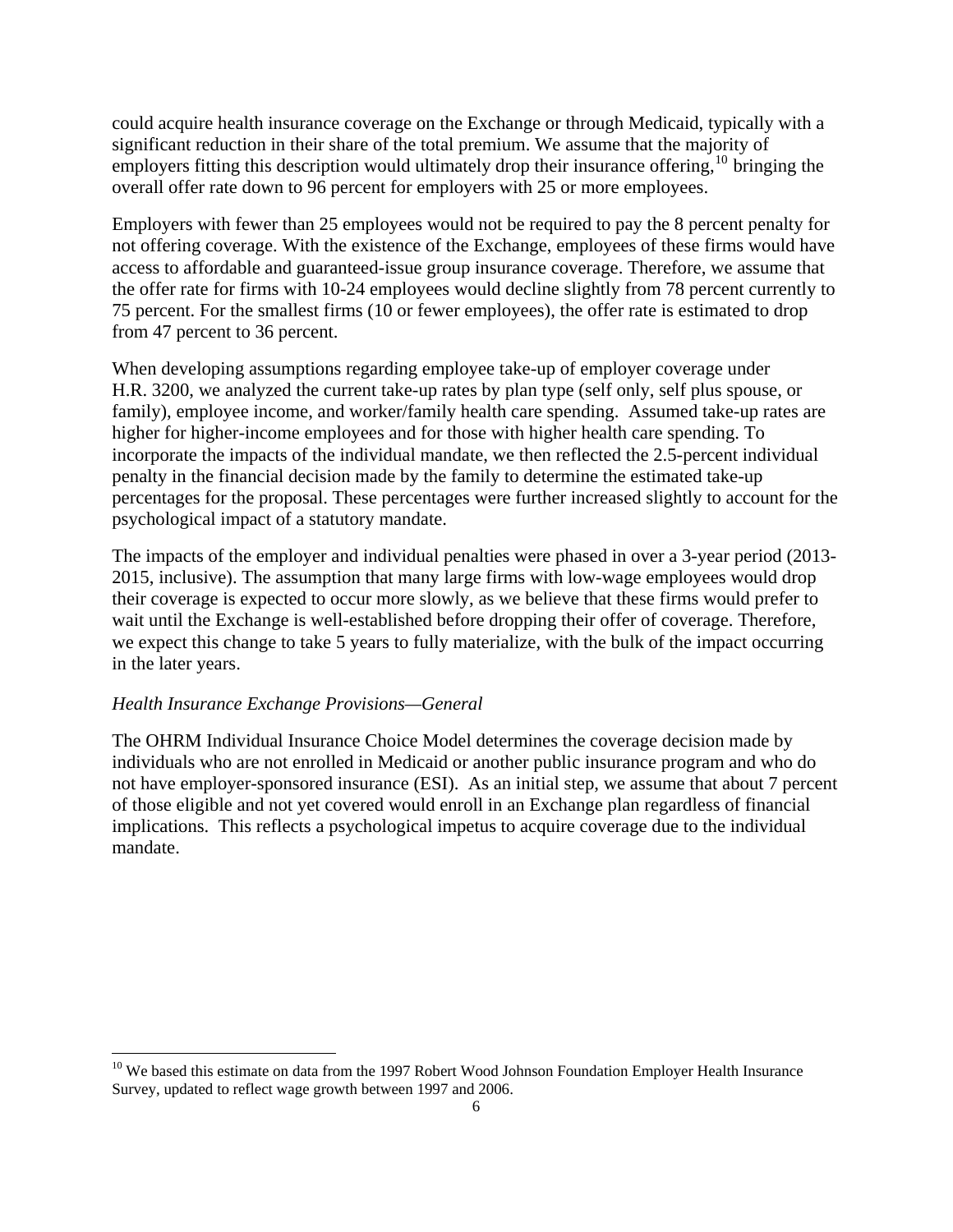The next step is to estimate individuals' choices of whether to elect coverage from the Exchange, using a probit model.<sup>[11](#page-32-0)</sup> The key factors in the probit model include:

- average Exchange premium spouse's employment status
- 

- penalty amount age
- poverty level race
- perceived health status children
	-
- employment status marital status

A final factor takes into account the increased accessibility of coverage given the insurance reforms associated with guaranteed issue and renewal, prohibiting pre-existing condition exclusions, insurance rating rules, and non-discrimination in benefits. (Such factors cannot be directly incorporated into a probabilistic model that is fitted to experience data in a period without such regulatory provisions.) Additionally, this factor ensures nearly full take-up when the expected insurance benefit equals or exceeds the cost of the coverage.

For the transition, it is assumed that once the Exchange is operational, beginning in 2013, roughly 80 percent of those who would ultimately choose to participate would enroll in the first year. By 2015, the full transition is assumed to be complete, with 100 percent of those who would ultimately choose to participate enrolled in Exchange plans.

### *Health Insurance Exchange Provisions—Public Plan Option*

H.R. 3200 specifies that a Federally operated health insurance plan would be available through the health insurance Exchange, subject to the same coverage and benefit provisions applicable to Exchange plans generally, and with provider payment rates initially set at Medicare levels plus 5 percent.

Premiums for the public health insurance option are estimated to be 11 percent lower than those for private plans on the Exchange. This result is based on an estimate that (i) the cost of the public insurance option for a standard enrollment group would be 18 percent lower than the average for private health plans, but (ii) public plan enrollees would have costs that were 7 percent greater than average (beyond what can be accounted for through risk adjustment) as a result of antiselection. The estimated 18-percent cost differential between the public option and private plans reflects the combination of 17 percent lower prices, 10 percent lower administrative and margin costs, and 9 percent higher costs due to less strict and/or effective care coordination. The finding of 17-percent lower prices for the public plan is a function of the specification that the public plan payment rates would be Medicare rates plus 5 percent. <sup>[12](#page-32-1)</sup> The assumed higher

- 
- subsidy amount gender of head of household
	-

<span id="page-32-0"></span><sup>&</sup>lt;sup>11</sup> This model is based on the specifications in Marquis and Long, "Worker Demand for Health Insurance in the Non-Group Market," *Journal of Health Economics*, 14 (1995), updated and calibrated to the OHRM household

<span id="page-32-1"></span> $^{12}$  A study by MedPAC found that Medicare payment rates are roughly 20 to 25 percent lower than private plan rates for equivalent services (MedPAC, March 2009 Report To Congress: Medicare Payment Policy).